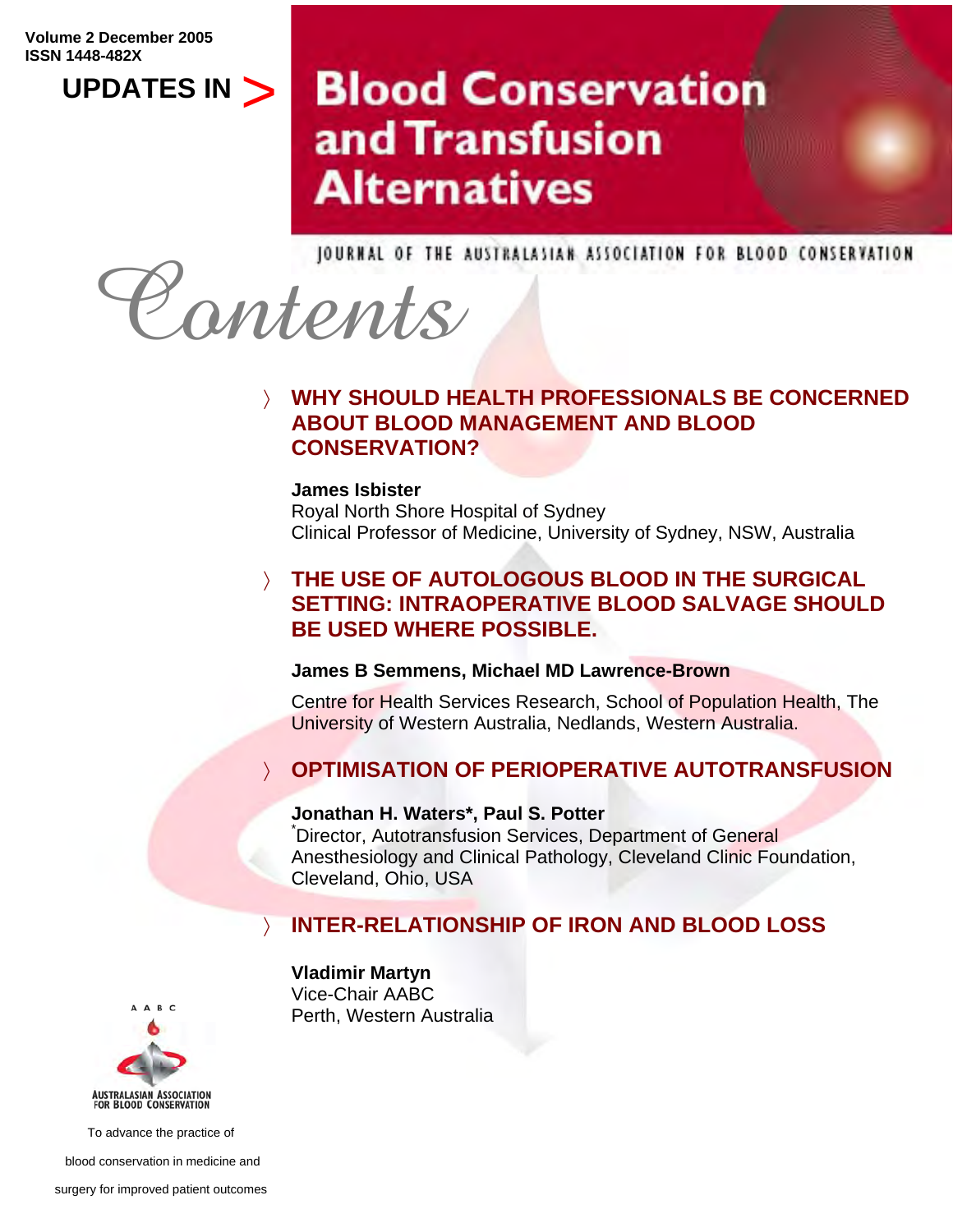## **Updates in Blood Conservation and Transfusion Alternatives**

Journal of the Australasian Association for Blood Conservation

#### *Mission Statement:*

*To advance the practice of blood conservation in medicine and surgery for improved patient outcomes.* 

#### **In line with its mission, the Australasian Association for Blood Conservation (AABC) will:**

- Build an association that brings together specialists from all disciplines throughout Australasia with a common interest in improved blood management
- Encourage ongoing research to achieve optimal blood management and appropriate implementation of blood conservation and transfusion alternatives
- Create public and professional awareness of blood conservation
- Publish and distribute clinical and scientific information via newsletters, journals and the Internet
- Organise blood conservation clinical meetings and workshops
- Nurture co-operative links with similar organisations worldwide
- Establish acceptable standards of accreditation in Australasia for the practice of blood conservation

#### **AABC Board Members**

Dr Simon Towler – Chair Dr Vlad Martyn – Vice Chair Mr Shannon Farmer – Secretary Prof Tony House Prof James Isbister Mr David Webb

#### **Scientific Committee**

Dr Simon Towler Dr Vlad Martyn Mr Shannon Farmer Dr Michael Leahy Dr Julie McMorrow Dr Alison Street Dr James Kong

Prof Thomas Kossmann Prof John Olynyk Prof Ross Crawford Dr Michael Wren A/Prof Michael Lawrence-Brown

#### **Editorial Board**

Mr Shannon Farmer (Principal Editor), Dr Simon Towler, Dr Vlad Martyn, Dr Michael Leahy, Dr Alison Street, A/Prof Michael Lawrence-Brown

**Contributors**: Authors are invited to submit papers for inclusion in *Updates in Blood Conservation and Transfusion Alternatives*. All Manuscripts are subject to peer review. For a copy of "Instructions to Contributors" please contact The Editor at the address below. Letters to the Editor should be succinct and include the signature of all authors, academic degree(s), professional affiliations and address of each author.

*The Australasian Association for Blood Conservation and its Board of Directors will not be held liable for any action arising from information published in Updates in Blood Conservation and Transfusion Alternatives which does not specifically*  express the views or the policy of the Association and the Board. Written permission must be sought for reproduction of *any material published in Updates in Blood Conservation and Transfusion Alternatives.* 

#### **Contact details:**

Australasian Association for Blood Conservation (AABC), PO Box 232, Glen Forrest, WA, 6071, AUSTRALIA **Tel**: + 61 8 9298 8655 **Fax**: + 61 8 9298 9176 **Email**: [slfarm@ozemail.com.au](mailto:slfarm@ozemail.com.au)

ISSN 1448-482X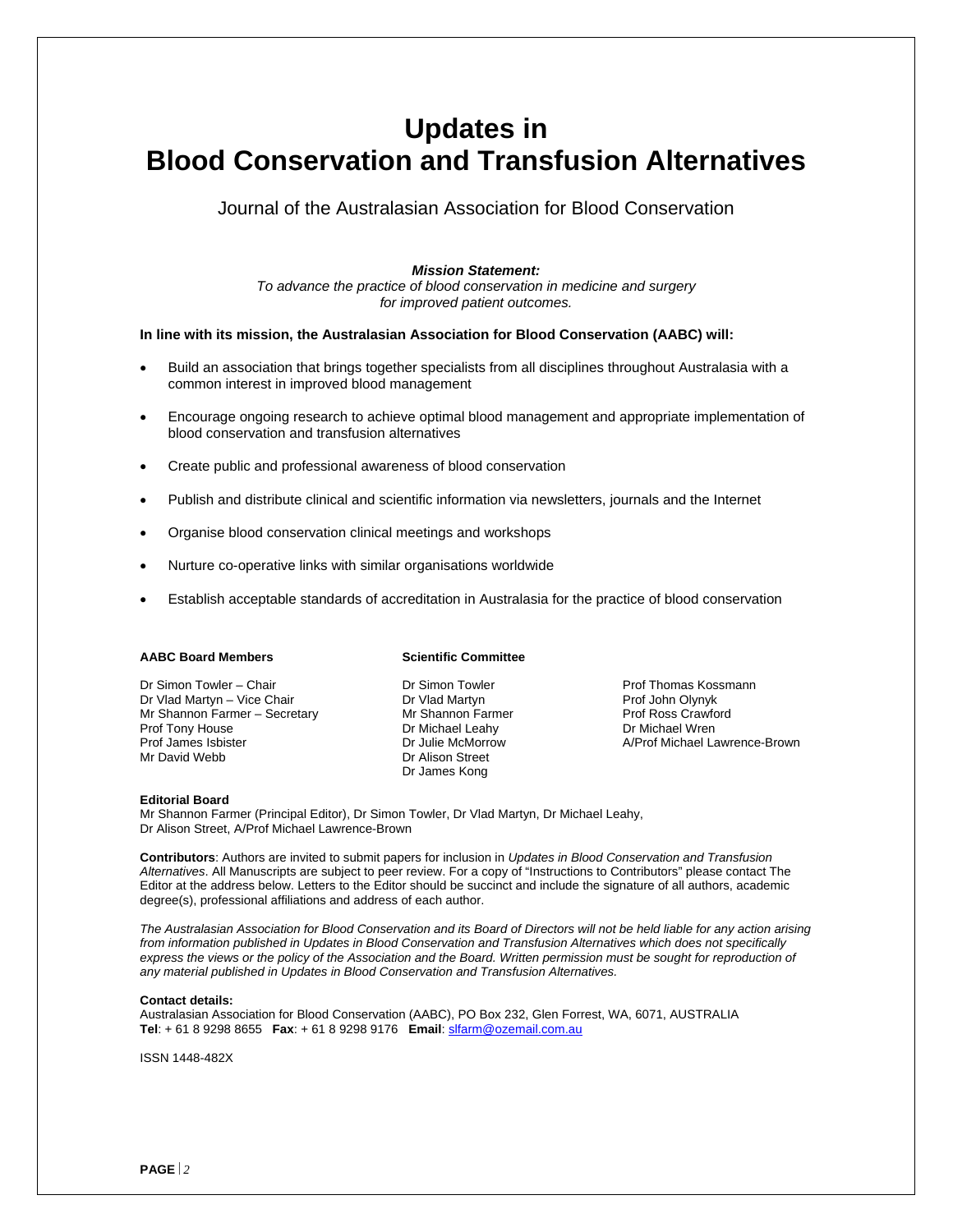### **Why Should Health Professionals be Concerned about Blood Management and Blood Conservation?**

#### **James Isbister**

*Royal North Shore Hospital of Sydney Clinical Professor of Medicine, University of Sydney* 

#### **Introduction**

What may seem a simple question on deeper analysis turns out to be complex and multifactorial. There is no doubt that allogeneic blood transfusion has been one of the most significant medical advances during the 20<sup>th</sup> century. Massively bleeding patients survive, major surgical advances have been possible, haemophiliacs live longer and better lives and marrow failure from disease or myelosuppressive therapy can be survived. So what's the problem? Increasingly the view of many clinicians is that transfusion medicine has excessively focused on the blood component supply side of the system rather than from the demand/patient perspective. The terms "blood conservation" and "blood management" are examples of post-modernism ie their meaning is context dependent. The blood supply agency naturally wants to "conserve" a precious and altruistically donated resource that should be "managed" appropriately. On the other hand the clinician wants to conserve and manage a patient's blood appropriately. The later, in my opinion should be the accepted "true" meanings of "blood conservation" and "blood management" The clinical focus should be on "what is best for the patient?" not, "what is best for the blood supply?" This is not to deny the importance of the multiple issues and challenges facing the provision of an adequate and safe blood supply, but rather to ensure the horse is in front of the cart, willing and able to address the needs of patients, with the supply chain appropriately responding to clinical needs.

Clinical demand for blood components continues to increase, despite greater attention to the appropriateness of transfusion. How "legitimate" this increase in demand is, is currently difficult to assess. However, there is the increasing burden of chronic disease due to ageing of the population, a wider range of clinical indications for some blood components (eg IVIG) increasing severity of illness of ICU patients with better life-support technology available and newer blood-intensive surgical procedures are increasing.

Transfusion medicine consumes a substantial component of health budgets with bureaucrats becoming increasingly focused on the economics of blood supply and transfusion practices. The economic focus has generally been on the cost of blood and blood components rather than the total cost of transfusion medicine, starting with the patient and ending with the patient. The catch cry of the health bureaucrats continues to be "too much is being spent on blood components and they are being inappropriately used by the clinicians". There may be an element of truth in this stance, but we don't have good risk/benefit data for transfusion medicine not to mention a total deficiency in meaningful costing information. A "rubbery" assessment of the total cost of transfusion medicine in Australia is as much as three billion dollars. If these estimates can be substantiated with hard data one suspects that even the hardest nosed health bureaucrats may sit up and show an interest in blood management.

#### **Background to the development of patient blood management**

Allogeneic blood transfusion is supportive therapy and may be administered to control the effects of, or to prevent problems, associated with a haemopoietic deficiency. Allogeneic transfusion, particularly in the perioperative setting, should not be regarded as the first line of therapy for patients with haemopoietic defects. For most patients it is possible to minimise requirements for allogeneic blood components, or to correct or manage the effects of deficiencies in the haematopoietic system, without transfusing allogeneic blood components. Clearly, if allogeneic blood can be avoided the potential hazards need not be considered. For reasons which are not immediately apparent the transfusion of allogeneic blood has been regarded as the "default" decision when there is doubt about the possible benefits of allogeneic blood transfusion.

The benefits from transfusion have been assumed in most clinical circumstance and it is a sobering thought to consider that when there is no evidence to support the benefit of transfusion a patient is unnecessarily exposed to potentially major morbidity or even mortality. The decision-making process for blood component therapy can be difficult and much debate continues in relation to the indications for the use of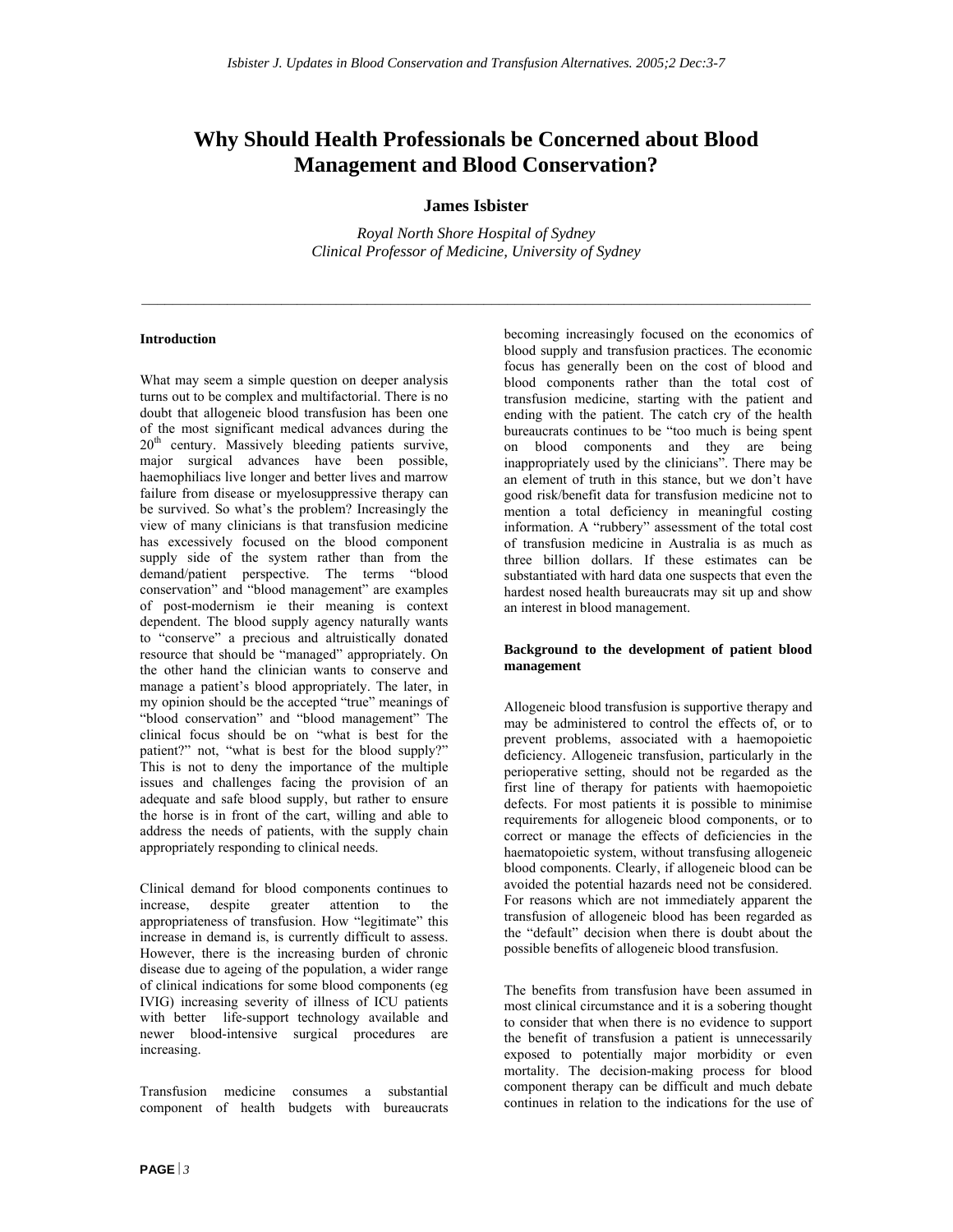various allogeneic blood components. However, there are good common sense and scientific reasons to adopt a non-transfusion default position when there is no evidence for potential benefit.

 The ready availability of allogeneic blood components in Australia, at no direct cost to the patient or the clinical service provider, has resulted in minimal incentive for clinicians to be informed about the benefits and risks involved in the use of a limited and altruistically donated resource. Historically, there are two main factors that have driven a reassessment of this paradigm. In 1977 the pioneering cardiac surgeon, Denton Cooley and colleagues, published a landmark paper; *"Cardiovascular surgery in Jehovah's Witnesses. Report of 542 operations without blood transfusion*" (Ott DA, Cooley DA. JAMA. 1977 Sep 19;238(12):1256-8). In this paper they reported a 20 year experience with a consecutive series of 542 Jehovah's Witness patients ranging in age from 1 day to 89 years who underwent surgery. Mortality within 30 days after operation was 9.4%. In 362 patients requiring temporary cardiopulmonary bypass, early mortality was 10.7%. Mortality was 13.5% among 126 patients who had single- or double-valve replacement. The only deaths among patients who had aortic valve replacement or repair of a ventricular septal defect occurred in those who had some serious complication before operation. Preoperative or postoperative anaemia was a contributing factor in 12 deaths, and loss of blood was the direct cause of three deaths. These operations spanned a time when it was standard practice for patients undergoing cardiac bypass surgery to prime the pump with six units of whole blood and use an average of six further units during surgery. These provocative results on Jehovah's Witness patients should have "jolted" the medical community to question the excessive use of allogeneic blood transfusion in most surgical procedures. However, it was not until the mid 1980's, with the recognition that HIV/AIDS could be transmitted by allogeneic blood transfusion, that general concern questioning the benefits of allogeneic transfusion began to surface. Despite these two sentinel events that should have placed blood conservation high on the clinical agenda it has taken almost another two decades for medical practice to focus on appropriate alternatives to allogeneic blood transfusion and conservation techniques.

Most of these techniques have been available and used, to varying degrees, for nearly 30 years. However their benefits have not lived up to initial expectations. Research over recent years has demonstrated that there is marginal reduction in the use of allogeneic blood transfusion when these techniques are used, except in cases where large volumes of shed blood can be salvaged, washed and re-infused. In 1999 an AHMAC *Review of the Alternatives to Allogeneic Blood Donation* was published by the Australian Blood and Blood Products Committee and the Australian Health

Ministers' Advisory Committee ([http://www.nba.gov.au/pdf/allogeneic.pdf\)](http://www.nba.gov.au/pdf/homologous.pdf). This is an important document and relevant to the current issues under consideration regarding the alternatives that have been offered to the transfusion of allogeneic blood transfusion. In relation to methods for minimising allogeneic blood transfusion in the 1980's, autologous blood transfusion was regarded as a desirable and appropriate technique for achieving this end. Research during the 1990's produced evidence that benefits were minimal and cannot be justified on a cost benefit basis. Pre-operative blood deposit has several risks and there is a general view that risks significantly outweigh the marginal benefits. The AHMAC publication reviews this evidence and makes recommendations which would be found surprising in the 1980's context. It is now possible to state that in patients requiring larger volume blood transfusions (i.e. >750-1000 mls) preoperative autologous deposit of blood was not an effective option to avoid allogeneic blood transfusion and is associated with potential hazards, although the technique was recommended at the time.

Although autologous techniques have advanced in many respects, the focus in recent years has moved more towards the concept of blood management, combining autologous techniques with appropriate assessment for pre-empting blood loss and the application of techniques for minimising intraoperative blood loss. Preoperative autologous deposit can now be combined with recombinant erythropoietin and iron therapy, perioperative haemodilution with preparation of autologous plasma, platelet and fibrin gel/glue and intraoperative salvaging with better and more cost-effective technologies.

#### **Acute haemorrhage as an example of why the focus should be on the patient's problem and blood management rather than blood transfusion**

Blood transfusion has its origins and progressive development in the management of acute haemorrhage, particularly driven by demands during times of military conflict. There is no doubt that blood transfusion has been a major advance in the management of haemorrhagic shock and thousands of lives have been saved. However, in recent years there has been a major reassessment of the management of the acutely bleeding patient, especially in relation to trauma.

This reassessment has come about for several reasons:

1. Until recently there had been no significant improvements since the 1960's in the outcomes for acutely bleeding patients receiving massive blood transfusion. The reasons for this have been unclear, but presumed to be multifactorial, including, the nature of the underlying disorder,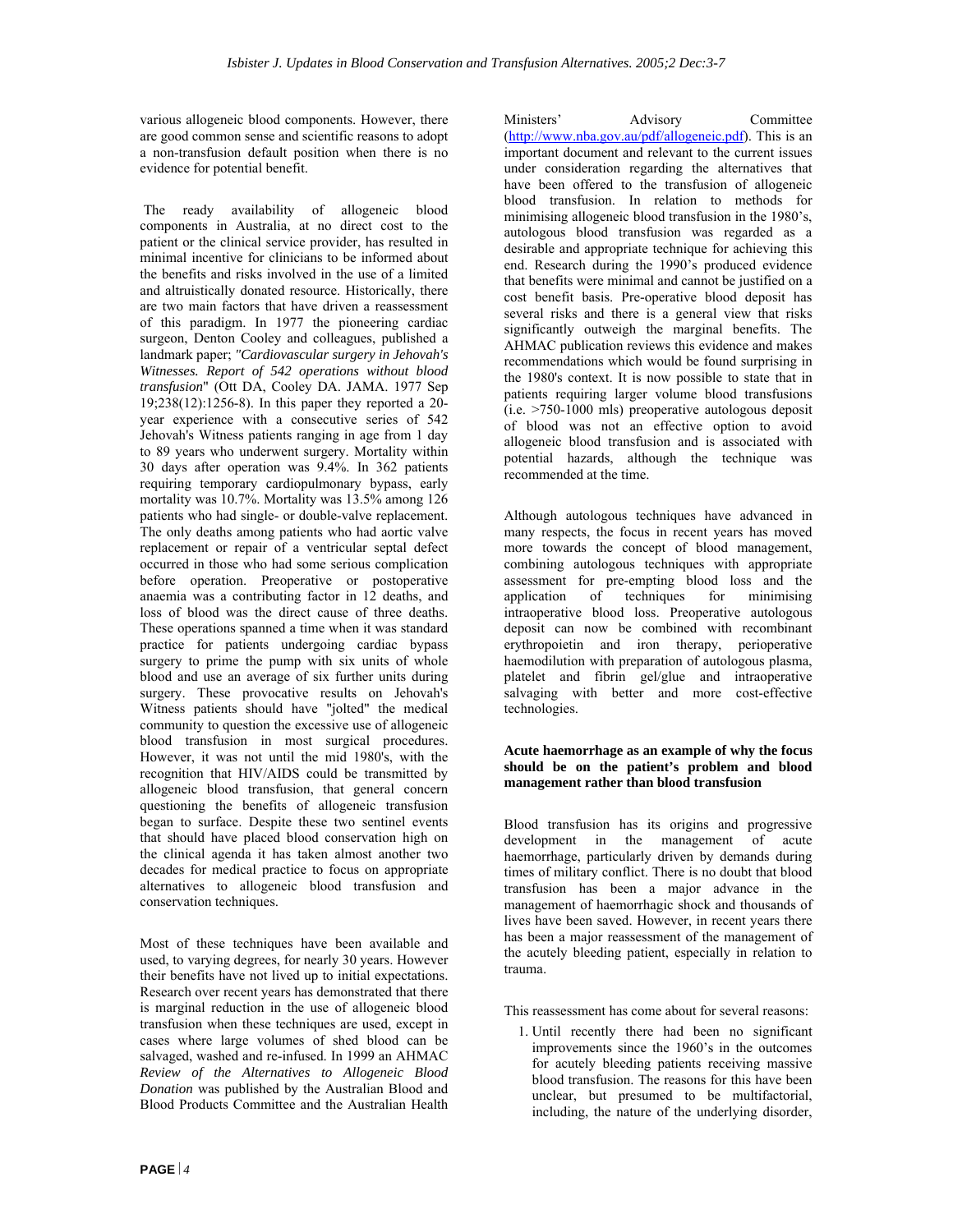delays in resuscitation, the quality of blood components, the inability to stop bleeding, irreversible shock and the multi-organ failure syndrome.

- 2. Advances in the retrieval of trauma patients, resuscitation protocols, techniques for rapid diagnosis, development of trauma teams and early "damage control" surgery have improved the management of acutely haemorrhaging patients.
- 3. Over the last decade experimental and clinical studies have identified blood transfusion *per se* as an independent risk factor for morbidity and mortality as well as increased admission rates to intensive care units, increased length of hospital stay and additional costs. Blood transfusion being implicated as part of the problem rather than optimal therapy has been a surprise to many clinicians, administrators and patients, as it has always been assumed that blood transfusion can only be beneficial for the bleeding patient, allowing time for effective resuscitation before definitive diagnosis and surgery. This longstanding belief is now being effectively challenged and currently the debate on the management of the acutely haemorrhaging patient has moved significantly from a paradigm with a focus on transfusion to one in which the urgent control of critical bleeding is the paramount priority, with avoidance and/or minimisation of blood transfusion. This has lead to a major reanalysis of guidelines for the management of acutely bleeding patients. The guidelines are no longer for the "management of massive blood transfusion" but rather for the "management of critical bleeding".
- 4. The reassessment of resuscitation of patients with acute haemorrhage is resulting in challenging of several long-standing dogmas.
	- a. Greater tolerance of hypotension, until haemorrhage is controlled in order to reduce the volume of blood loss and likelihood of rebleeding. By minimising the degree of blood loss many of the complications associated with large volume replacement and transfusion can be minimised.
	- b. Tolerance of anaemia
- 5. More recently the development of recombinant activated factor VII (rVIIa) for the management of haemophilia patients with factor VIII inhibitors has not only been a major therapeutic advance, but has been the stimulus for a complete reassessment of long accepted models of how the haemostatic system works. The work of Dr Ulla Hedner in developing rVIIa has challenged long established views on the role of VII and VIIa in haemostasis. From being a lesser participant in the initiation, amplification and propagation of haemostasis and clot formation VIIa is now recognised as a central "player". It has taken

nearly two decades for Dr Hedner's work to be accepted by mainstream haematology and transfusion medicine. The proposition that rVIIa could ultimately have a therapeutic role beyond the rare indication for inhibitors in haemophilia patients was viewed as unconventional, unlikely or potentially dangerous. Now that a cell-based model of haemostasis is widely accepted, coagulation factor VII/VIIa has been elevated to a pivotal role in the mechanisms of haemostasis and the control of bleeding. The acceptance that the old haemostatic paradigm was incorrect refocused attention on Dr Hedner's original postulations and recombinant VIIa has suddenly moved from "orphan" status for haemophilia patients to centre stage in the management of acute bleeding. To many experienced clinicians there was immediate realisation that *"this rVIIa is a real advance, and could this be a "penicillin" for the critically bleeding patient*". Over the years numerous pharmacological approaches have been and are used to control or minimise acute haemorrhage, but are generally of marginal benefit in the critically bleeding patient. Initial experience with rVIIa has been different and its rapid and unexpected move into mainstream medicine has been a challenge for all concerned. The accumulation of evidence for its efficacy has had a late start for the reasons outlined above and in many of the clinical settings in which it is used there have always been difficulties conducting clinical trials.

Critical bleeding is thus a good example of the modern approach to blood management. Blood transfusion is viewed as one of many potential interventions in the multi-pronged approach to a complex clinical problem, but has the potential to become part of the problem rather than an answer. Figure 1 outlines the thinking process in analysing whether blood transfusion has the potential to be part of the problem and reasons that the precautionary approach to transfusion should be adopted as it always has been in relationship to the safety of the blood supply.

#### **Issues versus real issues**

The increasing use of weasel words  $1$  in the bureaucratic and corporate worlds diverts attention away from important and central agendas. "Issues" versus "real issues" is such an example; what is the difference between an issue and a real issue? You won't find the answer in a dictionary, but regular interaction with the bureaucratic processes quickly enlightens you that the bureaucracy sees an issue as your problem and a real issue as their problem. Clinicians as advocates for their patients must concentrate on turning issues surrounding the delivery of appropriate and safe health care from issues into real issues. It is only then that the patient care agendas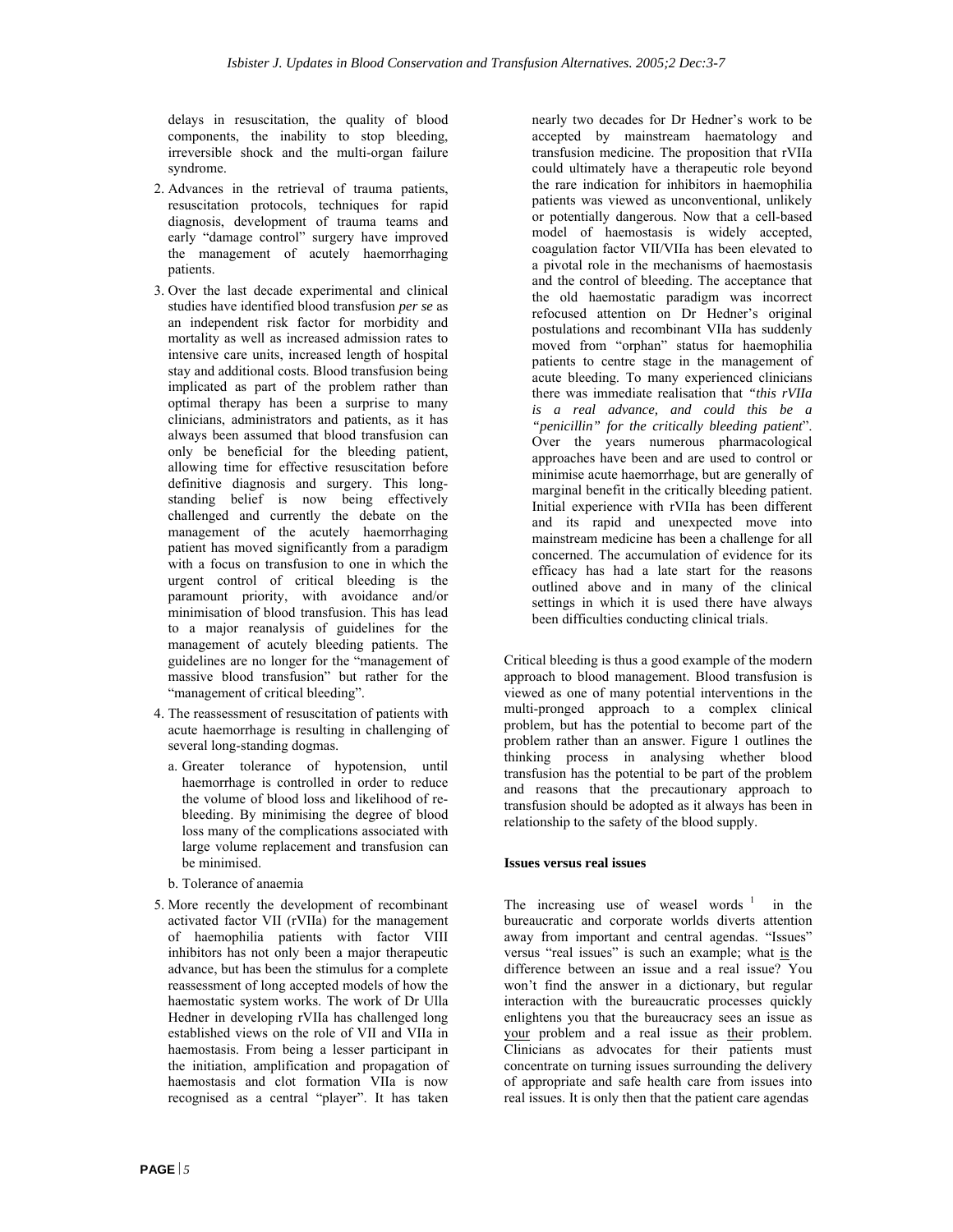



and the blood supply agendas will be talking the same language. Improved assessment of cost effectiveness, equity of access and clinical governance will only make progress if this paradigm shift occurs. What is medically appropriate for a patient should be based on sound evidence. The questions of affordability, cost effectiveness, equity, etc., clearly impact on the availability and delivery of appropriate therapy, but do not alter what is scientifically best for the patient. These are questions for the health sector and broader community to debate.

- 1. Are we making progress in transfusion medicine?
- 2. How beneficial is blood component therapy in specific clinical circumstances?
- 3. How should we cost transfusion medicine?
- 4. What are the "real" hazards of blood component therapy?
- 5. Is the quality of blood components adequate?

To answer these questions we need to be able to make appropriate measurements, but what should we be measuring? Do we have valid methods? Are we trying to measure better individual patient outcomes or overall improvements in transfusion practices within the health system? Are the questions and answers the same for different countries?

Focussing primarily on transfusion medicine using rising expenditure as a measure of progress can be equated to governments using Gross Domestic Product (GDP) as a measure of economic welfare and dare one say an indicator of happiness and satisfaction with life. Clearly, we must define our focus, what we are trying to measure and how it should be measured. A United States public policy organisation (Redefining Progress) has developed a more meaningful Genuine Progress Indicator (GPI). They illustrate the problem with using GDP that regards every expenditure as an improvement to the wellbeing of individuals and the community by stating:

*transfusion medicine By this reasoning, the nation's economic hero is the terminal cancer patient going through an expensive divorce, whose car is totalled in a twenty-car pile-up. The economic villain is the healthy person in a solid marriage who cooks at home, walks to work and doesn't smoke or gamble. The hero borrows and spends; the villain pays cash and saves for the kids' education. What economists call "growth", in other words, is not always the same as what most Americans would consider "good".* 

> This analogy illustrates the point that focusing on blood transfusion and related costs is addressing the wrong question. We should be asking: Are we making progress in blood management and blood conservation? Are we better managing clinical conditions in which it has generally been assumed that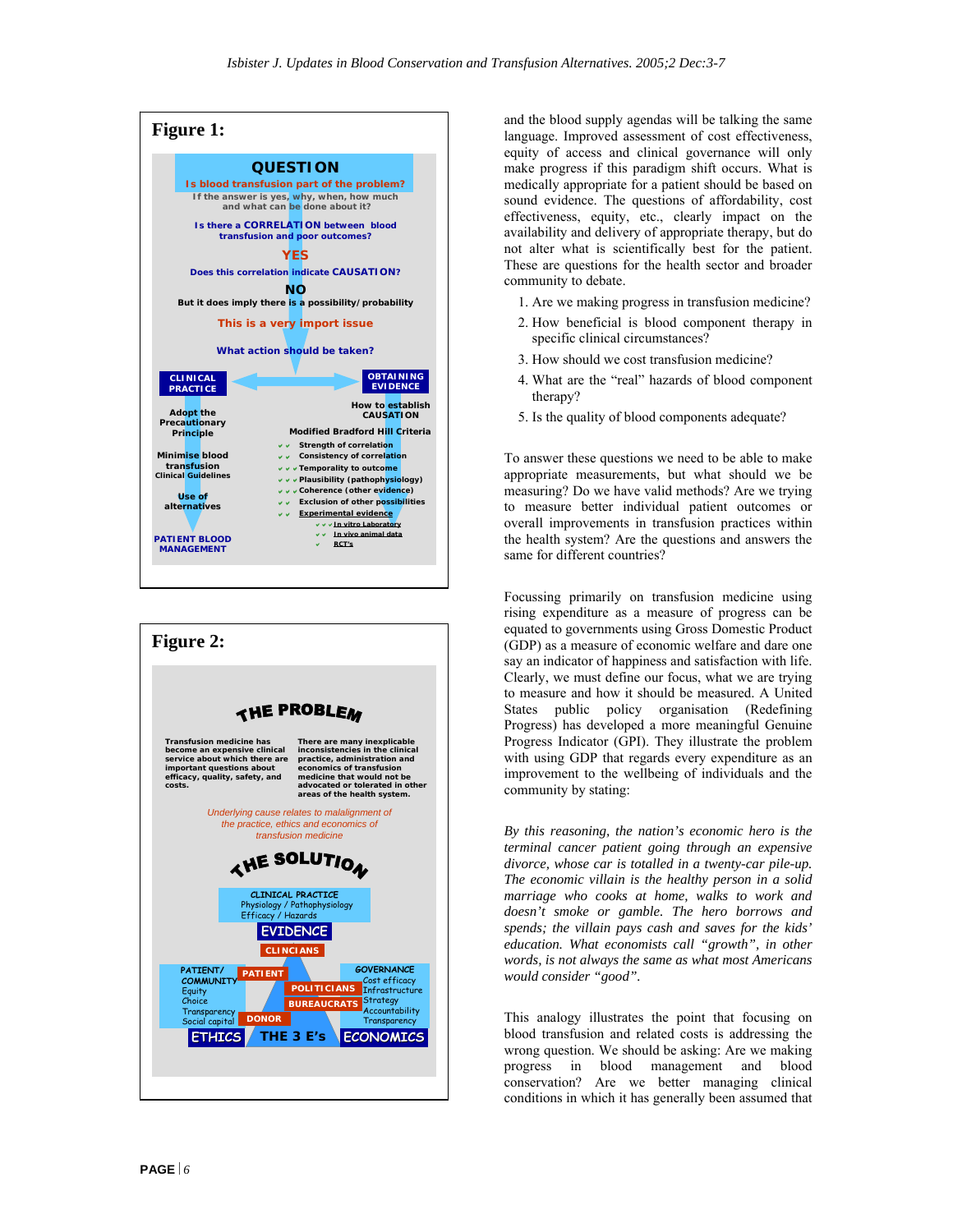blood transfusion is necessary? What evidence do we have to support the proposition that blood transfusion is improving patient outcomes? Why don't we turn our focus more toward the clinical problem at hand and better identify the benefits of blood transfusion or the use of more economical and safer alternatives?

#### **Conclusions**

**Patients** think blood transfusion is special and beneficial, but have difficulty accepting small risks over which they have no control.

**Blood Donors** believe their contribution of blood is a gift to the community that will be used appropriately and safely to the benefit of those in need on an equitable non-profit basis.

**Clinicians** think blood is ordinary, take blood transfusion for granted, benefit is assumed and risks regarded as minimal.

**Governments** view blood as a commodity and transfusion medicine as an expensive support service which should be regulated and funded in a "McDonaldised" manner.<sup>[2](#page-31-1)</sup>

These potentially disparate views on the same issue should be of concern to all health professionals and better alignment of the clinical, ethical and economic aspects of transfusion medicine are necessary (Figure 2). With the increased range of pharmacological agents, surgical and anaesthetic techniques and development of recombinant blood components the armamentarium for avoiding or minimising allogeneic blood transfusion is substantial. What is now needed is a broad clinical commitment to blood conservation techniques in conjunction with more realistic costing and accountability for allogeneic blood products, as well as recognition that allogeneic transfusion remains a potentially hazardous procedure for the patient and

should only be undertaken if there is likely to be benefit and improvement in clinical outcomes. The blood supply in Australia is one of the safest in the World from the infectivity perspective, but remains a scarce and expensive resource given in trust that it will be managed appropriately. The main hazards of allogeneic transfusion are now at the clinical practice end of the blood chain, not at the supply end. Blood management is logical; evidence is accumulating that the benefits of transfusion have been overrated; there are limitations of blood supply as well as medicolegal pressures. Patients want greater input and choice in decisions about their clinical management.

*Professor James Isbister Sc(Med) Hons, MB BS Hons, MRACP, FRACP, FRCPA is an emeritus consultant Haematologist at Royal North Shore Hospital in Sydney, Clinical Professor of Medicine at the University of Sydney and Adjunct Professor, University of Technology, Sydney. Prof. Isbister graduated from the University of NSW in 1967 and did his postgraduate training at St Vincent's Hospital, Sydney and the Royal Postgraduate Medical School in London. He has been associated with Royal North Shore Hospital of Sydney since 1980. He has over 100 publications in the scientific literature and is the author of three textbooks on haematology and transfusion medicine and contributes chapters to several major textbooks. Prof. Isbister's contributions to Haematology and Transfusion Medicine in Australia have been acknowledged by several awards. Prof. Isbister has a special interest in medical teaching and is in regular demand as a national and international speaker. Prof. Isbister is Chair of the Advisory Council and Board Member of the Australian Red Cross Blood Service Board.*

Correspondence to: **[jisbiste@med.usyd.edu.au](mailto:jisbiste@med.usyd.edu.au)** 

#### *References*

 $\overline{a}$ 

<sup>1</sup> Don Watson

<sup>&</sup>lt;sup>2</sup> Ritzer: The McDonalisation of Society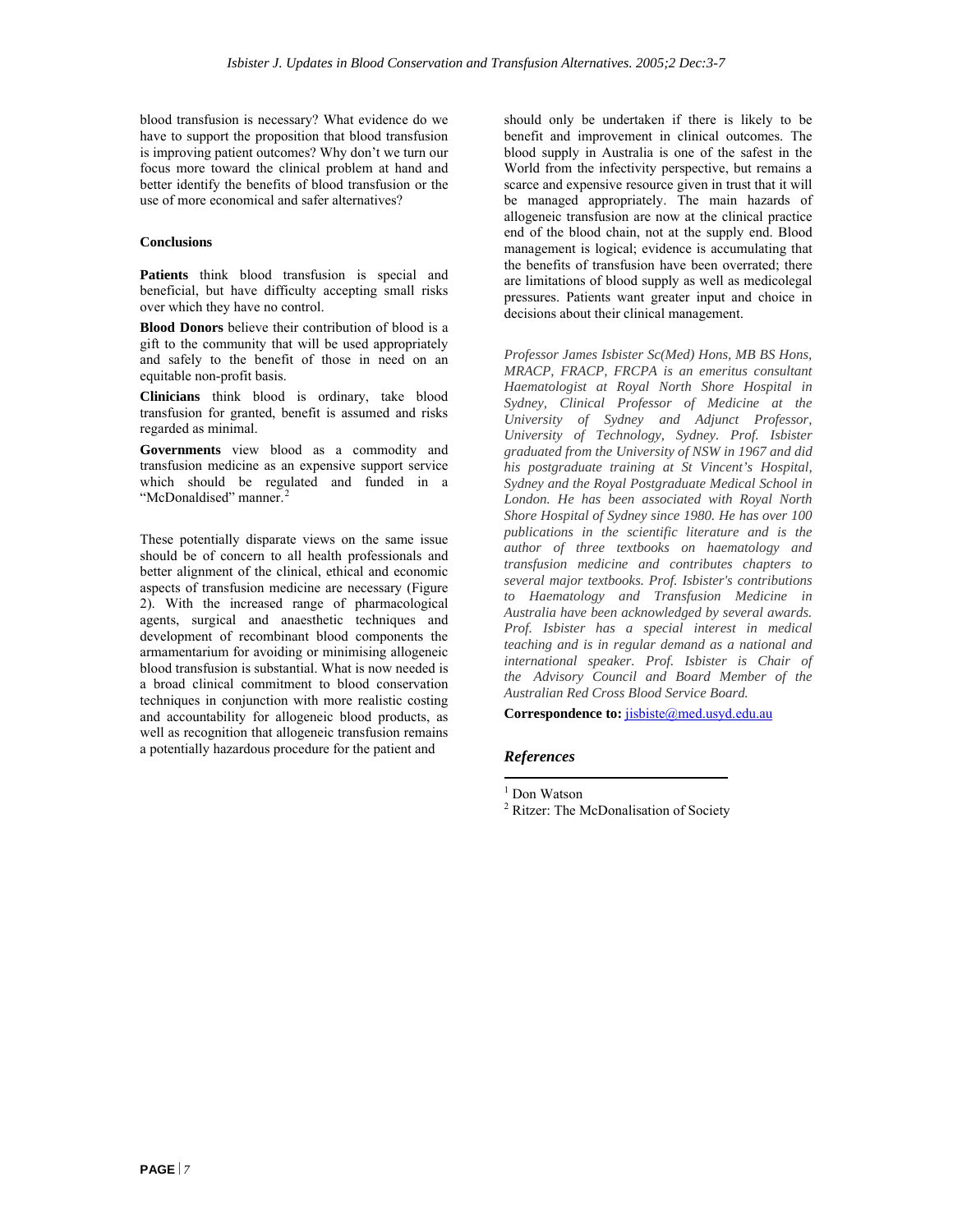### **The Use Of Autologous Blood In The Surgical Setting: Intraoperative Blood Salvage Should Be Used Where Possible.**

*James B Semmens\* and Michael MD Lawrence-Brown<sup>+</sup>*

*\*Director, Associate Professor, + Clinical Associate Professor, Centre forHealth Services Research, School of Population Health, University of Western Australia* 

**\_\_\_\_\_\_\_\_\_\_\_\_\_\_\_\_\_\_\_\_\_\_\_\_\_\_\_\_\_\_\_\_\_\_\_\_\_\_\_\_\_\_\_\_\_\_\_\_\_\_\_\_\_\_\_\_\_\_\_\_\_\_\_\_\_\_\_\_\_\_\_\_** 

#### **Abstract**

Intraoperative blood salvage provides a safe and effective form of blood transfusion and complements the existing allogeneic blood transfusion services. Despite much evidence supporting the use of intraoperative blood salvage as best medical practice in many situations, it is underused in the surgical setting, relatively unknown to the public and is not financially supported by Government or Red Cross Blood Transfusion Services in Australia.

#### **Introduction**

Australians boast that the provision of blood is 'safe and free'. However, the safe form of blood transfusion, 'intraoperative blood salvage' (IBS) remains relatively unknown to the public.<sup>1</sup> IBS is a form of autotransfusion by which blood from the patient collected during or after an operation, is processed and reinfused - a form of processed blood recycling. $2-4$  Even though the quality of the red blood cells using IBS is superior to allogeneic and stored blood, IBS is not supported with funding by the government or Red Cross Blood transfusion services, unlike allogeneic blood, and is not free. $3$  The provision of IBS as an alternate blood replacement option would help reduce the strain on stored blood resources as well as nullify any risk of disease transmission as the patient is receiving their own blood, rather than a donor's.<sup>3,5</sup> These factors would suggest that best medical practice would include the use of IBS in situations where patients are undergoing surgery during which blood loss is inevitable and cell salvage possible.

#### *i). Allogeneic blood transfusion*

Allogeneic (donor) blood has historically been the most utilised method of blood transfusion in Australia. The provision of donor blood became readily available by the late 1930s with the introduction of better means of blood typing and storing.<sup>6</sup> Donor blood will continue to provide the backbone of the blood transfusion services essential for non-surgical conditions, emergency situations and for those with

malignant or infective contamination until synthetic haemoglobin is available. $<sup>2</sup>$ </sup>

The Australian Red Cross provides a highly effective service in which the quality of donor blood is recognised as being of high standard as evidenced by the low levels of Human Immunodeficiency Virus  $(HIV)$  and hepatitis infection rates.<sup>7</sup> The development of effective testing procedures for transmissible diseases and use of leuko-depleted blood has substantially improved the safety of donor blood. A survey by Whyte and Savioa showed that the risks of blood screened by the Australian Red Cross Service being infective for HIV, hepatitis B or hepatitis C were 0.79, 2.71 and 4.27 (respectively) per million donations.<sup>7</sup> Despite this massive reduction in disease transmission, the risk has never been eliminated.<sup>2,5,8</sup> This risk was highlighted by the transmission of the HIV virus in a 14 year old girl in Victoria in 1999.

On the  $28<sup>th</sup>$  July 1999 "The Age" informed the Australian public that a Melbourne schoolgirl had contracted the Human Immunodeficiency Virus due to the use of infected blood during surgery.<sup>9</sup> This is the first case of transfusion-related HIV in Australia in 14 years. Although the likelihood of contracting HIV via anonymous donor blood transfusion is rare, there is no doubt that this Melbourne family believes that it is no longer rare enough. HIV is only one of a multitude of other viruses that can be transmitted by allogeneic blood transfusion.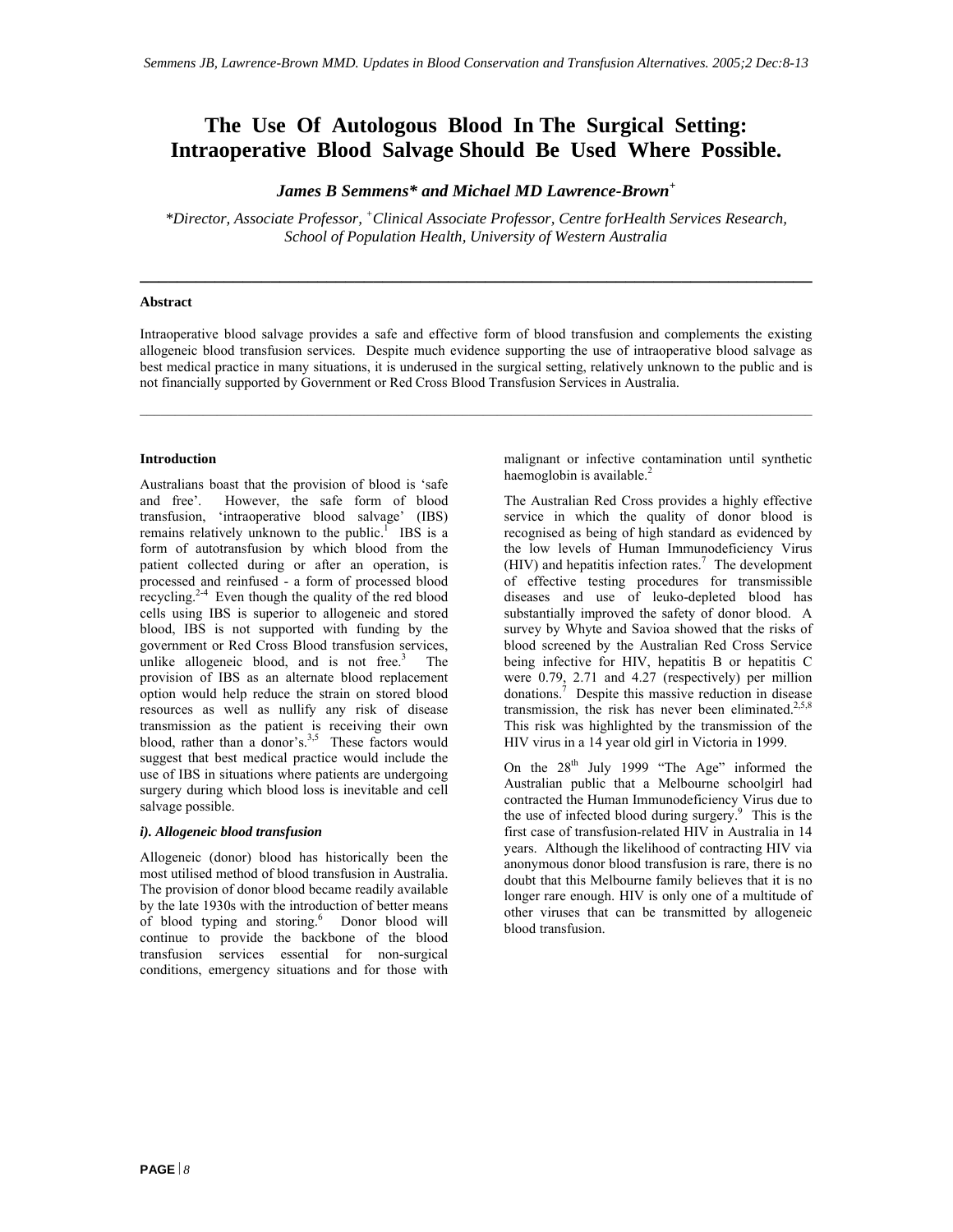**Table 1:** Processed salvaged blood has greater advantages and fewer disadvantages over stored and unprocessed salvaged blood.<sup>3</sup>

|                                 | Stored (Unprocessed) |           | Salvaged (Unprocessed) |                         | Salvaged (Processed) |           |
|---------------------------------|----------------------|-----------|------------------------|-------------------------|----------------------|-----------|
| White cell components           | Adv's                | Disady's  | Adv's                  | Disady's                | Adv's                | Disady's  |
| Fibrin degradation<br>products  | Normal               |           | Increased              |                         |                      | Normal    |
| Complement                      | Decreases            |           |                        | <i><u>Increases</u></i> | Removed              |           |
| Lysolecithin                    | Decreases            |           |                        | Increases               | Removed              |           |
| Leukotrine                      | Low                  |           |                        | Increases               | Low                  |           |
| Plasminogen                     |                      | Increases |                        | Increases               |                      | Increased |
| Inhibitor activity              |                      | Increases |                        | Increases               |                      | Increased |
| C3a                             |                      | Increases |                        |                         |                      |           |
| Serotonin                       |                      | Increases |                        | Increases               | Lower than stored    |           |
| Phospholipase                   |                      | Increases |                        | Increases               |                      |           |
| Lysoplatelet activity<br>factor |                      | Increases |                        | Increases               |                      |           |
| Elastase                        |                      | Increases |                        | Increases               | Removed              |           |

**Table 2**: Year to date statistics of average packed cells returned per operative procedure at Royal Perth Hospital using cell salvage. For most cardiac surgery blood is salvaged and recycled through the perfusion pump. The cell salvage process is used for procedures "off-pump" and post-pump bleeding.

| Procedure      | Number of cases | Average packed cells<br>returned (mls) | Equivalent units |
|----------------|-----------------|----------------------------------------|------------------|
| Orthopaedics   | 160             | 600                                    |                  |
| Cardiothoracic |                 | 100                                    | 4.5              |
| Vascular       | 36              | 800                                    | د. د             |
|                | Average         | 833                                    | J.J              |

#### **Costs estimate:**

Equivalent costs for 700 (200 cases x 3.5 units) of bank units  $= $210,000,00$ Running cost to Royal Perth Hospital \$300.00 per operation = \$60,000.00 Cost saving to tax payer =  $$150,000.00$ 

Additional problems that are associated with the use of donor blood include incompatibility, and sensitisation to donor blood owing to previous transfusions or pregnancy. This can result in a wide array of immune reactions, some of which can, under some circumstances, be fatal. $5,10$  The transmission of other blood borne diseases, some of which are not subject to screening tests, such as Creutzfeldt-Jakob disease (mad cow) and hepatitis C, because of prohibitive costs must also be taken into consideration when using donor blood.<sup>11,12</sup> The non red-cell elements, particularly the contents of the white cells, which include elastase, are released with the death of the cells within three days and have detrimental and cumulative effects with increased volume and age of the blood.<sup>9</sup> There is an effect on coagulation: plasminogen activator remains active in stored blood, while plasminogen activator inhibitor denatures.<sup>8</sup> There is an argument for the provision of red cells with white cell filtration at collection, and it has been recommended that allogeneic blood used in conjunction with a cell saver, should also be washed

prior to transfusion when large volumes of blood are transfused.

#### *ii). Autologous blood transfusion methods*

The realisation of disease transmission and the fatal nature of HIV in the early 1980s produced a resurgence in interest and use of autologous techniques: predonation, predilution and IBS.

#### *Predonation*

Predonation is a process whereby the patient undergoing surgery donates blood several weeks before the time of surgery to provide for any blood needed for transfusion during the operation. $3$  This method of autologous blood transfusion has the obvious benefit of removing disease transmission and incompatibility risks.<sup>5,13</sup> Predonated blood, carries all blood storage lesions, labelling and handling errors which also characterise allogeneic blood. $4,6,13$ Predonated blood also contains a high quantity of degraded white cell components which can cause clotting and autoimmune reactions when reinfused. $6,13$ In addition, the collection of blood from an ill person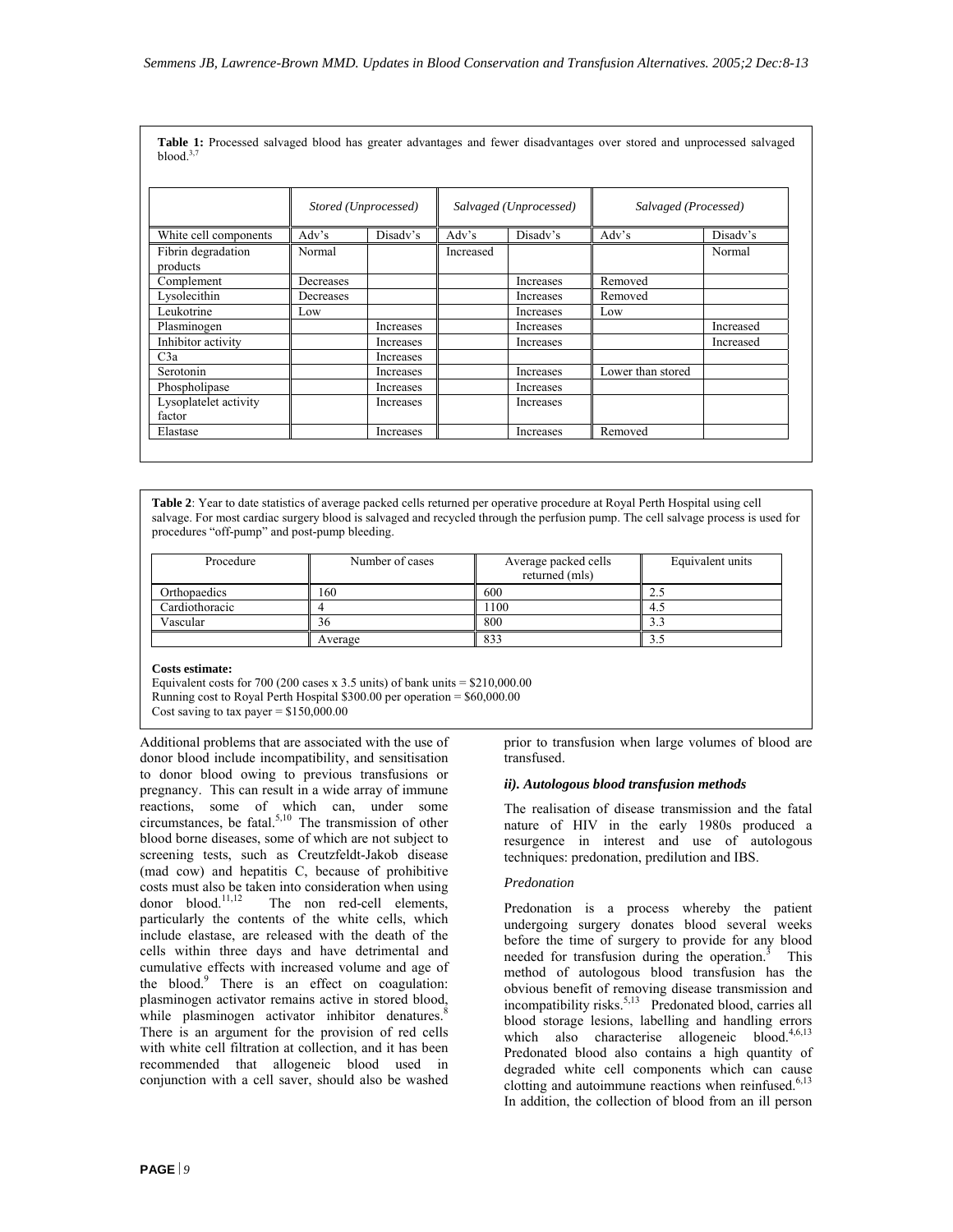may result in reinfusion of unhealthy red blood cells. This technique is labour intensive, inefficient, incurs a Medicare rebate cost and may carry some risk in patients with co-morbid conditions. As such, this technique may only be of assistance in a limited number of situations.

#### *Predilution*

Predilution is similar to predonation: the patient donates up to 20% of their blood in the anaesthetic room immediately prior to surgery. The volume lost is then replaced with colloid fluid.<sup>3,14</sup> Any blood lost during surgery has a diluted red blood cell content which can then be boosted and concentrated by the red blood cells collected prior to surgery.<sup>14</sup>. The transmission of blood diseases and the problems associated with incompatibility are, as with predonation, overcome by using this technique.<sup>5</sup> However, the predilution method of autologous transfusion suffers from the disadvantage of being limited by quantity; the amount of blood that is available to be extracted from the patient prior to surgery is restricted to 20% of the total blood volume. This method also has some potential detrimental effects on the patient because of the induced anaemia and, as such, is of strictly limited value.

#### *Intraoperative Blood Salvage*

Unprocessed salvaged blood was originally utilised in the  $19<sup>th</sup>$  century, in particular, associated with ruptured ectopic pregnancies and penetrating abdominal or chest wounds.<sup>13,15</sup> Despite the elementary nature of the initial intraoperative autotransfusion devices the associated complication and death rates were less than those of allogeneic transfusion.<sup>15</sup> The early devices were improved to control the reinfusion rate and reduce haemolysis by replacing vacuum suction with roller pumps. $16$  This reveals that although the benefit of intraoperative autotransfusion was recognised by the 1970s, if not the 1940s, the use of allogeneic blood remained the most popular method of transfusion until the  $1980s.$ <sup>17</sup>

The Vietnam war provided the stimulus for a dramatic increase in the use of autologous, (filtered but unwashed) blood transfusion owing to a shortage of allogeneic blood.<sup>6</sup> However, as with all forms of blood transfusion this method is not without risk. Direct re-infusion of unwashed salvaged blood, only filtered of foreign materials, can result in a higher risk of blood coagulopathy within the body as well as autoimmune reactions.<sup>2,3,13,18</sup> These occur when white cell components react to contact with collecting materials outside the body. $\stackrel{6}{ }$  Re-infusion of these white cell components can have devastating effects. These effects are also apparent with the use of unprocessed bank blood, especially as storage time increases.4,6,8,13,19 Washed salvaged blood does not provide coagulation factors and is free of plasminogen activator.<sup>8</sup>

The detrimental effects of IBS, however, can be virtually eliminated by washing the blood in saline

prior to reinfusion. This purges the unwanted white cell matter (Table 1) and enables the reinfusion of concentrated red blood cells which are important for transporting oxygen in the body.<sup>6,8,13,18</sup> Washed salvaged blood reduces micro-organism contamination and is not recommended when there is obvious risk of bacterial contamination where the infective dose will be high. $2$  Thus, not only does this technique provide the re-infusion, once processed, of high quality red blood cells, it overcomes incompatibility, immune and disease transmission and storage risks associated with donors and predonated transfusions. In addition, IBS may be useful in assisting with the availability of blood for people with rare blood types, as well as provide a more acceptable method of blood transfusion for certain religious groups.<sup>3,13,18</sup> Although limitations of IBS include that it is not recommended in operations for malignant disease and where there is overt infection or bacterial contamination, it may be the only form of blood transfusion required in many situations. It is always complementary with allogeneic blood, and when the machine is being used to salvage blood, any allogeneic blood needed should also be washed by the same process before re-infusion.

IBS is an under-utilised resource in our community with a developed technology to support it.<sup>20</sup> In a society in which the transmission of fatal diseases via transfusion can still occur, the availability of a technique such as IBS would complement existing services, for those undergoing elective surgery where blood transfusion is expected. An important feature of IBS is that surgeons and anaesthetists carry out the blood salvage process: no handling, testing or storage of blood is required outside the operating room, in contrast to conventional Red Cross allogeneic blood donation procedures. As such, IBS is clearly a distinct process, which is quite separate from the traditional blood transfusion service.

#### **Should Intraoperative Blood Salvage be funded by Medicare?**

It is difficult to estimate the cost of one unit of blood because of the number of products obtained from one unit of allogeneic blood despite the known cost of testing, collection storage, handling and administration. It is estimated that IBS becomes cheaper than allogeneic blood if two units or more are transfused.<sup>2</sup> The costs of IBS are fixed and do not rise with increased salvage (Table 2). IBS is already routinely utilised by many hospitals, including teaching and private institutions. The provision and operation for IBS equipment is funded by the public hospitals themselves from general revenue and as such, this procedure is under constant threat of budget cuts. The lack of rebate provision by public and private health funds, as demonstrated in Table 3, has also had an impact by further exacerbating the under-utilisation of the technique. There are studies which suggest that IBS does not reduce the use of allogeneic blood. $2^{1,22}$ Poor training of operating room personnel results in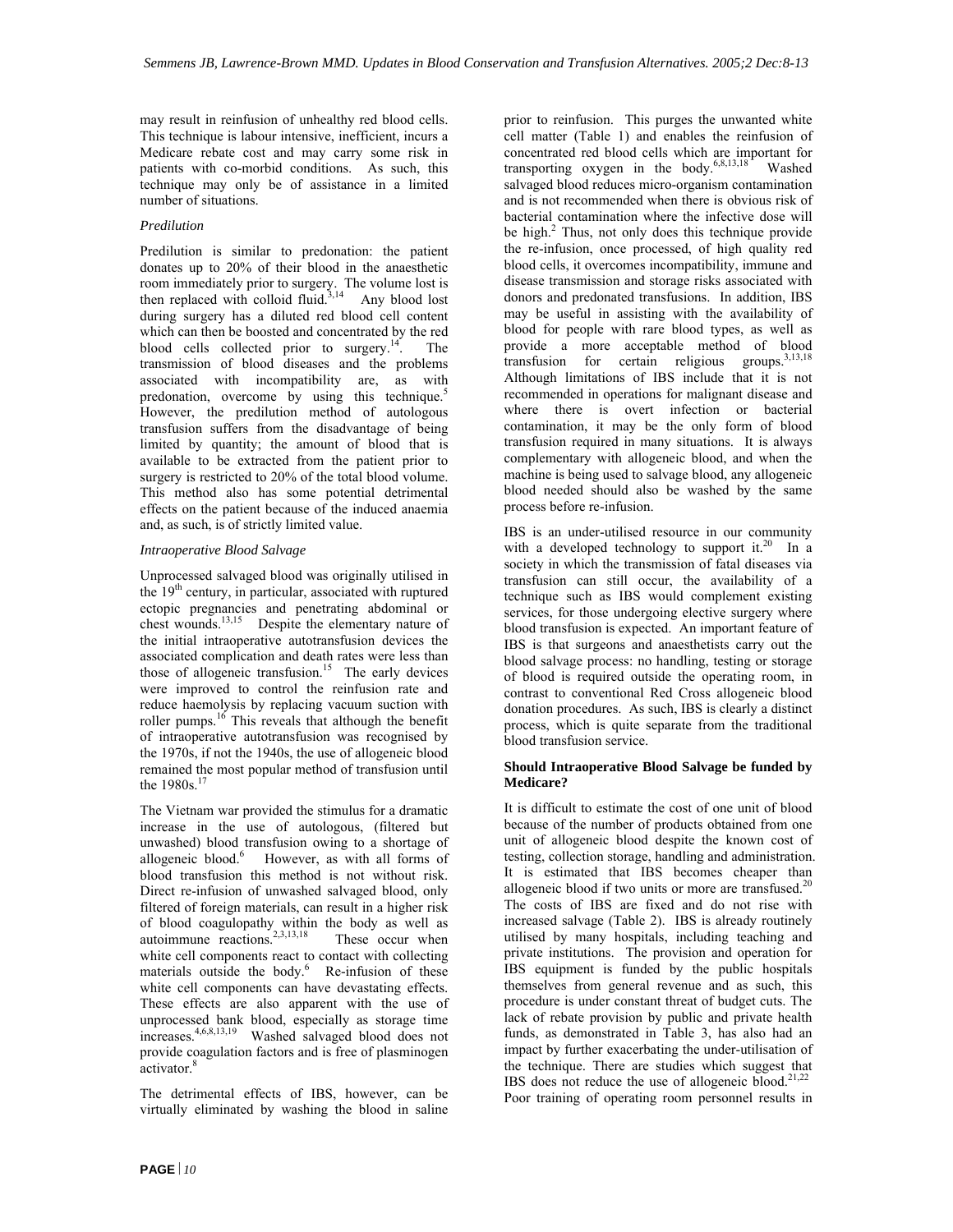much wastage. The continued use of a floor or wall sucker in tandem with a cell saver and the use of 'pack mopping' are the two most common causes of wastage. An independent audit by the Department of Haematology at Royal Perth Hospital (1991, Perth, Western Australia) showed that the transfusion rate

**Table 3:** Rebates provided by public and private health insurance companies for the intraoperative blood salvage service.

| Health Fund                                                              | Rebate                                |
|--------------------------------------------------------------------------|---------------------------------------|
| Medibank                                                                 | Nil                                   |
| National Mutual                                                          | Nil                                   |
| Health Insurance Fund<br>(includes Goldfields, St.<br>Lukes and Geelong) | Nil                                   |
| Health Benefits Fund                                                     | \$200                                 |
| Medical Benefits Fund                                                    | 75% of total cost<br>APP <sub>3</sub> |

**Table 4:** Blood loss and packed red cells returned during vascular surgery from a private cell salvage operator (Mount Private Hospital, WA). Vascular surgery constitutes 10% of all cell salvage cases by this operator. One packed red cell unit is equivalent to approximately 240mls. Please note the volumes in the last column.

| Date     | Surgery      | Blood loss | Packed cells |
|----------|--------------|------------|--------------|
|          |              | (mls)      | returned     |
|          |              |            | (mls)        |
| 15/07/98 | AAA          | 1100       | 450          |
| 22/07/98 | AAA          | 2575       | 900          |
| 30/07/98 | AAA          | 2500       | 1080         |
| 5/08/98  | AAA          | 2800       | 1510         |
| 18/09/98 | AAA          | 880        | 375          |
| 23/09/98 | AAA          | 3000       | 1140         |
| 28/09/98 | AAA          | 3000       | 1010         |
| 23/01/98 | Liver resect | 1350       | 450          |
| 29/10/98 | AAA          | 1670       | 670          |
| 11/11/98 | AAA          | 2300       | 1015         |
| 25/11/98 | AF Bypass    | 520        | 240          |
| 29/11/98 | Liver resect | 2600       | 1000         |
| 10/12/98 | AAA          | 1200       | 500          |
| 6/01/99  | AAA          | 1100       | 400          |
| 14/01/99 | AAA          | 2600       | 950          |
| 20/01/99 | AAA          | 3455       | 1600         |
| 28/01/99 | AAA          | 2400       | 1050         |
| 10/02/99 | AAA          | 2200       | 1015         |
| 11/02/99 | AAA          | 3350       | 1400         |
| 11/02/99 | AAA          | 960        | 475          |
| 17/03/99 | AAA          | 2000       | 900          |
| 15/04/99 | AAA          | 600        | 235          |
| 21/04/99 | AAA          | 1400       | 430          |
| 5/05/99  | AAA          | 2250       | 675          |
|          | TOTAL        | 47820      | 19470        |

The average cost of cell salvage in Mount Private Hospital is \$500 (\$200 for a private contractor to run and supply the machine in addition to \$300 for disposables).

#### **Cost estimate:**

Estimated cost for 81 units of bank blood =  $$24,300$ Total costs to patients  $=$  \$12,000 (\$500 per patient) declined from 80% of patients undergoing aortic aneurysm surgery to 20% when all suckers were connected to the cell saver.

Minimally invasive surgery, bloodless surgery and the acceptance of lower post-operative haemoglobin levels have done much to reduce allogeneic transfusion. It has been questioned therefore whether it is worth making the equipment and consumables for IBS available when allogeneic blood has to be available anyway.<sup>21,22</sup> Furthermore, despite the Furthermore, despite the Medicare rebate for the administration of allogeneic blood and only the altruistic incentive for the administration of salvaged blood, the practice continues because it is patient driven.

Obviously, hospitals prefer to utilise the 'free' donor blood service, which is ultimately government funded. Clearly, there is a need for government assistance and recognition for IBS separate from that of the current government funding of bank blood. Tables 2 and 4 provide examples of the costs at a teaching hospital where the cell salvage machine is operated by existing operating room staff versus a private hospital that hires a machine and technician from an external source. Some private hospitals do have their own machine and therefore the costs are usually between the two extremes provided here. In both cases, the use of autologous blood salvage results in a cost saving. It needs to be emphasised if bank blood had been used, the cost would be equivalent to the cost of the number of blood bank units. There is an approximate cost saving of half, even before you consider the benefit to the patient and the medico-legal costs of an adverse event with the known risks of allogeneic blood.

#### **Commonwealth Review of Blood Banking and Plasma Product Sector**

The Commonwealth Review of Australian Blood Banking and Plasma Product Sector released in 2001 provided an important opportunity to discuss the merits of autologous blood, particularly IBS, at a systems level.<sup>23</sup> It was disappointing that cell salvage was not discussed and autologous blood usage was deemed to be outside the terms of reference of the Review. This was despite submissions being made to the Review from experts in the field of vascular and emergency medicine. By deliberately excluding cell salvage, the Review has not served the Australian public well. It has not fulfilled its mission to focus on issues of quality and safety, the identification of impediments to best practice, the supply of blood and plasma products, and to recommend improvements to the system-wide decision making processes. It has ignored international moves to increase the use of cell salvage to complement donor blood reserves and has deprived the Australian public of the safest and highest quality blood available. It has also ignored the fact the intraoperative cell salvage has been shown to be more cost-effective than the use of donor blood, with costs expected to double in the UK due to the increased cost of screening blood for infectious agents such as Creutzfeldt-Jakob disease (mad cow) and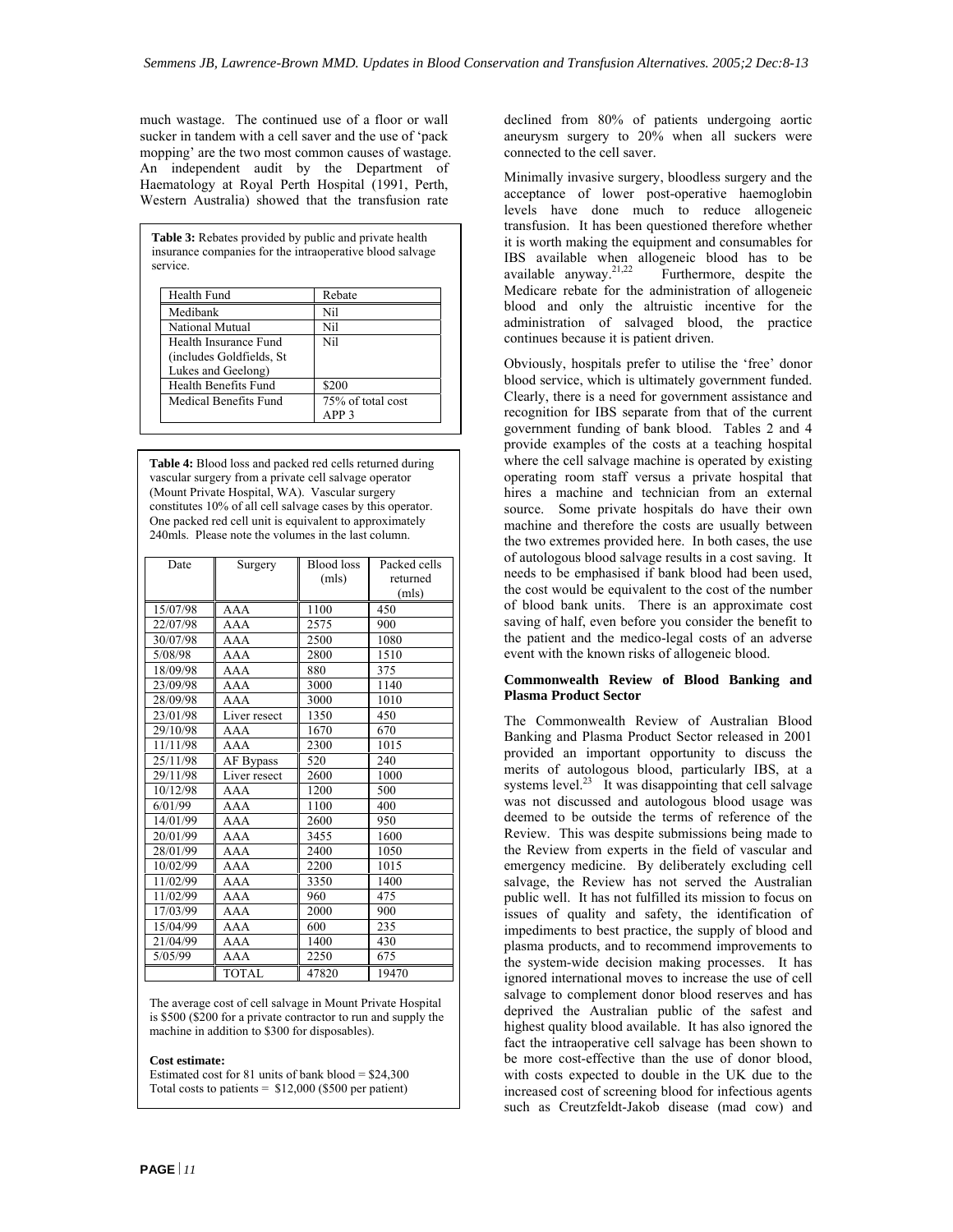hepatitis  $C<sup>11</sup>$  In addition, there is international concern about dwindling reserves of donor blood.<sup>12</sup>

Once again the authors contend that there is a need for Government assistance and recognition of IBS separate from that of the current government funding of the blood bank. Blood transfusion services do not see IBS as part of their brief which provides a need for those specialties, and specialist Colleges, which might use blood salvage to become more vocal in pushing the case for IBS. Best medical practice should include the use of IBS, particularly in situations where patients are undergoing surgery during which blood loss is inevitable and cell salvage possible. The public does need to be reassured their best interests are being served.

It is only with appropriate funding that the full potential of IBS will be realised and thus, allow Australia to meet the claim of providing 'safe and free' blood transfusion services. Facilitating and encouraging the use of IBS, combined with the other current successful surgical measures to reduce blood loss, will reduce the strain on blood banking. Even before you consider the benefit to the patient and the medico-legal costs of an adverse event with the known risks of allogeneic blood, $24$  there is a case in Australia for the provision of equivalent funding for a unit of blood derived using IBS in theatre, and its administration, as there is for allogenic blood - at least equivalent to that provided for allogeneic and predonated blood transfusions.

#### **Conclusion**

There is currently no special provision of rebate for the administration of salvaged blood and the lack of a Medicare rebate removes the responsibility of the health funds to support the practice with gap provision, as demonstrated by Table 1. There are, if anything, disincentives for the use of IBS. Good arguments exist to encourage the use of blood salvage as a support to allogeneic blood and provision of autotransfusion with all its advantages. Many believe it should be used for this purpose whenever available.<sup>16,25</sup>

Blood transfusion is an emotive public issue which impacts on the blood transfusion practices of clinicians. Cell salvage has, to date, been driven by the patient's desire for his or her own blood, and operating room staff commitment. The benefit of the inclusion of IBS as a safe and effective blood transfusion modality will increase public confidence in the provision of the blood transfusion services.

**Correspondence to:** Associate Professor James Semmens Director, Centre for Health Services Research School of Population Health University of Western Australia 35 Stirling Highway Nedlands, WA, 6009 Australia Ph: +61 (0)8-64881716 Fax: +61 (0)8-64881367 Email: **[James.Semmens@uwa.edu.au](mailto:JaJames.Semmens@uwa.edu.au)**

#### *References*

- 1. Semmens JB, Lawrence-Brown MMD, Miles LEC, Hellings M. Intra-operative Blood Salvage: The missing link in the provision of a safe and effective blood transfusion service. *Medical Journal of Australia* 2000; 173:266-268.
- 2. Bengtsson A, Bengtson JP. Autologous blood transfusion: preoperative collection and blood<br>salvage techniques. Acta Anaesthesiol salvage techniques. *Acta Anaesthesiol Scandinavic* 1996; 40:1041-1956
- 3. Tawes Jr. RL. 1997. Alternatives to homologous blood transfusion: overview. In Tawes Jr., R. L. (ed.) *Autotransfusion: Therapeutic Principles and Trends*, pp. 68-71. Michigan: Gregory Appleton.
- 4. Lawrence-Brown MD, Sieunarine K and Hellings M. 1997. The non-red cell elements in blood for transfusion. In Tawes Jr., R. L. (ed.) *Autotransfusion: Therapeutic Principles and Trends*, pp. 329-338. Michigan: Gregory Appleton.
- 5. Perkins HA. 1997. The essentials of modern blood banking. In Tawes Jr., R. L. (ed.) *Autotransfusion: Therapeutic Principles and Trends*, pp. 8-11. Michigan: Gregory Appleton.
- 6. Tawes Jr., RL. 1997.Historical overview of autotransfusion. In Tawes Jr., R. L. (ed.) *Autotransfusion: Therapeutic Principles and Trends*, pp. 3-7. Michigan: Gregory Appleton.
- 7. Whyte GS, Savioa HF. The risk of transmitting HCV, HBV or HIV by blood transfusion in Victoria. *Medical Journal of Australia* 1997; 166:584-586
- 8. Sieunarine K, Lawrence-Brown MMD, Brennan D, Langton S, Goodman MA. and Hellings M. The quality of blood used for transfusion. *The Journal of Cardiovascular Surgery* 1992; 33: 98- 105.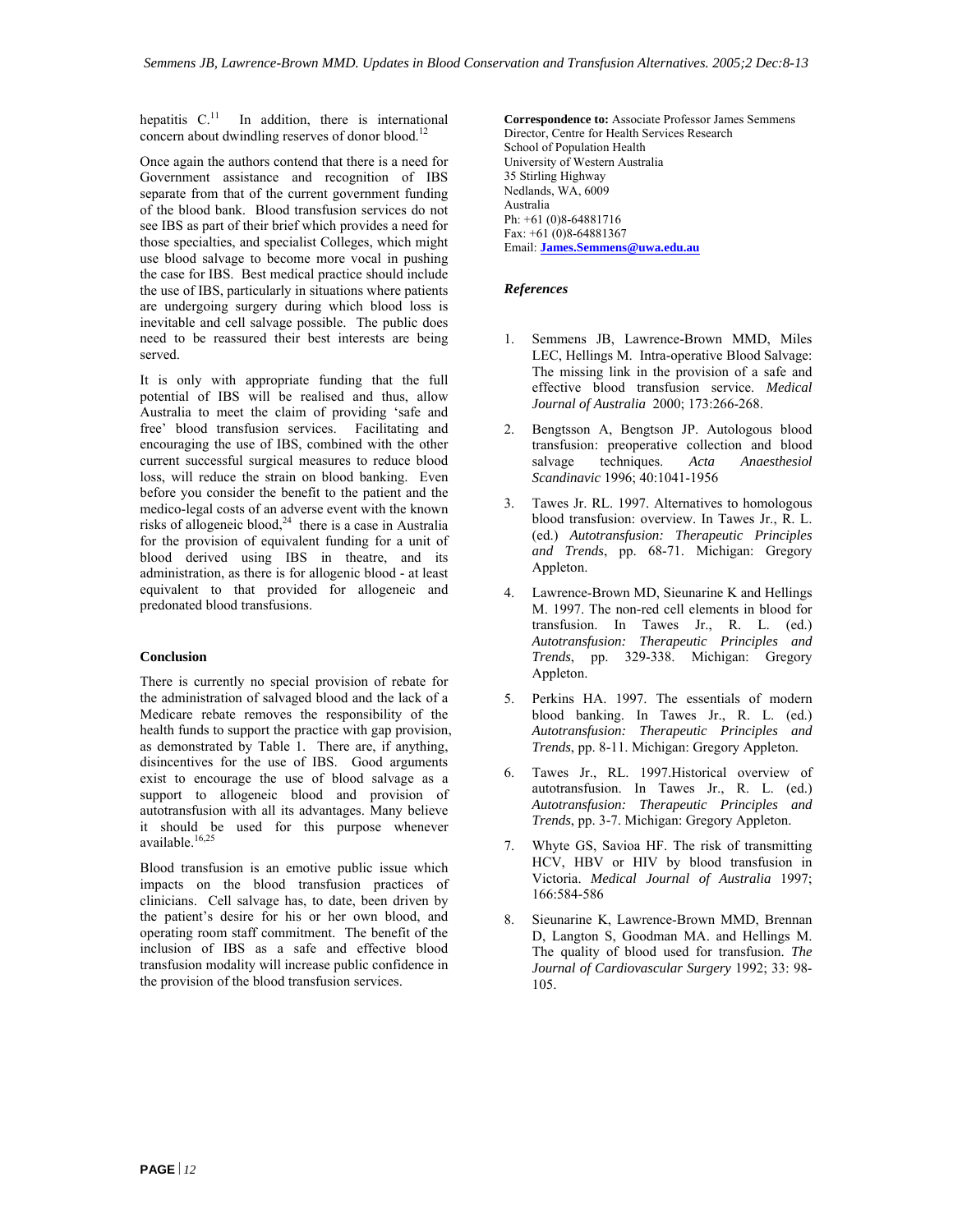- 9. The Age, Feature article  $28<sup>th</sup>$  July 1999. The Age Newspaper, Melbourne, Australia.
- 10. Kang SS. 1997. Risks of homologous transfusions. In Tawes Jr, R. L.(ed.) *Autotransfusion: Therapeutic Principles and*
- 11. Provan D. Better blood transfusion. *BMJ (Editorial)* 1999; 318:1435-6.
- 12. Williamson LM, Lowe S, Love EM, Cohen H, Soldan K, McClelland DBL, et al. Serious hazards of transfusion (SHOT) initiative: analysis of the first two annual reports. BMJ 1999; 319:16-9.
- 13. Donegan E. 1997. Risks of autologous transfusion. In Tawes Jr., R. L. (ed.) *Autotransfusion: Therapeutic Principles and Trends*, pp. 392-394. Michigan: Gregory Appleton. 22. Goodnough LT, Monk TG, Sicard G et al.
- 14. Johnson LB, Plotkin JS, Kuo PC. Reduced transfusion requirements during major hepatic resection with use of intraoperative isovolemic hemodilution. *The American Journal of Surgery*
- 15. Dyer Jr, RH. Intraoperative autotransfusion: a preliminary report and new method. *American Journal of Surgery* 1966;112:874-8.
- 16. Klebanoff G, Watkins DA. Disposable autotransfusion unit. *American Journal of Surgery* 1968; 116:475-6.
- 17. Klebanoff G, Phillips J, Evans W. Use of a disposable autotransfusion unit under varying conditions of contamination: preliminary report. *American Journal of Surgery* 1970; 120:351-4.
- 18. Tawes Jr, RL. 1997. Intraoperative autotransfusion: advantages, disadvantages and contraindications. In Tawes Jr., R. L. (ed.) *Autotransfusion: Therapeutic Principles and Trends*, pp. 92-94. Michigan: Gregory Appleton.
- *Trends*, pp. 63-67. Michigan: Gregory Appleton. 19. Dzik WH. 1997. Blood salvage: washed versus nonwashed. In Tawes Jr., R. L. (ed.) *Autotransfusion: Therapeutic Principles and Trends*, pp. 319-328. Michigan: Gregory Appleton.
	- 20. Goodnough LT, Brecher ME, Kanter MH, AuBuchon JP. Transfusion medicine. Medical Progress 1999; 340:525-33.
	- 21. Clagett GP, Valentine RJ, Jackson MR, et al. A randomised trial of intraoperative transfusion during aortic surgery. Journal of Vascular Surgery; 29:22-30.
	- Intraoperative salvage in patients undergoing elective abdominal aortic aneurysm repair: an analysis of cost and benefit. Journal of Vascular Surgery 1996; 24:213-8.
- 1998; 176:608-11. 23. Review of Australian Blood Banking and Plasma Product Sector. Commonwealth of Australia, Department of Health and Aged Care. March 2001 (ISBN 0 642 73554 9).
	- 24. Tawes Jr, RL. 1997. Medicolegal implications of homologous blood transfusions. In Tawes Jr., R. L. (ed.) *Autotransfusion: Therapeutic Principles and Trends*, pp. 311-314. Michigan: Gregory Appleton.
	- 25. Tartter PI, Mohandas K, Azar P, Endres J, Kaplan J and Spivack M. Randomised trials comparing packed red cell blood transfusion with and without leukocyte depletion for gastrointestinal surgery. *American Journal of Surgery* 1998; 176:462-6.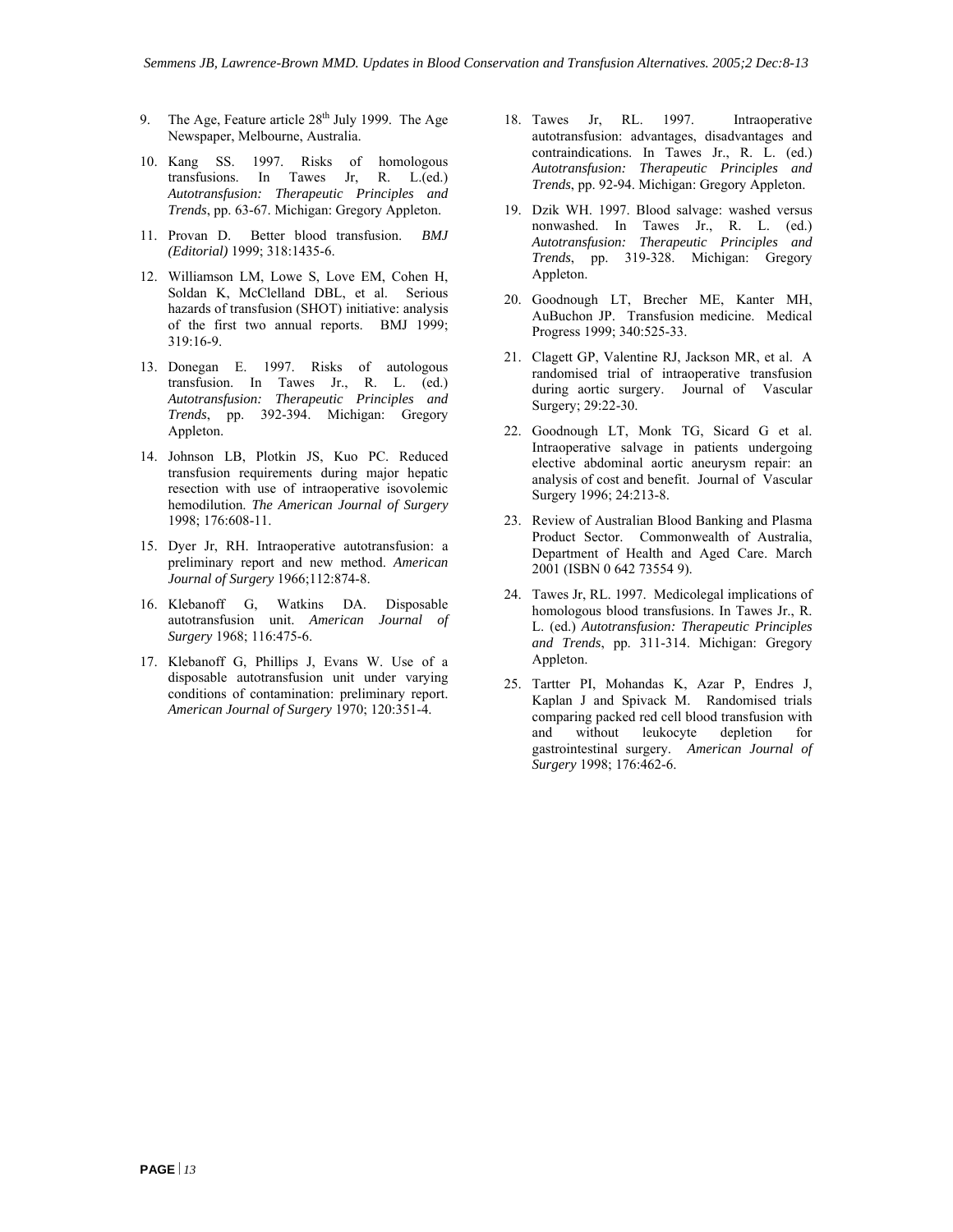### **Optimisation of Perioperative Autotransfusion**

Jonathan H. Waters\*, Paul S. Potter<sup>+</sup>

*\* Director, Autotransfusion Services, Department of General Anesthesiology and Clinical Pathology, Cleveland Clinic Foundation, Cleveland, OH, USA + No academic affiliation* 

#### **Abstract**

Cell salvage involves a number of processing steps which include collection, filtration, concentration and washing of shed surgical blood. The efficiency of cell salvage, or how much shed blood is returned to the patient, can be altered or influenced by each of these stages. This article addresses each of these steps and describes how the autotransfusionist might optimise the efficiency of this process.

#### **Introduction**

There has been a developing interest in blood conservation in recent years due to an allogeneic blood<br>shortage  $\frac{1}{1}$  rising costs of blood products, rising costs of blood products, immunosuppressive effects of allogeneic transfusion, and the potential transfusion risk of variant Creutzfeldt-Jakob disease. $2$  Multiple strategies can be applied to avoid allogeneic transfusion. The primary strategies involve preoperative erythropoietin and iron supplementation, preoperative autologous donation, acute normovolemic hemodilution, and the application of cell salvage (CS) systems. In our institution, CS offers the greatest ability to avoid allogeneic transfusion.

Mathematical modelling of cell salvage has revealed that small changes in red cell processing efficiency can make large differences in the maximum allowable blood loss that a patient can sustain prior to allogeneic transfusion therapy.<sup>[3](#page-31-3)</sup> These models suggest that a  $70$ kg patient with a starting hematocrit of 45% can sustain a blood loss of 9,600 ml if a transfusion trigger of 21% is used and cell salvage captures 60% of lost red blood cells. The sustainable blood loss rises to 13,750 ml if 70% red cell recovery is achieved. This small change in red cell recovery with a large change in the ability of a patient to avoid a blood transfusion highlights the importance of optimizing the cell salvage system.

Optimizing cell salvage can occur at multiple points in the processing. In this article, each processing step will be addressed and a discussion will be attempted of how each step can be optimized. Figure 1 schematically details each of these steps. Many aspects of cell salvage technique is unstudied. For this reason, much of what will be discussed is anecdote and based on the experience gained at the Cleveland Clinic Foundation. In areas where research has been performed, every effort has been made to reference this work.

#### **Patient Factors**

Rheologic characteristics of a patient's red cell membrane may make them more or less prone to hemolysis during cell salvage. More hemolysis means less red cells to return to the patient. Many factors such as ABO typing have not been studied but some work exists which suggests that drug therapy may be used to increase a red cell's ability to sustain haemolytic stress. It is well known that the physical properties of a red cell such as cell shape, hypotonic lysis resistance, permeability or cell aggregation, can be altered by the intercalation of amphiphilic molecules into the red cell membrane lipid bilayer.<sup>[4](#page-31-3)</sup> Amphiphilic drugs encompass a variety of therapeutic classes of medications including antiarrhythmics, antidepressants, neuroleptics, beta-adrenoceptor blocking agents, antihistamines, antimalarial drugs, and anaesthetic agents. In addition to drug factors, the rheology of the red cells may change dependent upon the fluid environment in which they are suspended. The osmotic fragility of erythrocytes can be affected by pH, temperature, and the electrolyte and colloid composition of the suspending medium.<sup>[5](#page-31-3),6,[7](#page-31-3)</sup>

In preliminary work performed at the Cleveland Clinic Foundation [8](#page-31-3) , an *in vitro* model of hemolysis was developed using a laminar flow chamber. This chamber applies onto the red cell a controlled degree of shear stress. With this chamber several different drugs have been tested to assess whether they might alter the cells ability to tolerate shear stress. From this work, it would appear that an anaesthetic based on propofol would improve red cell recovery along with use of chloroquine preoperatively. In addition, use of citrate anticoagulant would appear to improve red cell recovery when compared to heparinized saline. Before widespread application of these findings is undertaken, further work needs to be performed *in vitro* and confirmed in the clinical setting.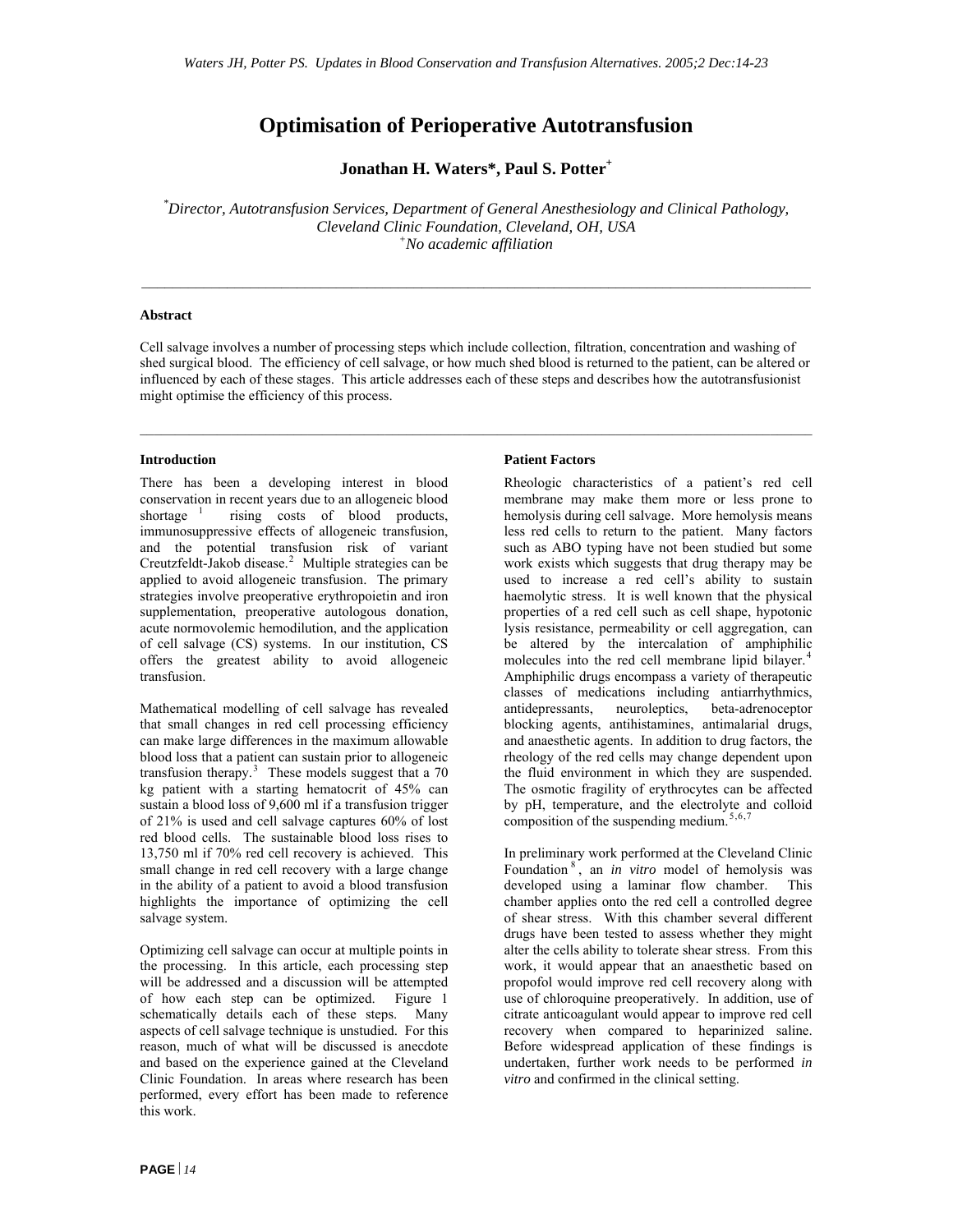#### **Blood Collection**

**Suction:** As blood is lost, suction is applied to clear the blood from the surgical field. How this suction pressure is applied, changes the shear forces applied to the red cell. Shear forces occur anytime a fluid moves<br>in contact with a solid surface.  $\frac{9}{2}$  Shear-induced in contact with a solid surface.  $9$ hemolysis can be produced with high suction<br>pressures. So, the lowest tolerable suction pressure So, the lowest tolerable suction pressure should be applied when sucking blood from the surgical field. In addition to shear-induced hemolysis, sub-haemolytic trauma can occur which will significantly shorten a red cell's life span following reinfusion.

 To avoid haemolytic and sub-haemolytic stress, vacuum pressure should be regulated to 80-120 torr which is adequate for most surgical procedures.  $10, 11$  $10, 11$  $10, 11$ The vacuum level can be temporarily raised to clear the field in the event of massive blood loss, then reduced to a lower level. It is important to remember that if multiple suction lines are attached to a collection reservoir, both lines need to be used simultaneously; otherwise, when one suction line is placed in blood and a separate line is sitting on top of the patient, then suction pressure will be halved.

Selection of suction tip style and the method of use can also affect the degree of shear stress and red cell recovery rates. Tips which have small calibre openings create high shear stress which can hemolyze cells during collection. Suction tips should be immersed in the shed blood during collection. Skimming, or sucking of blood at a blood/air interface will lead to increased turbulence and shear.

*Swab/Sponge Rinsing:* Fully soaked gauze pads, lap sponges or swabs may contain up to 100 mL of blood.  $12$  Of this blood, approximately 75% is retrievable by rinsing the swab in a basin of isotonic solution (normal saline, Ringer's Lactate, Hartmann's solution) and wrung out prior to their discard. The rinse solution is then periodically sucked into the cardiotomy reservoir when the rinse solution appears to be grossly bloody.

Many fear this practice because of cotton fibres possibly being entrained into the blood from the sponge, or they fear possible bacterial contamination being introduced into the system via the sponge. In unpublished data from the Cleveland Clinic, we found that no cotton fibres were retrievable from rinse solutions. Discussion with the manufacturer of these sponges revealed that no fibre shedding results from a tight weave of the cotton fibres and a double washing process. In addition, macroaggregate filtering at the collection reservoir should remove large particles such as cotton fibres.

As for bacterial contamination that might result from sponge rinsing, any bacteria that would be on the sponges would have come from the surgical wound. Thus, the patient has already been exposed to the

bacteria. It is well described that cell salvage blood is routinely contaminated with bacteria.  $13 \times 14$  $13 \times 14$  $13 \times 14$  This contamination has not been correlated with clinical sequelae. If sponges are suspected to be grossly contaminated with bacteria, they should simply be discarded rather than rinsed.

*Anticoagulant***:** As blood is suctioned from the surgical field, an anticoagulant should be mixed with the blood. The purpose of the anticoagulant is to prevent clot formation in the collection reservoir or processing system. Clotting of blood in the collection system will result in the loss of otherwise recoverable blood as well as the need for reservoir and bowl replacement when large clots obstruct blood flow through the system. Either citrate or heparin can be used for anticoagulation during cell salvage. Some controversy exists as to which anticoagulant is best.[15](#page-31-3),[16](#page-31-3)

Due to its low cost and ready availability, heparin is most commonly used. Added to a carrier such as normal saline at a dosage of 30,000 Units/L of heparin, the solution is titrated through the aspiration suction system at a rate of 15 ml per 100 ml of collected blood. When regulating the anticoagulant rate, it is better to err on the high side rather than risk under administration and loss of red cells to clotting. Over administration of heparin during shed blood salvage is of no consequence in a cell washing system. Adequate washout will remove all but a trace of heparin with less than 10 Units residual remaining in the final blood product.

Citrate has also been used as an anticoagulant. The administration rate for citrate bearing anticoagulants (ACD, CPD, etc.) is also 15 ml per 100 ml of collected blood. Again, over use of citrate anticoagulants is better than inadequate doses. On reinfusion, rapid liver metabolism makes citrate toxicity a difficult state to achieve. In compromised liver function, correction with small doses of calcium provides immediate and non-toxic reversal. At the Mayo Clinic in Rochester, Minnesota, 7500 units/L of heparin is mixed in a litre of the citrate solution. Use of this solution has been noted to eliminate the commonly observed protein deposits on the interior surface of the processing bowl.

If a leukocyte depletion filter is to be used during cell salvage processing, some thought might be given to the use of heparin rather than citrate. The degree of deformability of leukocytes is reduced in the presence of calcium.<sup>[17](#page-31-3)</sup> If a leukocyte depletion filter is being used to remove bacteria, cancer cells, or amniotic fluid contaminants, this decreased deformability might also affect these contaminants. By decreasing the deformability of these cells, the ability to filter them out of the blood product may be enhanced. This is an area where further research is needed.

*Collection Reservoir:* The reservoir is the collection site for blood as it awaits processing. In general, three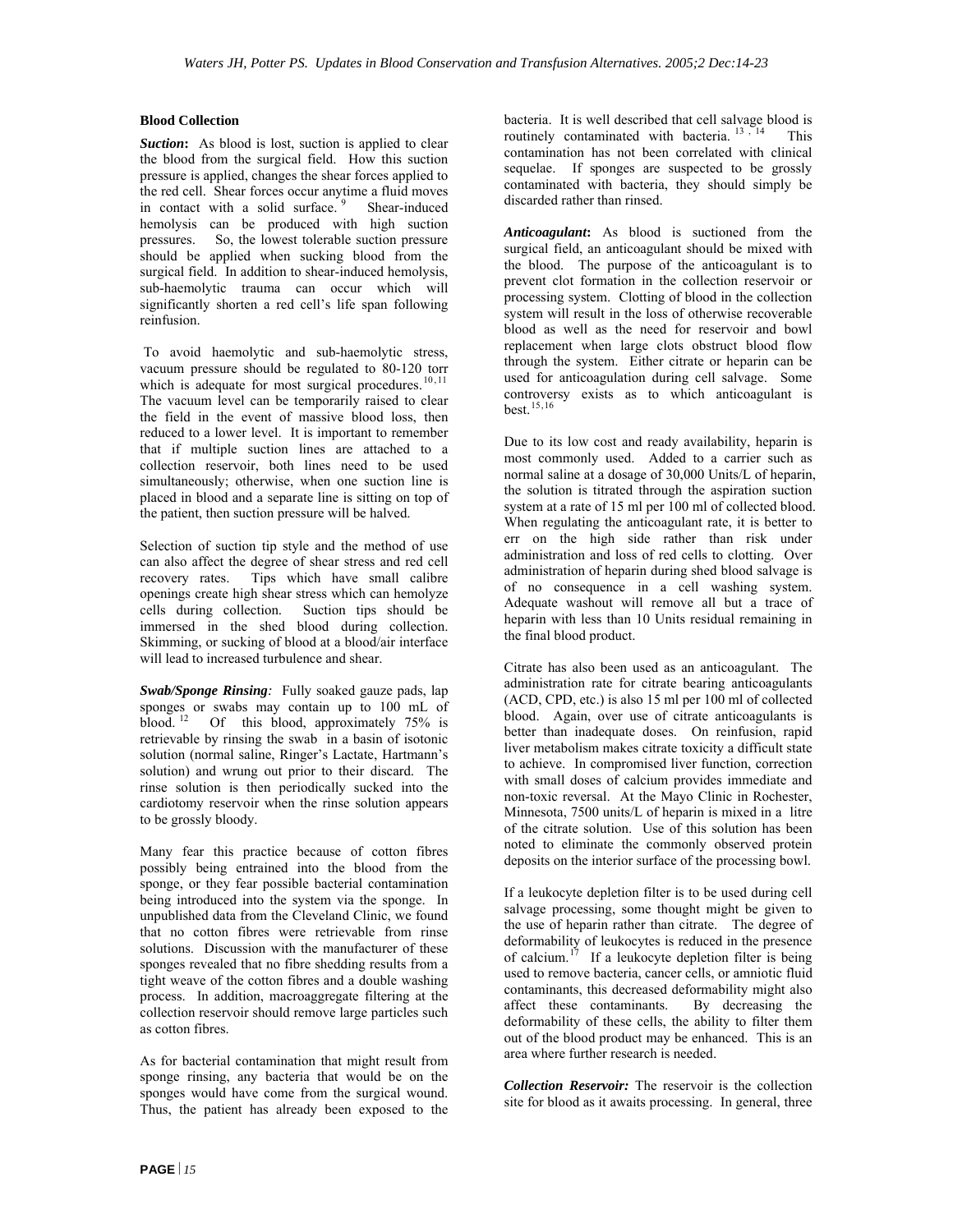times the size of the processing bowl is the minimum amount of blood which will be needed to fill a bowl. The reason for the three times multiplier is that the final product is concentrated into a range of 15-20 gm/dL haemoglobin levels. As blood is lost at haemoglobin levels much lower than this, there needs to be enough red cell mass to result in the final haemoglobin level of 15-20 gm/dL. In addition, some blood is destroyed during processing. Thus, approximately three times the bowl size is what is needed to process a complete bowl.

The collection reservoirs are generally available with filter sizes ranging from 40-120 microns. It is wise to avoid the smaller filters because smaller amounts of residual clot will prevent blood flow through the filter. At the Cleveland Clinic, the 120 micron size is used. When inadequate anticoagulation occurs and clot forms in the collection reservoir, red cells can be retrieved by mechanically agitating the reservoir while simultaneously infusing normal saline into the collection reservoir. This can be performed by using one of the suction lines, or infusing saline directly through ports on the top of the reservoir. These ports are available on some manufacturer's reservoirs but not all. Surprisingly, large quantities of red cells can be retrieved through this mechanical agitation.

#### **Cell Salvage Machines**

Cell salvage machines come in several designs. They all depend on two basic principles for their function; the difference in density of blood constituents, and a balance of centrifugal and hydraulic forces in the processing bowl.

As blood is pumped from the collection reservoir, it enters the bowl through a central straw (Figure 2), exiting from the bottom of the bowl while the centrifuge is spinning. The speed at which blood can be moved into and out of the bowl is partially dependant on the physical characteristics of this straw. For a given pressure generated by the roller pump, the resistance to flow will depend on the length of the straw and the radius of the straw. Resistance (R) to flow in a straight unbranched tube is defined by:

#### $R = (8 \times \text{length} \times \text{viscosity})/(B \times (\text{radius})^4)$

The radius of the straw in the Baylor bowl is greater than that of the typical Latham bowl. Because of the increased radius, there is decreased resistance to flow which is one of the features of the Baylor bowl which<br>make it ideal for rapid processing. As the blood make it ideal for rapid processing. enters the processing bowl, the bowl is spinning rapidly to generate centrifugal force. Centrifugation is the process used to separate or concentrate materials suspended in a liquid medium.

The centrifugal force generated by a cell salvage processor is proportional to the rotation rate of the rotor (in rpm) and the distance between the rotor centre and the walls of the bowl. Heavier, larger

particles will sediment against the walls of the bowl with the smaller, lighter particles sedimenting closer to the core of the bowl. As the blood enters the bowl, the denser constituents of the blood are forced towards the outer wall of the bowl, where it separates into vertical concentric columns on the basis of relative density. Red cells are held along the outer wall, while the plasma and irrigating solutions are forced towards the centre.

As blood is pumped into the bowl, hydrostatic force of the pumping will be exerted on the contents of the bowl. If blood is pumped at too fast a rate, or with too great a force, this hydrostatic force will overcome the centrifugal force on the red cells, thus pushing the cells out of the top of the bowl and into the waste bag. If rapid processing is required in order to keep up with massive blood loss, the filling of the bowl with blood and the subsequent washing can be speeded by increasing the pump rate. Because the hydrostatic force can overcome the centrifugal force when rapid pump speeds are chosen, the bowl pack needs to be observed carefully in order to guarantee that red cells are not being lost.

Pumping of shed blood continues until packed red cells have nearly filled the available space in the processing bowl. Filling the bowl with red cells, forces unwanted irrigation fluids and contaminated plasma into an exit port on the top of the bowl and thence to a waste bag which also holds sterile air forced from the bowl. Concentrating red cells while expressing irrigants and plasma removes 70% to 90% of the soluble contaminants in salvaged blood. However, the most damaging and hazardous contaminants are retained and concentrated in the bowl with the red cells. If re-infused, these contaminants would pose considerable danger to the patient by triggering disseminated intravascular coagulopathy. These contaminants can only be removed with certainty by cell washing.

Wash solution is introduced into the red cell pack by pumping through the central straw of the processing bowl. This wash solution is generally normal saline but one investigator suggests that a more balanced isotonic solution such as Lactated Ringer's solution may offer slight advantages when compared to normal saline.<sup>[18](#page-31-3), [19](#page-31-3)</sup> This advantage relates to minimizing the chloride load which would be administered to the patient.

The wash solution percolates through the red cell pack with the wash solution carrying away lighter debris and irregular agglomerates into the wash bag. Washing is considered complete when the effluent line appears clear to the eye and a wash volume of at least three times the bowl volume has been used.

To empty the washed blood, the roller pump is reversed, and clean, packed red cells are aspirated from the bowl through the straw and into a holding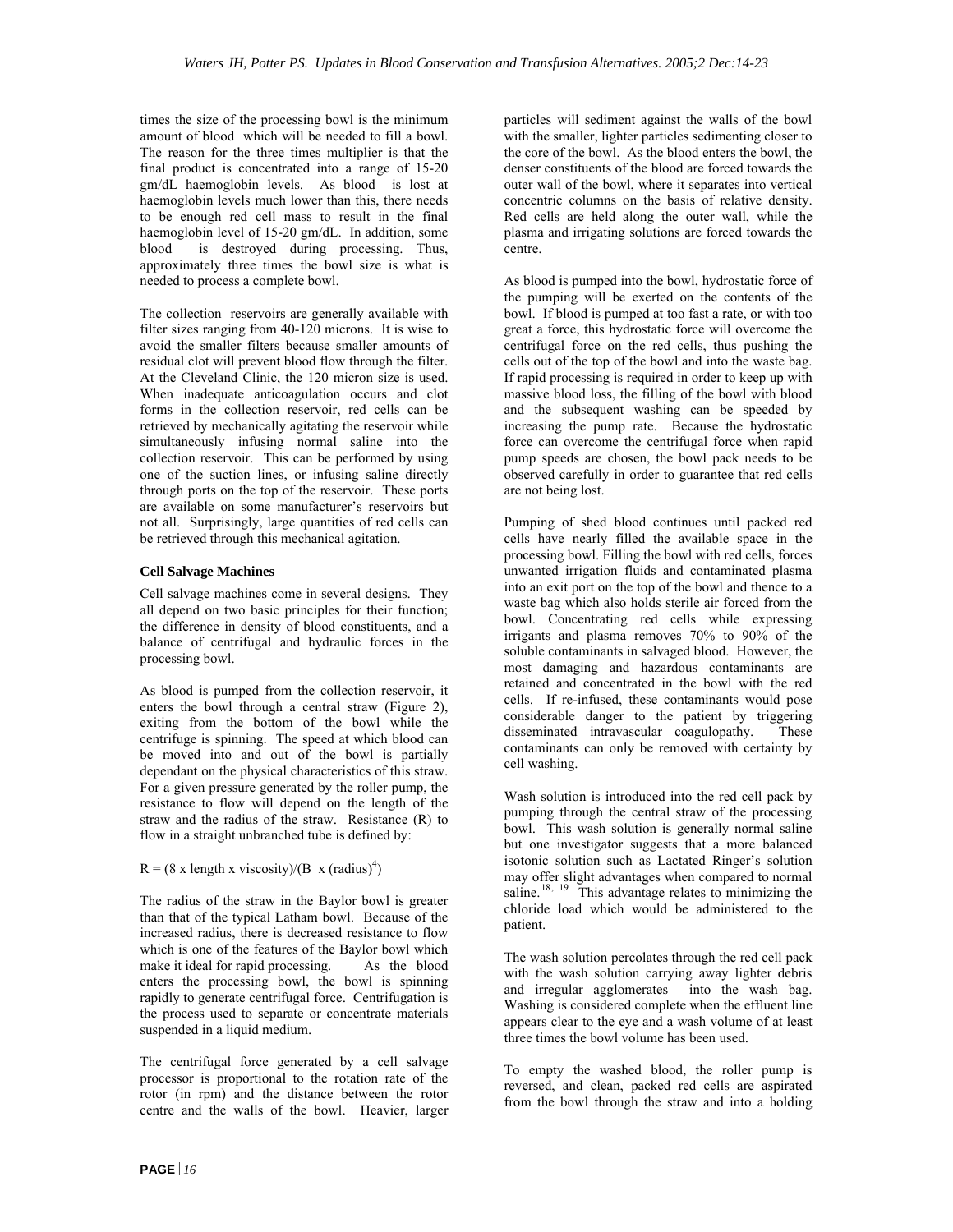

bag. Simultaneously, sterile air is drawn from the waste bag back into the bowl. Once the bowl is emptied of blood, another cycle may begin. It is important that the blood in the holding bag be moved into a transfer bag prior to re-administration. Air will accumulate in the holding bag over time. If blood is administered directly from the holding bag, the patient is placed at risk of air embolism. Through the use of a transfer bag, blood is moved out of the holding bag, followed by air being "burped" out of the transfer bag back into the holding bag. Under no circumstances should a pressure cuff be used on the holding bag when blood is being directly reinfused into the patient.

#### **Selection of Operating Parameters**

Selection of processing parameters by the operator determines collection efficiency and yield of red cells, as well as functionality of those cells and their cleanliness.

*Bowl Size*: The first operator decision is choice of bowl sizes. Generally, bowl size should be determined by the speed of blood loss and the anticipated blood loss. For cases where rapid blood loss is expected, a large bowl should be chosen. When slow oozing is anticipated, processing and return of blood may be optimized by using a smaller bowl.

*Fill, Wash and Empty Rates*: Modern autotransfusion machines offer pump flow rates which range from 100 ml/min to 1500 ml/min depending on the manufacturer. Maximal flows may be dictated during

trauma or rapid blood loss surgery while slower flow rates may be more appropriate during orthopaedic or spine repair. Fill, wash and empty flow rates will determine product hematocrit, contaminant washout efficiency, and residual contaminant levels.

*Fill Speed* directly affects the resultant hematocrit achieved in the collection bowl. At any given inlet hematocrit, slower fill speeds will give higher packed cell densities in the bowl. The longer time period during which the bowl has to fill, the greater order the red cells will achieve and the denser they will pack. Faster fill rates produce increased disorder, with resultant lower hematocrits.

The desirable range for bowl hematocrit is greater than 40%. Hematocrits below this range can result in substandard washout and high residual particulate levels. Values over 60% are generally preferred because they raise the patient's hematocrit by a greater degree.

*Wash Speed/Wash Volume:* With the Latham design and its angled sides, wash speeds greater than the fill speed will disrupt the pack and lift it from its desired position within the bowl pushing viable red cells out of the bowl. The cells which are lost are the least dense, youngest and most desirable cells. Higher flow rates also encourage shunting and incomplete washout. Slower flow rates promote a more even distribution of the wash solution through the red cell pack, provide greater time for particulate removal, and result in a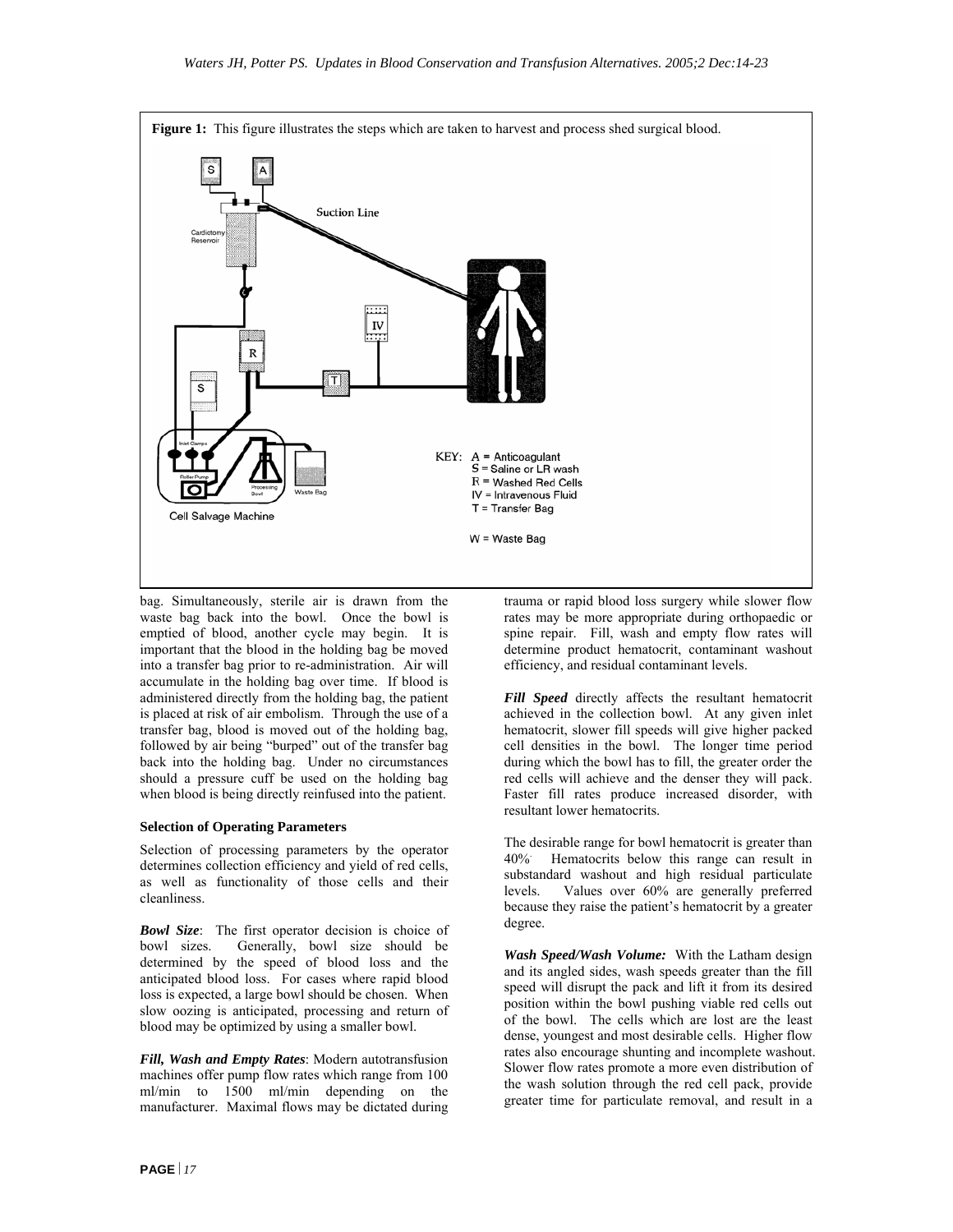cleaner product for the same total wash volume. In a Latham bowl, the slower the wash - the better the quality. In contrast, makers of the Baylor bowl, with its vertical sides, advocate using wash flow rates higher than the fill rate to achieve optimal wash efficiency and effectiveness. They report no difficulty with loss of red cells under these conditions.

Larger wash volumes improve removal of contaminants for all manufacturers' equipment and bowl designs. For relatively clean blood such as that from a cardiopulmonary bypass circuit or a gush of whole blood from a severed vessel, minimum wash volumes are probably adequate. Minimum wash volume would be three times the bowl volume or 675 ml of wash for a 225 ml bowl*.* Most operators include a safety margin by routinely washing with 1000 ml for risks damaging the red cells. With high fill rates, the blood in the bowl will be of a lower hematocrit, and so equally high empty rates can be safely employed. With low fill rates and the resultant high hematocrit product, low flow rates should be used. In cases where very high hematocrits have been achieved, the empty rate may have to be lowered to substantially less than the fill rate to effect complete recovery from the bowl. Too rapid an empty rate can also cause premature triggering of air detectors, signalling an empty bowl when substantial blood volume remains. While repeated processing does no harm to red cells, the patient is denied clean blood ready for reinfusion. Accuracy in quantifying the volume of processed red cells is also valuable in estimating surgical blood loss. A formula for calculating blood loss can be found in the appendix.

**Figure 2:** This figure is a cross-section of the Baylor bowl demonstrating how fluid flows through the bowl. It also illustrates the role of the central straw. Centrifugal force pushes the dense red cells to the perimeter of the bowl while the less dense plasma fluid and proteins is pushed out the top of the bowl by hydrostatic force.



an adult bowl and 500 ml for a small bowl. Blood from a wound drain or blood which has been allowed to pool in the wound for a long time requires higher wash volumes. Under any washing regimen, the operator should inspect the effluent line to determine if the volume employed has been adequate. The effluent wash solution should be clear at the end of the wash cycle, without any colour or cloudiness.

*Empty Flow Rate:* The rate the bowl empties following processing should be set at the same rate or lower than the fill cycle. Emptying at too high a rate *Partially Filled Bowls:* The red cell content of salvaged blood is seldom known, so it is quite common to process what seems like an adequate amount of collected blood only to find that not enough cells are present to fill the bowl. This is termed a "partial bowl". When washed, partial bowls will have biochemical contaminants removed to a greater extent than a full bowl but the concentration of cellular contaminants will be greater than a bowl which has been washed when completely filled.<sup>[20](#page-31-3),[21](#page-31-3)</sup> This higher concentration of cellular contaminants may place the recipient at risk of possible coagulation dysfunction.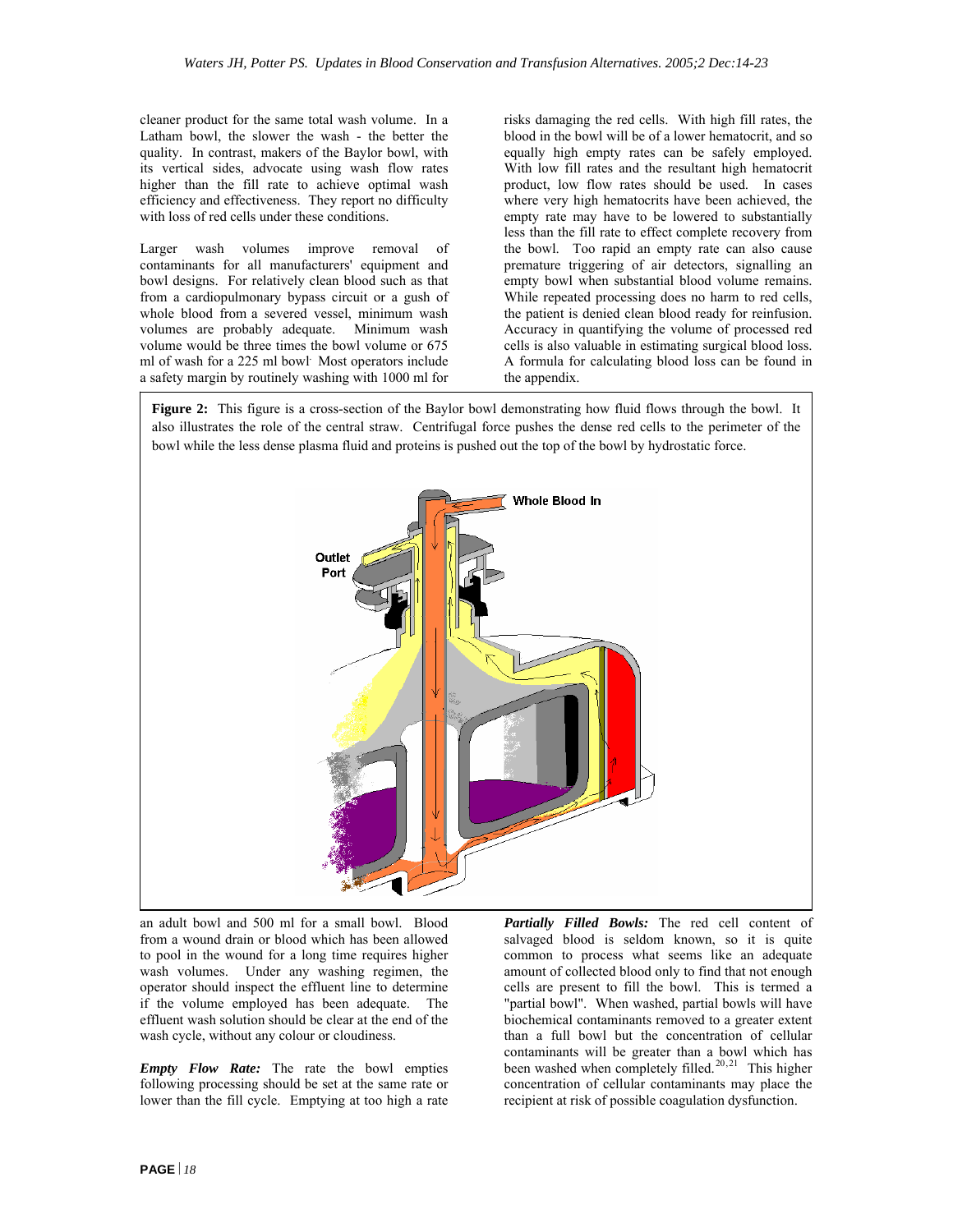Many practitioners recommend discarding partial bowls rather than risk coagulopathy. Several options exist for handling a partial bowl rather than discarding it. The first option is to ignore the risk and readminister this partial bowl. Generally, the amount of red cell mass present in a partial bowl does not warrant taking this risk. A second option is to move washed packed cells from the holding bag back into the processing bowl using the "concentrate" function key. Reprocessing of washed cells does them no harm, and ensures adequate washing of the residual blood while increasing overall recovery rate. A third option is to return the blood to the collection reservoir, and then refill the bowl at a higher fill speed. Using the higher fill speed decreases the packing of the red cells so that fewer cells are needed to fill the bowl. Generally, this option only works when a full bowl is nearly achieved at regular fill rates. A fourth option would be to filter the partial bowl with a leukocyte depletion filter. This filter will remove most cellular and particulate contaminants thus making it acceptable for re-administration.

#### **Maximising Washout Quality**

In addition to optimizing red cells returned to the patient, attention to optimizing the quality of the product readministered is required. In order to optimize the blood quality being returned to patients, the American Association of Blood Banks (AABB) has issued peri-operative standards $^{22}$  $^{22}$  $^{22}$  to guide in the manufacture of a cell salvage product. In addition, a guidance document<sup>[23](#page-31-3)</sup> is available which instructs the reader in how to comply with these standards. Implementation of these standards is mandatory if cell salvage is to be performed safely. Primary to these guidelines is the requirement for dedicated personnel to operate the equipment. Without this dedication, inadequate washing and concentration of the cell salvaged blood can lead to complications such as disseminated intravascular coagulation, or acute renal failure.

In many institutions this guideline is not followed. Under this circumstance, cell salvage is frequently instituted by the operating room circulating nurse who has other operating room responsibilities, and frequently, little training in safe cell salvage application. As the surgical procedure proceeds, large quantities of blood will collect in the cell salvage collection reservoir at the same times as when the circulating nurse's responsibilities are greatest. As a result, nurses will process the blood at their convenience. Periodically pressing the start button on the cell salvage machine as she passes by conducting other tasks in the operating room. Thus, no observation takes place of the adequacy of processing.

This processing "by convenience" is highlighted by an article on cell salvage from the Cleveland Clinic, in an era prior to dedicated cell salvage personnel. O'Hara and colleagues<sup>[24](#page-31-3)</sup> reported on a lack of red cell avoidance with cell salvage in patients undergoing

abdominal aortic aneurysm repair. They reported an average cell salvage unit hematocrit of 31%. Hematocrits of cell salvage blood should range between 40-75% depending on the method of processing. Lower hematocrits in the salvaged unit will haemodilute patients negating any positive benefit. Additionally, this lower hematocrit suggests that a partial bowl pack has been washed thus leaving residual cellular contaminants in the blood which could potentially be harmful to a patient. In this circumstance, the circulating nurse was not observing the equipment and frequent partial bowls were being washed. This early wash was being triggered by excessive hemolysis in the salvaged blood.

In addition to mandating dedicated personnel for this equipment, the AABB standards require a measure of the quality and concentration of the product produced. Quality indicators are of a controversial nature. Some practitioners advocate periodic albumin washout while others advocate potassium washout.<sup>21</sup> Free haemoglobin has also been advocated. At the Cleveland Clinic Foundation, evaluation of the colour of the effluent wash solution is used as a measure of the washout quality. This practice stems from a close correlation between the elimination of free haemoglobin and the colour of the effluent solution. Many practitioners also periodically measure bacterial contamination. As has been previously discussed, bacterial contamination of salvaged blood is routine and little correlation is found with clinical sequelae. In addition to a measure of wash quality, a measure of concentration is also recommended. Hematocrit or haemoglobin concentration is simply measured and can be performed on all units of blood. Adequate concentration is important to assure washout of cellular contaminants. Several of the manufacturers of cell salvage equipment are now incorporating devices within their system to measure hematocrit.

Implementation of these standards has significantly reduced plasma and platelet transfusion in surgical procedures where non-dedicated nurses were performing the case and were doing so without measures of the quality of the product that they were producing.

#### **Conclusion**

Many factors influence the efficacy of cell salvage processing. The ability of this technology to avoid allogeneic transfusion is directly dependent on the skill of the operator and the processes which are established to insure that a high quality blood product is produced. If the guidelines outlined in this article are followed, most red blood cell transfusions become unnecessary.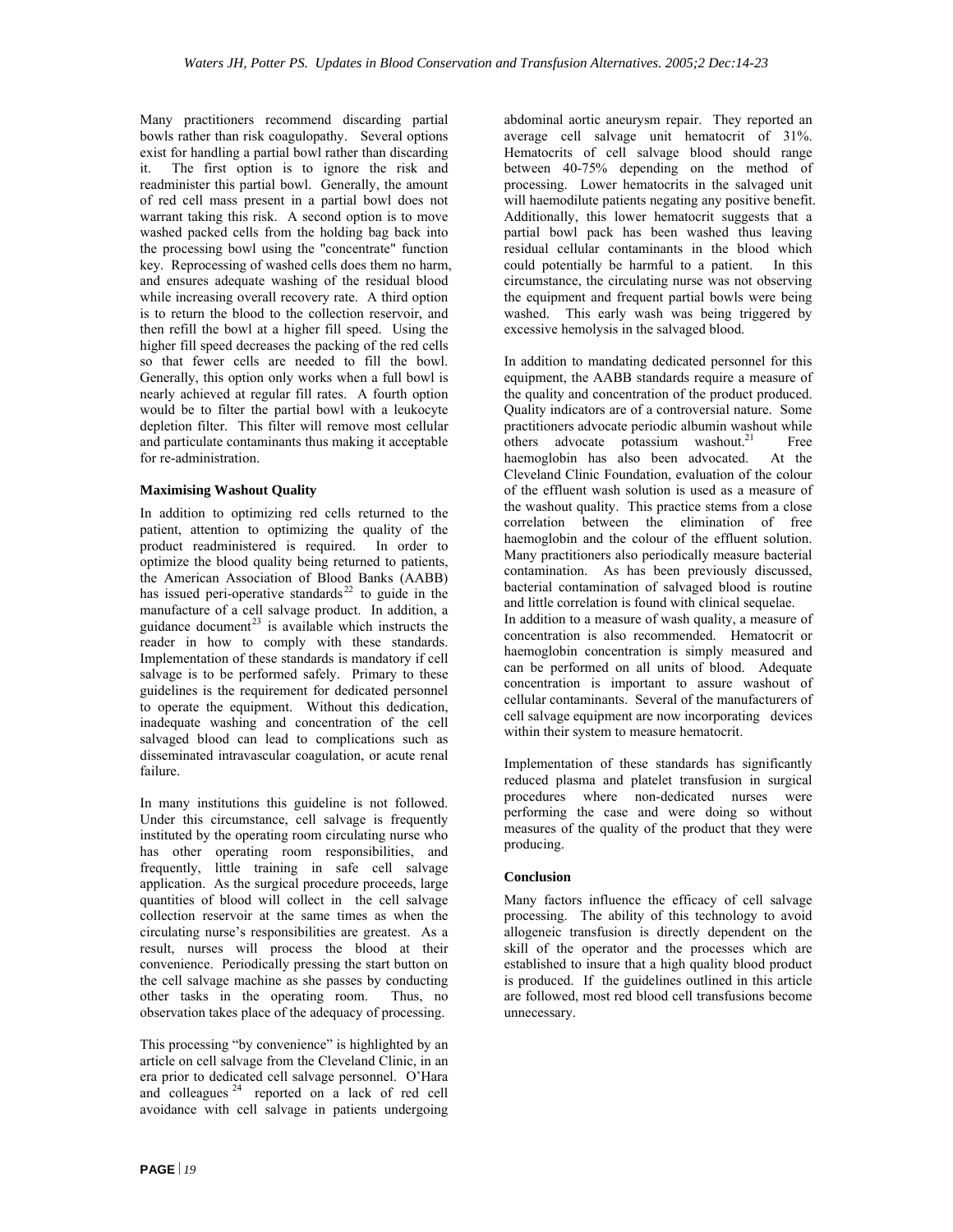#### **APPENDIX I**

#### **Operative Blood Loss Derived From Cell Salvage**

$$
(Hs/Hp) \times Vb \times Nb
$$
  
Blood Loss =

 SE Where:

Hs = Average Hct of washed salvaged red cells;

Hp = Average patient Hct during salvage;

 $Vb = Volume of the processing bowl;$ 

Nb = Number of bowls processed;

SE = Estimated salvage efficiency.

Salvage efficiencies can vary depending on vacuum levels, sucker tip size, diligence of salvaging efforts, contact time of blood in the wound, and other factors. With good procedural methodology, 60% of lost red cells can be recovered (SE). As the quality of the salvage effort declines, so does efficiency of recovery, and assignment of lower values may be appropriate.

**Example 1:** During abdominal aortic aneurysm repair, four bowls of 225 ml each were salvaged and returned. Low suction levels were used, lap pads (swabs) were washed, and the surgeons applied anticoagulation to the wound site to prevent clotting. Salvage efficiency was felt to be optimal at about 60%. Measured hematocrit in the washed cells was 61%. 63%, 66%, and 63% with an average of 63%. Patient hematocrits measured during the respective collection periods were 37%, 33%, 32%, and 30%, averaging 33%. Using these numbers, blood loss is calculated as follows:

 $Blood loss =$ 

 $(63\%) \times (225 \text{ml/bowl}) \times (4 \text{ bowls})/(33\%) \times (60\%) = 2863 \text{ ml}$ 

**Example 2:** During a revision hip, blood was fractionated and sequestered, with red cells readministered as needed. Five 125 ml bowls were processed. Small suction tips were used with elevated vacuum, and considerable blood was lost to drapes and gauze pads. Salvage efficiency was estimated at 40%. Hematocrit in the bowls was 66%, 70%, 68%, 65%, and 71%, averaging 68%. Concurrent patient values were 32%, 30%, 34%, 30%, and 28% averaging 30.8%.

Blood loss =  $(68\%) \times (125 \text{ ml/bowl}) \times (5 \text{ bowls})/(30.8\%) \times (40\%) = 3450 \text{ ml}$ 

### **APPENDIX II**

#### **Emerging Applications**

Optimizing autotransfusion requires implementation of cell salvage in all surgical procedures where high blood loss is anticipated. Historically, contraindications to the use of cell salvage has limited its utility in areas where blood transfusion is common. Several areas traditionally contraindicated for washed cell salvage are receiving increasingly favourable reexamination. These contradictions are tumour surgery, caesarean section, and in trauma where bowel contents may have contaminated the collected blood. A discussion of each of these areas follows.

#### **A. Amniotic fluid contamination**

The primary concern with applying cell salvage in obstetrics is the entrainment of amniotic fluid into salvaged blood. Theoretically, this entrained amniotic fluid may cause an amniotic fluid embolism upon readministration. The mechanism for amniotic fluid embolism is not clear; therefore, any studies demonstrating that salvaged blood is clean for one parameter may not extrapolate to the unknown mechanism of amniotic fluid embolism. Bernstein and colleagues<sup>[25](#page-31-3)</sup> demonstrated that amniotic derived tissue factor, a component of amniotic fluid thought to be associated with disseminated intravascular coagulopathy, is completely eliminated with washing. Again, tissue factor may be one of many elements that lead to the amniotic fluid embolism  $26.27$  $26.27$  $26.27$ ; thus, washing of this tissue factor would not assure that amniotic fluid embolism would not occur. Some investigators  $^{28}$  $^{28}$  $^{28}$ ,  $^{29}$  $^{29}$  $^{29}$  feel that particulate contaminants may be responsible for amniotic fluid embolisation. Durand $30$  showed that, despite washing, cell salvaged blood still contained significant foetal squamous cells, foetal haemoglobin and bacterial contamination. We have found that leukocyte depletion filters are highly effective at removing these particulate contaminants.<sup>[31](#page-31-3)</sup> The filters work through the use of a small-pore microfiber web and a negative surface charge.<sup>[32](#page-31-3)</sup>

Despite these concerns about adequate washing and amniotic fluid embolism, investigators have proceeded to administer cell salvaged blood in obstetrics. Three reports encompassing approximately three hundred patients  $33, 34, 35$  $33, 34, 35$  $33, 34, 35$  have now been published where cell salvaged blood was readministered to a bleeding parturient. This re-administration was without filtering. No evidence of amniotic fluid embolism were reported in these patients suggesting that it is indeed safe. No impact on the coagulation system from readministering cell salvage blood has also been noted.<sup>[36](#page-31-3)</sup>

Despite these reports, several precautions should be taken when salvaging blood in obstetrics. First, minimizing the aspiration of amniotic fluid through a double suction setup is advisable. One suction should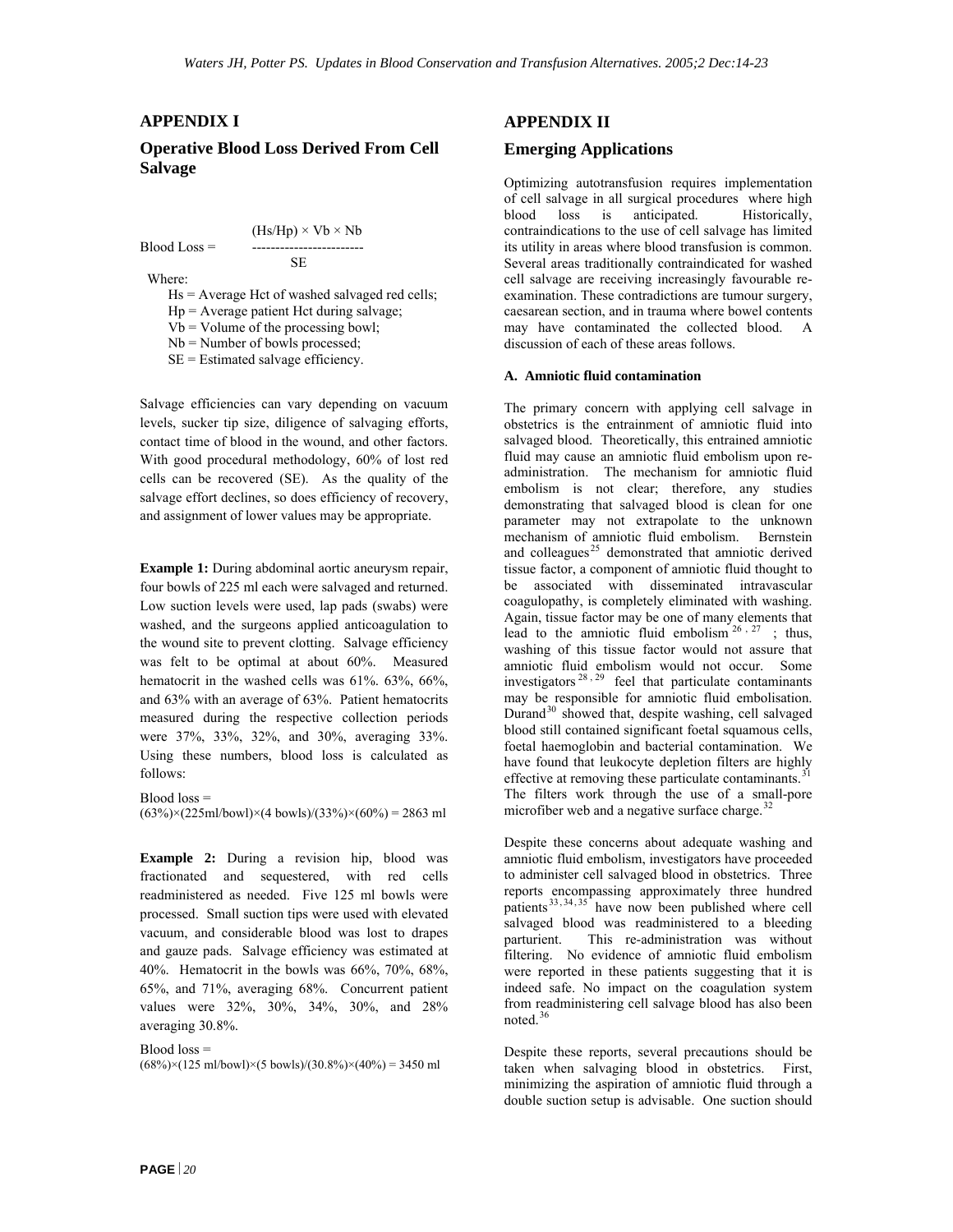be connected to the cell salvage reservoir and used for suctioning of blood. The other should be connected to the regular wall suction and used only for aspiration of amniotic fluid. In this way, the volume of amniotic fluid contamination is minimized. Secondly, the utilization of leukocyte reduction filters at the completion of processing can reduce the foetal squamous cell contamination to a level comparable to maternal blood contamination. Lastly, foetal red cell contamination is present. An Rh incompatibility between mother and infant may suggest that the Rhogam dose following delivery may need to be modified. This issue is yet to be studied.

#### **B. Trauma**

The application of cell salvage technology in trauma has traditionally been considered inadvisable because of the risk of stool contamination. Bacterial contamination of cell salvage blood routinely approaches 30% of the units processed with bacteria primarily from skin flora.<sup>[37](#page-31-3)</sup> This contamination has been assumed to be inconsequential but the contaminants of frank stool have been thought to be different than merely skin flora. The insignificance of bacterial contamination relates to several issues. First, during the course of most operations, a bacteremia is present which accounts for the routine administration of prophylactic antibiotics. Bacteria exposure through cell salvage should be equally susceptible to these antibiotics. Secondly, allogeneic blood obtained from the blood bank is not bacteria-free. [38](#page-31-3) , [39](#page-31-3) Thus, the alternative to cell salvage carries its own risk of bacterial administration. Lastly, postoperative infection rate is lower in patients receiving autologous blood as compared to homologous blood because of immunomodulation which occurs following homologous blood exposure.<sup>[40](#page-31-3)</sup> For all of these reasons, it seems reasonable to use cell salvage under trauma conditions.

This being said, Boudreaux undertook a study to evaluate the washing of blood grossly contaminated with Escherichia coli.<sup>[41](#page-31-3)</sup> He found that reductions in bacterial count were obtained but they were dependent upon the size of the inoculum. The greater the inoculum, the greater the final concentration. The use of leukocyte depletion filters may also play a role here. These filters have been found to reduce bacterial contamination in allogeneic blood.<sup>[42](#page-31-3), [43](#page-31-3)</sup> In recently published data [44](#page-31-3) , significant reductions in bacterial counts can be obtained with leukocyte depletion filters. When a combination of washing and filtering is undertaken, 95-99% of the bacterial load can be removed. This level of removal may still leave significant bacteria in a blood product if the starting point is very high as it would be in blood that has frank stool contamination. Thus, if frank stool contamination is present, the blood should be discarded. If the possibility exists of mild to moderate bacterial contamination, cell salvage washing and

filtration accompanied by broad-spectrum antibiotics would produce a safe product.<sup>[45](#page-31-3)</sup>

#### **C. Cancer surgery**

The last area of controversy is cell salvage in cancer surgery. As mentioned earlier, immunomodulation occurs with allogeneic transfusion. The issue of whether this immunomodulation affects tumour growth is unresolved; however, there is substantial evidence to suggest that outcome is worse for patients undergoing cancer surgery when they received allogeneic blood. $46,47,48$  $46,47,48$  $46,47,48$  Thus, avoidance of allogeneic blood is important. Likewise, administration of tumour laden blood from cell salvage would also seem to be contradictory to a good patient outcome; however, during tumour surgery, hematogenous<br>dissemination of cancer cells is common.<sup>49,50,51</sup> For dissemination of cancer cells is common.<sup>[49](#page-31-3),50,5</sup> cell salvage during tumour surgery, the use of leukocyte depletion filters is advocated. These filters have been used for filtration of malignancy in cell salvage for urologic surgery  $52, 53$  $52, 53$  $52, 53$ , pulmonary surgery<sup>[54](#page-31-3)</sup>, and in a variety of cell lines which were used to contaminate discarded blood.<sup>[55](#page-31-3),[56](#page-31-3)</sup> These studies all concluded that leukocyte depletion filters were highly effective at removing tumour cell contamination. One investigator feels that irradiation of salvaged blood contaminated with tumour is the method of guaranteeing no viable tumour cells. <sup>[57](#page-31-3) [58](#page-31-3)</sup> Though this method seems reasonable, irradiation of a cell salvage product is impractical in most hospitals. Two recent outcome studies <sup>[59](#page-31-3), [60](#page-31-3)</sup> of patients undergoing radical prostatectomy have compared cell salvage blood to autologous blood or no blood transfusion. These studies found no difference in cancer recurrence suggesting that cell salvage is equivalent to autologous transfusion and may even be better than allogeneic transfusion for patient survival.

#### *Biography for Jonathan H. Waters, M.D.*

*Jonathan H. Waters received an undergraduate degree in physics from the University of Missouri followed by a doctorate in medicine from George Washington University. Post-graduate training in Anesthesiology occurred at New York University Medical Center. Following training, Dr Waters spent four years serving as an anesthesiologist in the United States Navy at the Naval Medical Center, San Diego. His Navy experience was followed by three years at the University of California, Irvine. In 1997 he moved from UCI to the Cleveland Clinic Foundation. When this paper was accepted for publication he was Head, Section of Anesthesia for Obstetrics & Gynecology in the Department of General Anesthesiology. He was also Medical Director, Autotransfusion Services in the Department of Clinical Pathology. He chaired the Cleveland Clinic Foundation's Transfusion Review Committee and served as a consultant to the American Red Cross, Northern Ohio branch. He has authored 34 peer-reviewed publications and is currently editing a book on Autotransfusion techniques. Currently, he is Chief, Anesthesia Services, Magee Womens's Hospital, University of Pittsburgh Medical Center, Department opf Anesthesiology, 300 Halket Street, Suite 3510 Pittsburgh, PA 15213.* **Correspondence to:** watejh@upmc.edu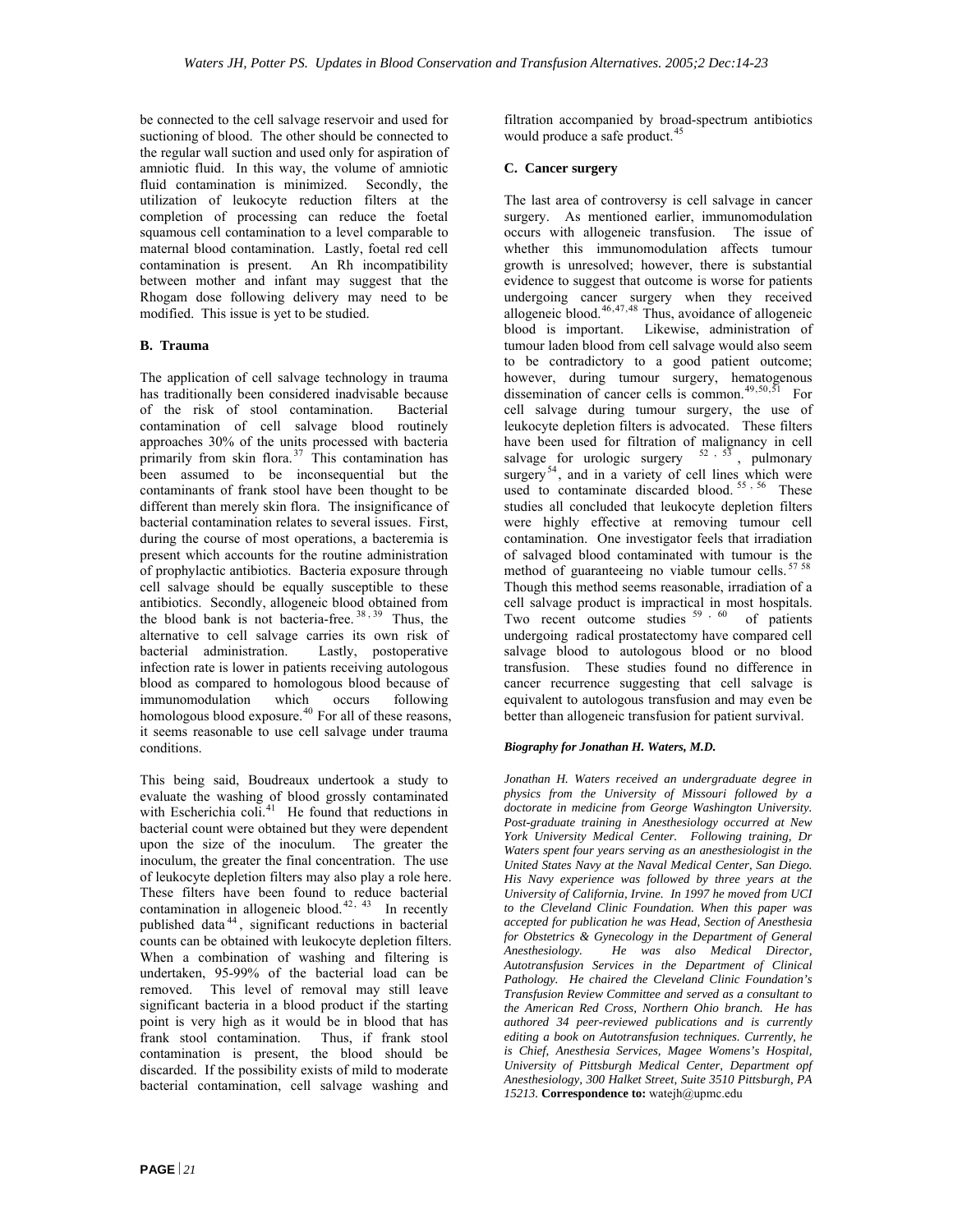#### *References*

 1 Wallace EL, Churchill WH, Surgenor DM, et al. Collection and transfusion of blood and blood components in the United States, 1994. Transfusion 1998;38:625-36. 25 Bernstein HH, Rosenblatt MA, Gettes M, Lockwood C. The ability of the

2 Blajchman MA. Transfusion-associated immunomodulation and universal white cell reduction: are we putting the cart before the horse? Transfusion

4 Isomaa B, Hägerstrand H, Paatero G, Engblom AC. Permeability alterations and antihaemolysis induced by amphiphiles in human erythrocytes. Biochemt Biophys Acta 1983;860:510-24.

5 Hanzawa K. Fragility of red cells during exercise is affected by blood pH and temperature. Equine Vet J 1999;30:610-1.

6 Sarkar M. Effects of temperature and pH on the osmotic fragility of erythrocytes of yaks. Aust Vet J 1999;77:188-9.

7 Barbee JH. The effect of temperature on the relative viscosity of human blood. Francaise de Transfusion et d Hemobiologie 1989;32:179-91 Biorheology 1993;10:1-5. 31 Waters JH, Biscotti C, Potter P, Phillipson E. Amniotic fluid removal during

8 Waters JH, Kottke-Marchant K, Link E. Modification of cell salvage red cell recovery through red cell membrane stabilizers. Anesthesiology 2003;99:A219. 9 Sutera SP. Flow-induced trauma to blood cells. Circulation Research 1977;41:2-8. 32 Dzik S. Leukodepletion blood filters: filter design and mechanisms of

10 Gregoretti S. Suction-induced hemolysis at various vacuum pressures: leukocyte removal. Transfusion Medicine Reviews 1993;7:65-77 implications for intraoperative blood salvage. Transfusion 1996;36:57-60. 33 Rebarber A, Lonser R, Jackson S, Copel JA, Sipes S. The safety of 11 Clague CT, Blackshear PL Jr. A low-hemolysis blood aspirator conserves blood during surgery. Biomedical Instrumentation & Technology 1995;29:419- 24.

12 Ronai AK, Glass JJ, Shapiro AS. Improving autologous blood harvest: Recovery of red cells from sponges and suction. Anaesth Intens Care 1987;15:421-4.

13 Kang Y, Aggarwal S, Pasculle AW, Freeman JA, Martin LK. Bacteriologic salvage. Transfusion 1993;33:181 study of autotransfusion during liver transplantation. Transplant Proc 1989;21:35-8.

14 Bland LA, Villarino ME, Arduino MJ, McAllister SK, Gordon SM, Uyeda CT, Valdon C, Potts D, Jarvis WR, Favero MS. Bacteriologic and endotoxin analysis of salvaged blood used in autologous transfusions during cardiac operations. J Thorac Cardiovasc Surg 1992;103:582-8.

15 Saarla E. Autotransfusion: a review. Ann Clin Res 1981;13:48-56. 16 Oller DW. Rice CL. Herman CM. Cochran RC. Homer LD. John DA. Kingsley JR. Fouty WJ. Heparin versus citrate anticoagulation in autotransfusion. J Surg Res 1976;20:333-40.

17 Bruil A, Beugeling T, Feijen J, van Aken WG. The mechanisms of leukocyte 1999;13:18-30 removal by filtration. Transfusion Medicine Reviews 1995;9:145-66. 40 Blajchman MA. Transfusion-associated immunomodulation and universal

18 Halpern NA. Alicea M. Seabrook B. Spungen AM. McElhinney AJ. Greenstein RJ. Cell saver autologous transfusion: metabolic consequences of washing blood with normal saline. Journal of Trauma-Injury Infection & Critical Care 1996;41:407-15.

19 Halpern NA. Alicea M. Seabrook B. Spungen A. Greenstein R. Isolyte S, a physiologic multielectrolyte solution, is preferable to normal saline to wash cell saver salvaged blood: conclusions from a prospective, randomized study in a canine model. Crit Care Med 1997;25:2031-8.

20 Szpisjak DF. Debris elimination from partially-filled cell salvage bowls. Immunological Investigations 1995;24:87-93 Anesth Analg 2001;92:1137-8. 44 Waters JH, Tuohy MJ, Hobson DF, Procop G. Bacterial reduction by cell

21 Cell salvage washout performance with partial bowls: Haemontics Cell Saver 5. Clinical performance summary August 1996. Haemonetics Blood Service and Training Institute #M96012. 45 Jacobs LM, Hsieh JW. A clinical review of autotransfusion and its role in

22 Standards for perioperative autologous blood collection and administration. trauma. JAMA 1984;24:3283-7

23 Guidance for Standards for perioperative autologous blood collection and J Surg 1991;78:1420-8 administration. American Association of Blood Banks. 1st Edition. 2001. 47 Vamvakas EC. Perioperative blood transfusion and cancer recurrence: meta-

24 O'Hara PJ, Hertzer NR, Santilli PH, Beven EG. Intraoperative autotransfusion during abdominal aortic reconstruction. Am J Surg 1983;145:215-20.

Haemonetics® 4 cell saver system to remove tissue factor from blood contaminated with amniotic fluid. Anesth Analg 1997;85:831-3 1999;39:665-70. 26 Halmagyi DFJ, Starzecki B, Shearman RP: Experimental amniotic fluid 3 Waters JH. Lee JS. Karafa MT. A mathematical model of cell salvage embolism: mechanism and treatment. Am J Obstet Gynecol 1962;84:251-6 efficiency. Anesth Analg 2002;95:1312-7. 27 Morgan M: Amniotic fluid embolism. Anaesthesia 1979;34:20-32 28 Maleck WH, Petroianu GA. Autologous blood transfusion. Br J Anaesth 1999;82:154

> 29 Petroianu GA, Altmannsberger SHG, Maleck WH, Assmus HP, Friedberg C, Bergler WF, Rufer R. Meconium and amniotic fluid embolism: effects on coagulation in pregnant mini-pigs. Crit Care Med 1999;27:348-55 30 Durand F, Duchesne-Gueguen M, Le Bervet JY et al. Rheologic and cytologic study of autologous blood collected with Cell Saver 4 during cesarean. Revue

cell-salvage in the cesarean section patient. Anesthesiology 2000;92:1531-6 (Accompanying editorial: Weiskopf RB. Erythrocyte Salvage during Cesarean Section. Anesthesiology 2000;92:1519-22

intraoperative autologous blood collection and autotransfusion during cesarean section. Am J Obstet Gynecol 1998;179:715-20

34 Potter P, Waters JH, Burger GA, Mraovic B. Application of cell-salvage during cesarean section. Anesthesiology 1999;90:619-21

35 Jackson SH, Lonser RE. Safety and effectiveness of intracesarean blood

36 Potter PS, Waters JH, Burger GA. Application of cell-salvage in an obstetric patient. Anesthesiology 1999;90:619-21

37 Bland LA, Villarino ME, Arduino MJ, et al. Bacteriologic and endotoxin analysis of salvaged blood used in autologous transfusions during cardiac operations. J Thoracic & Cardiovascular Surgery 1992;103:582-8 38 Anonymous. Update: Yersenia enterocolitica bacteremia and endotoxin shock associated with red blood cell transfusions-United State, 1991. Morbidity &

Mortality Weekly Report 1991;40:176-8

39 Corash L. Inactivation of viruses, bacteria, protozoa, and leukocytes in platelet concentrates: current research perspectives. Transfusion Medicine Reviews

white cell reduction: are we putting the cart before the horse? Transfusion 1999;39:665-70

41 Boudreaux JP, Bornside GH, Cohn I. Emergency autotransfusion: partial cleansing of bacteria-laden blood by cell washing. J Trauma 1983;23:31-5 42 Dzik W. Use of leukodepletion filters for the removal of bacteria. Immunological Investigations 1995;24:95-115

43 Steneker I, Pietersz RN, Reesink HW. Leukocyte filtration mechanisms. Factors influencing the removal of infectious agents from red cell concentrates.

salvage washing and leukocyte depletion filtration. Anesthesiology 2003;99:652- 5

American Association of Blood Banks. 1st Edition. 2001. 46 Francis DM. Relationship between blood transfusion and tumour behavior. Br

analysis for explanation. Transfusion 1995;35:760-8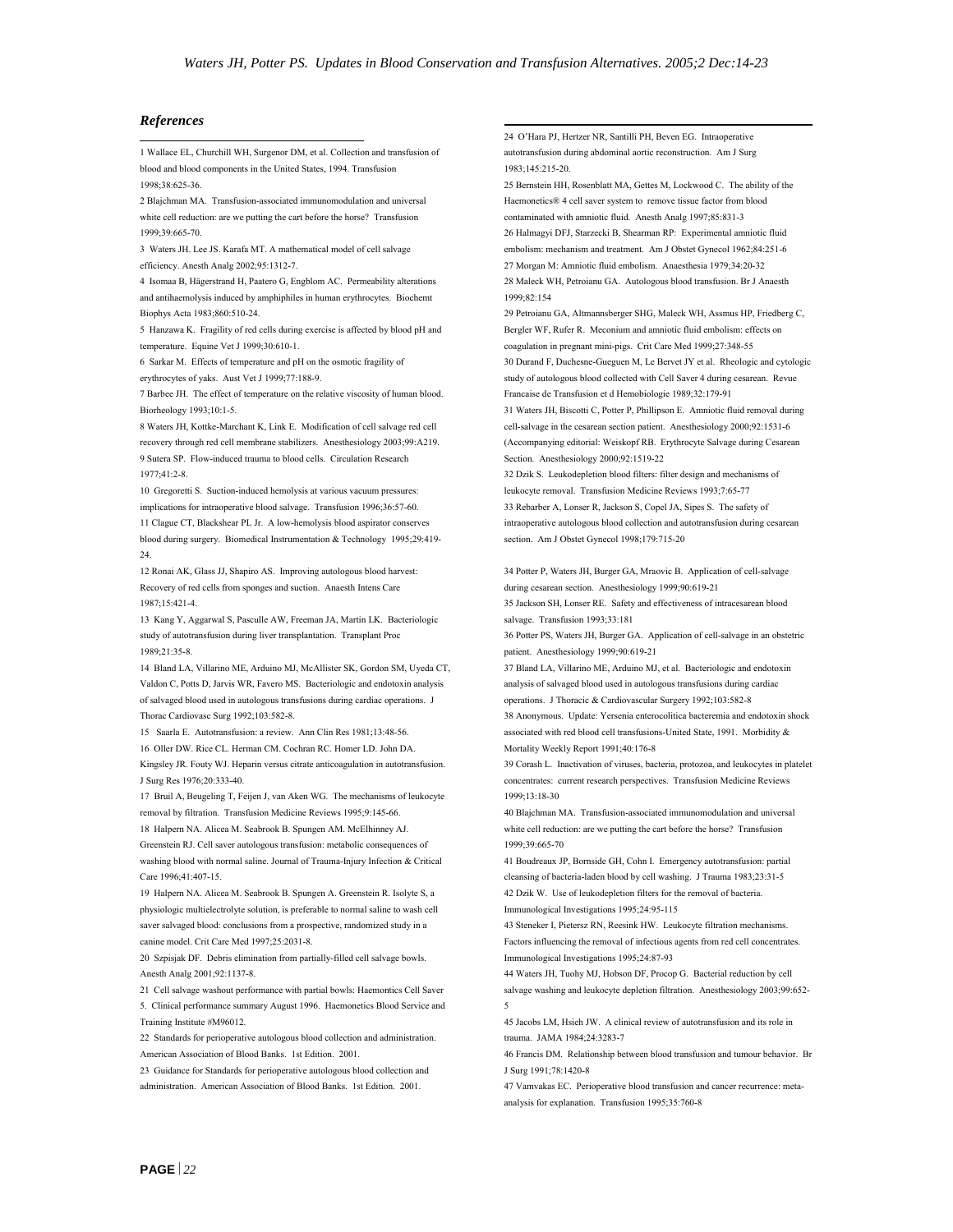48 Blumberg N, Heal JM. Effects of transfusion on immune function. Cancer recurrence and infection. Arch Pathol Lab Med 1994;118:371-9

49 Oefelein MG, Kaul K, Herz B, et al. Molecular detection of prostate epithelial cells from the surgical field and peripheral circulation during radical prostatectomy. J Urol 1996;155:238-42

50 Roberts S, Watne A, McGrath R, McDrew E, Cole W. Technique and results of isolation of cancer cells from the circulating blood. Arch Surg 1958;76:334-6 51 Fisher ER.Turnbull RB, Jr. Cytologic demonstration and significance of tumor cells in the mesenteric venous blood in patients with colorectal carcinoma. Surg

reintroduction of tumor cells during intraoperative blood salvage: reduction of risk with use of the RC-400 leukocyte depletion filter. Urology 1996;47:179-81 53 Wiesel M, Gudemann C, Hoever KH, Staehler G, Martin E. Separation of recurrence? BJU International. 2003;91:474-6 urologic tumor cells from red blood cells by the use of a cell-saver and membrane filters. Investig Urol 1994;5:244-8

54 Perseghin P, Vigano M, Rocco G, Della Pona C, Buscemi A, Rizzi A. Effectiveness of leukocyte filters in reducing tumor cell contamination after intraoperative blood salvage in lung cancer patients. Vox Sang 1997;72:221-4 55 Kongsgaard UE, Wang MY, Kvalheim G. Leucocyte depletion filter removes cancer cells in human blood. Acta Anaesthesiol Scandinavica 1996;40:118-20 56 Torre GC, Ferrari M, Favre A, Razzetta F, Borgonovo G. A new technique for intraoperative blood recovery in the cancer patient. European Journal of Surgical Oncology 1994;20:565-70

57 Hansen E. Bechmann V. Altmeppen J. Intraoperative blood salvage with irradiation of blood in cancer surgery -- answers to current queries. Anasthesiologie, Intensivmedizin, Notfallmedizin, Schmerztherapie. 2002;37:740-4

Gynec Obstet 1955;100:102-5 58 Hansen E. Bechmann V. Altmeppen J. Intraoperative blood salvage in cancer 52 Edelman MJ, Potter P, Mahaffey KG, Frink R, Leidich RB. The potential for surgery: safe and effective? Transfusion & Apheresis Science. 2002;27:153-7 59 Davis M. Sofer M. Gomez-Marin O. Bruck D. Soloway MS. The use of cell salvage during radical retropubic prostatectomy: does it influence cancer

> 60 Gray CL. Amling CL. Polston GR. Powell CR. Kane CJ. Intraoperative cell salvage in radical retropubic prostatectomy. Urology. 2001;58:740-5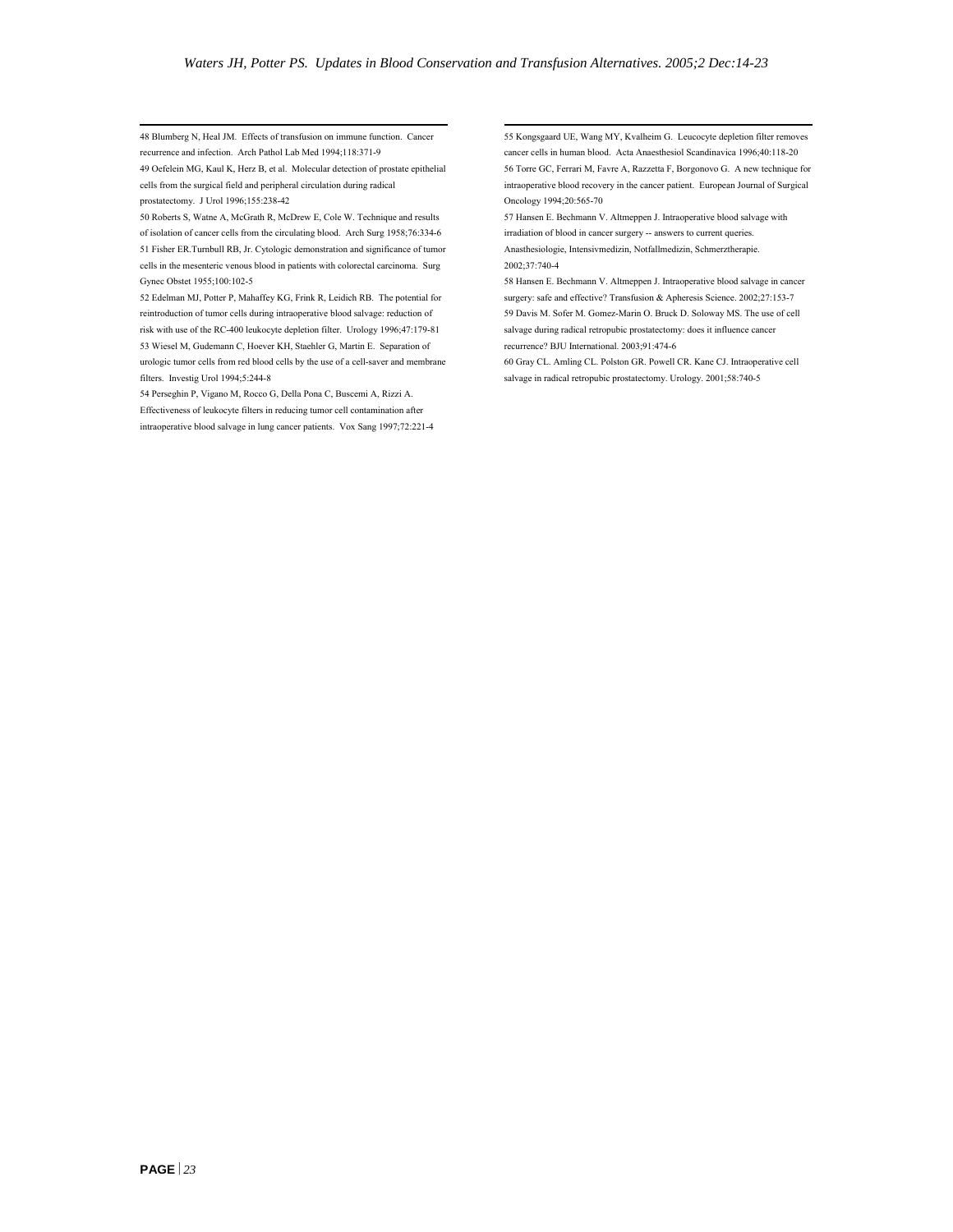### **Inter-relationship of Iron and Blood Loss**

**Vladimir Martyn** 

*Specialist Anaesthetist, Vice-Chairman, AABC, Perth, Western Australia* 

 $\mathcal{L}_\text{max}$  , and the contribution of the contribution of the contribution of the contribution of the contribution of the contribution of the contribution of the contribution of the contribution of the contribution of t

#### **Abstract**

Iron is absolutely essential for oxygen carriage in the human body. This function monopolises most of the body iron although other physiological areas where this element is used in much lesser amounts are also crucial. Blood loss creates a very rapid loss of iron. If blood loss is minimal, compensation occurs due to utilization of body iron stores but if these are insignificant or the blood loss is chronic or major, oral intake, which is minimal, quite often is inadequate for compensation to occur significantly rapidly. Absolute limits on normal absorption, dietary factors and timing of oral dosage may further diminish intestinal availability of iron, regardless of dosage. Parenteral iron may be required in many situations but often is administered inappropriately.

 $\mathcal{L}_\text{max}$  , and the contribution of the contribution of the contribution of the contribution of the contribution of the contribution of the contribution of the contribution of the contribution of the contribution of t

#### **Introduction**

The evolutionary step from anaerobic to aerobic metabolism was of huge significance to the living organism. Given the same substrate, the addition of one molecule of oxygen meant an eighteen-fold increase in energy production. In man, oxygen management falls into three areas:

- Intake into the body.
- Transport to tissues.
- Tissue utilization and energy production.

The second of these proposals, oxygen transport, will be considered.

#### **Oxygen Transport**

Oxygen dissolves directly in plasma but at ambient body pressure and temperature. If one were to assume blood was only water, each litre would hold approximately 2.9ml of oxygen. A resting requirement of approximately 250ml/min could only be achieved





with a cardiac output of 120 l/min rising to 6000 l/min during exercise. $<sup>1</sup>$  $<sup>1</sup>$  $<sup>1</sup>$ </sup>

Species have developed alternate means of carrying oxygen, thus greatly reducing the cardiac output required to achieve their requirements. All these means entail reversible oxygen binding to a specialized respiratory pigment. In the human this pigment is haemoglobin and is found in red blood cells. One gram of haemoglobin is capable of combining with 1.39 mls of oxygen. Therefore, with normal haemoglobin levels a human can carry 190-  $210$  $210$  ml oxygen per litre of blood.<sup>2</sup> This relationship can be viewed in Figure 1.

#### **Haemoglobin**

Haemoglobin is an allosteric protein (see Figure 2).<sup>[3](#page-31-4)</sup> Allosterism is the property where regulator and effector sites are spatially distinct.<sup>[4](#page-31-4)</sup>  $O_2$  binding to haemoglobin is regulated by  $H^+$ ,  $CO_2$  and organic phosphates. Binding occurs to a prosthetic (nonprotein) moiety of the molecule. This nonpolypeptide unit is a heme group, a protoporphyrin consisting of



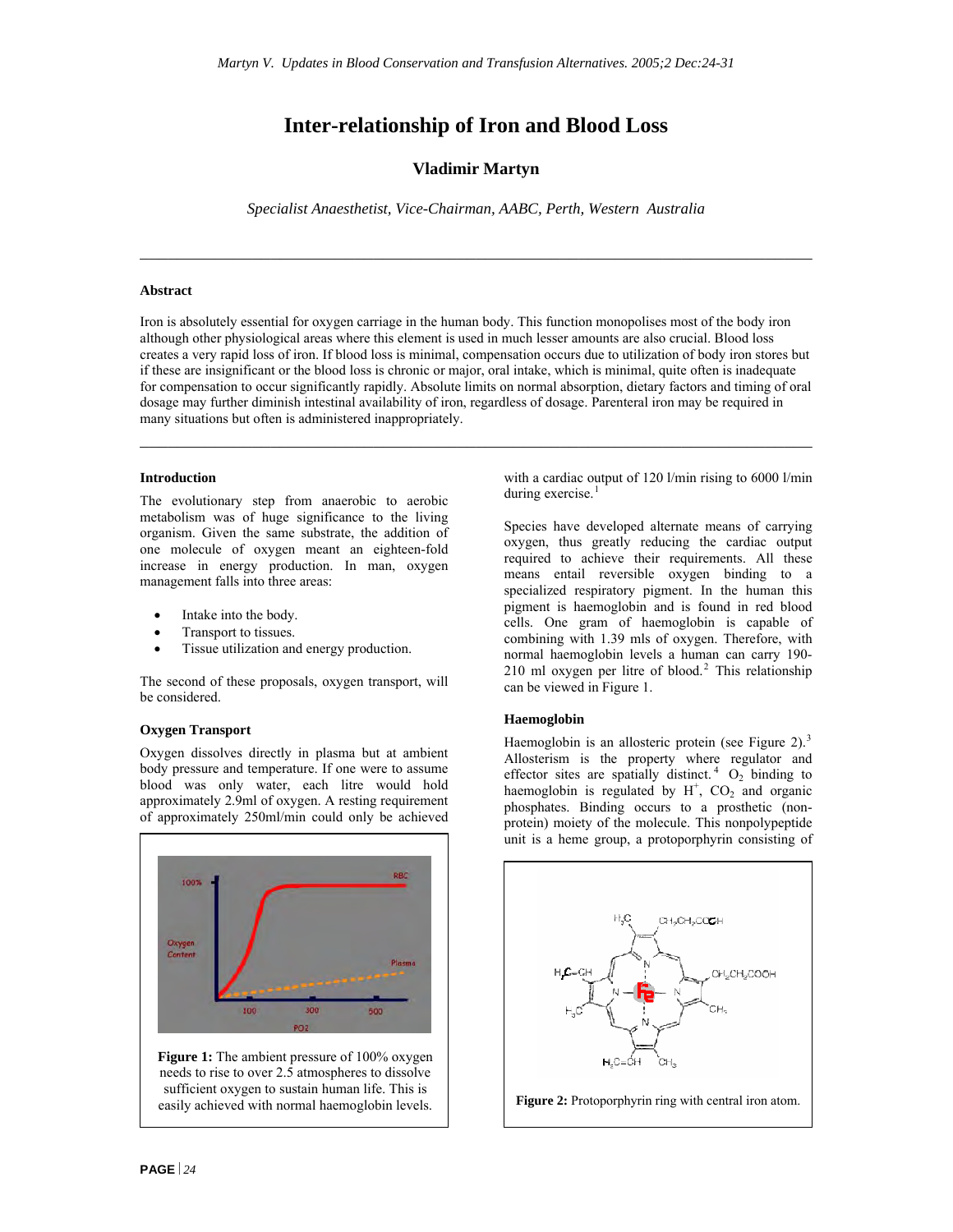four pyrrole rings linked by methane bridges to form a tetrapyrrole ring.

The central four nitrogen atoms of the protoporphyrin ring can form two additional bonds with an iron atom.

Haemoglobin consists of four polypeptide chains bound together by non-covalent attractions and each containing a heme group (see Figure 3). In the human adult these polypeptide chains are usually  $2\alpha$  and  $2\beta$ although major changes occur in the foetus and minor, usually unimportant, adult variants are not uncommon. However, these latter changes can be of significant functional importance.



**Figure 3:** Haemoglobin: 2α and 2β polypeptide chains each with heme group.



This quarternary structure is the key to haemoglobin being the efficient oxygen carrier that it is. Under the influence of H<sup>+</sup>, CO<sub>2</sub> and 2,3, DPG the  $\alpha_1\beta_2$  region acts as a switch: a rotational change of about  $15^{\circ}$  and a translation of 0.8Å takes place (see Figure 4).

This  $\alpha_1 \beta_2$  interface is of vital importance for it is closely connected to the heme group and structural changes in either may have marked effects on the other. Nearly all mutations in this area affect oxygen binding.



**Figure 5:** The  $\alpha_1\beta_2$  interface switches from the T to the R form on oxygenation. The dovetailed construction of this interface allows the subunits to readily adopt either of the two forms.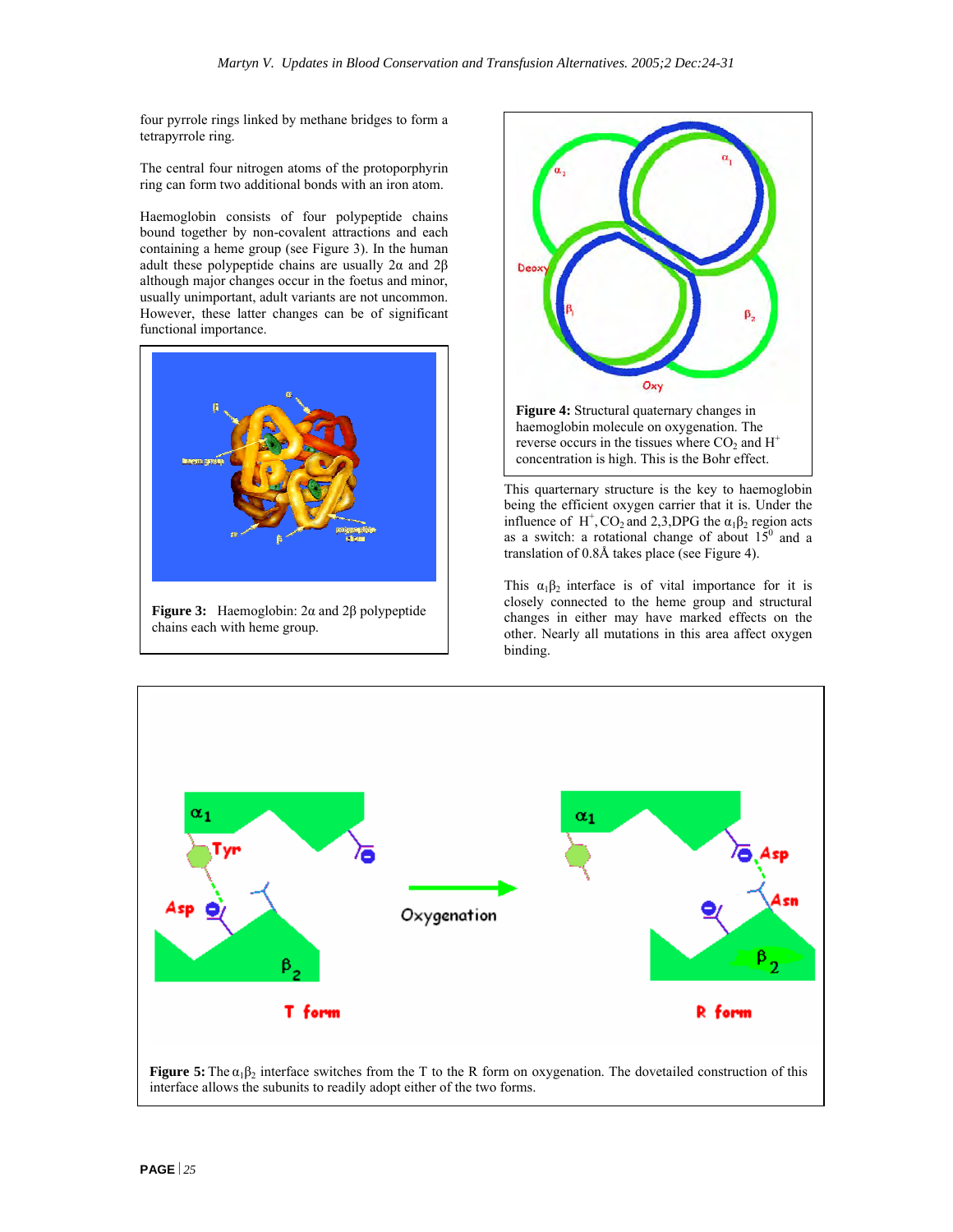$H^+$ , CO<sub>2</sub> and 2,3 DPG affect the hydrogen bonding in the terminal amino acids of the polypeptide chains of haemoglobin. The terminal carboxylates participate in electrostatic interactions that tie the tetramer. The quarternary structure of deoxyhaemoglobin is termed the T (taut) form; that of oxyhaemoglobin, the R (relaxed) form (see Figure 5).

These structural changes take place some distance from the heme group but a very significant effect takes place there. In deoxyhaemoglobin, the iron atom is about 0.4Å out of the porphyrin plane toward the proximal histidine, so that the heme group is convex in the same direction. Upon contact with oxygen, the iron atom moves into the porphyrin plane forming a strong bond with  $O_2$ , and the heme becomes more planar (see Figure 6). This establishes iron as central to oxygen carriage.



Although iron is extremely common as the "final stage" in oxygen transport in the animal kingdom, it is not universal, for with many invertebrates, copper assumes this role.<sup>[5](#page-31-4)</sup>

Iron has a role in a number of important functions in the body:

- Transport and storage oxygen (haemoglobin and myoglobin)
- Enzymes for energy production
- Immune and CNS Function

Although the first of these headings is being mainly considered, all functions seem to become involved when significant iron deficiency occurs.

#### **Iron Absorption**

On an average, the adult human body contains  $2.5 -$ 5g of iron. This is distributed mainly between haemoglobin (60-70%) and the iron storage molecules ferritin and haemosiderin  $(20-30\%)$ <sup>[6](#page-31-4)</sup> with the remainder found in myoglobin except for a very minimal but crucial amount found in the enzymes of energy transport. A good daily western diet contains about 15-20mg of iron of which about 10% is absorbed. An almost equal amount is lost through faeces and sweat. Absorption can be increased to a maximum of  $4mg/day$  in iron deficiency states<sup>[7](#page-31-4)</sup>. If one considers that *1ml of blood contains 0.5mg iron*[8](#page-31-4) , it can be seen that very little chronic blood loss is required to deplete stores and lead to subsequent anaemia. A similar but accelerated situation exists with acute blood loss of any significant quantity.

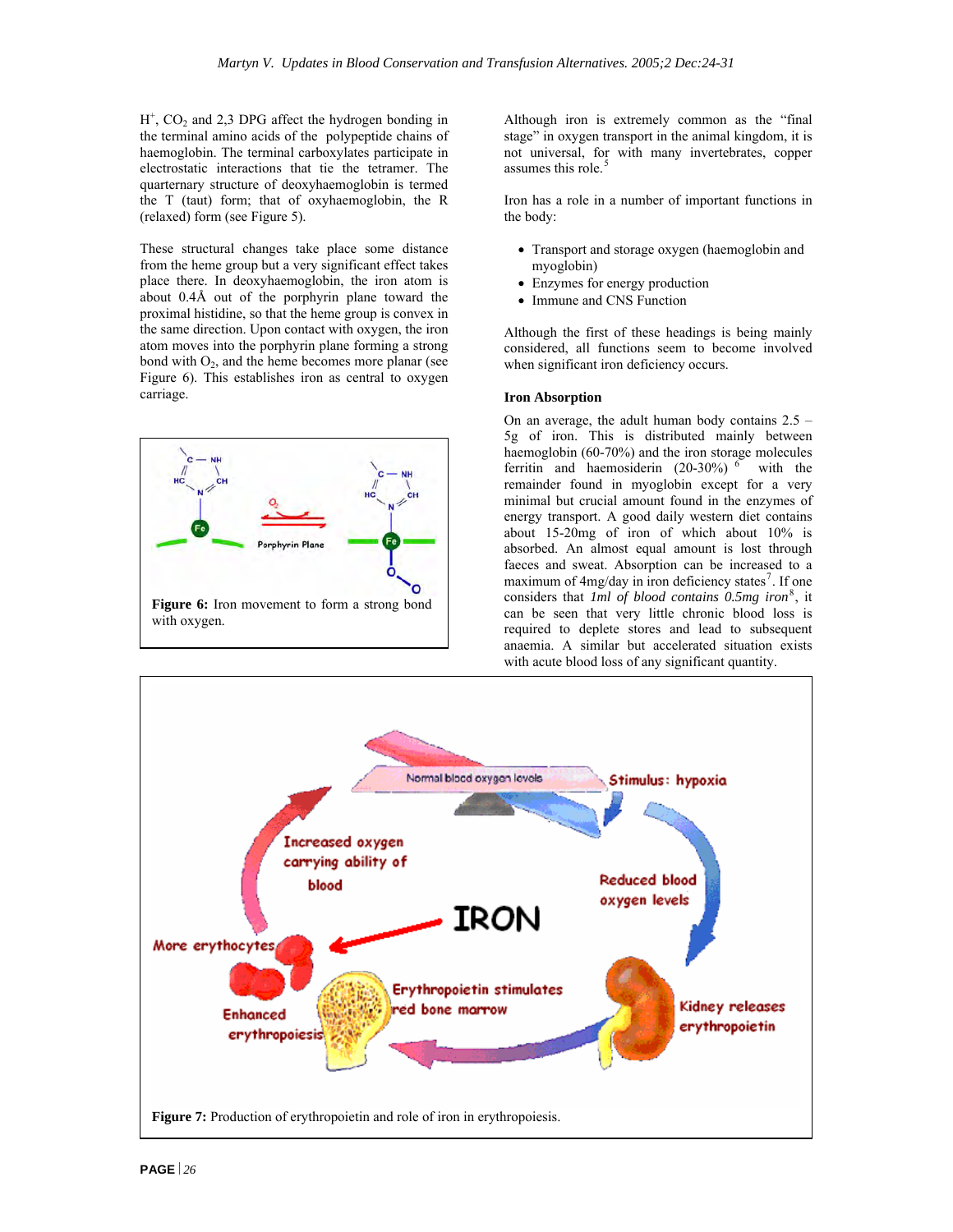Oral iron is irritant to the stomach. In view of this, enteric coated medications have been used. However, as iron is mainly absorbed in the duodenum, the efficacy of these enteric-coated preparations is questioned as intestinal iron delivery will occur well after absorption sites have been passed. Certain compounds, (phosphate, bicarbonate, bile acids) retard absorption so oral iron preparations should be given at least one hour before or  $1\frac{1}{2}$  hours after meals. <sup>[9](#page-31-4)</sup> Similarly, other compounds such as Vitamin C, glucose, fructose and some amino acids increase absorption. These can be used to therapeutic advantage.

#### **History**

It is interesting to look at the history of treatment with iron<sup>[10](#page-31-4)</sup> for it provides a good insight into the status of management of the most common form of anaemia and perhaps, if one wishes to speculate further, into a possible pathway taken to manage blood loss. Like all advances in medicine, it follows a typical sinusoidal development curve.

Sydenham (1681) is credited for the first rational use of an iron-containing substance to the then prevalent "green sickness" or chlorosis of adolescent women. This was in direct contrast to bleeding and purging, the then current accepted method of management. He wrote: "……. (after) giving a chalybeate (an ironcontaining substance) 30 days running. This is sure to do good. To the worn out or languid blood it gives a spur or fillip…… Clear proof of this is found in the effect of steel in chlorosis. The pulse gains strength, the face (no longer pale and deathlike) a fresh ruddy color." This is a classical description of successful treatment of a patient suffering from severe iron deficiency anaemia.

In 1713, Lemery and Geoffrey provided more direct evidence of the relationship by showing iron was present in blood. In 1832 the French physician Blaud recognized the failure in the treatment of chlorosis had been due to the use of too-small doses of iron. He developed the "veritable pills of Blaud" which were used in the treatment of anaemia until the last decade of the nineteenth century. Then however, the teachings of Bunge and others cast doubt on this straightforward approach to the treatment of chlorosis. Smaller doses of iron were used, treatment became inefficient and doubt was cast on the efficacy of this form of therapy. This philosophy continued until the third and fourth decades of the twentieth century until Faber and others resurrected the lessons taught by earlier physicians.

The middle half of the twentieth century saw considerable advances in knowledge of the physiology of iron. In 1937 the studies of McCance and Widdowson suggested limited daily absorption and excretion of the element. The role of transferrin in iron transport was elucidated (Laurell 1947) whilst the quantitation of iron stores in plasma ferritin and marrow were studied by Bothwell and others in 1979.

In the very latter part of the century there seems to have been some decrescence in the study of the part played by iron in erythropoiesis. Considerable emphasis is being placed on the role of erythropoietin $11$  but it must be remembered that iron and erythropoietin have an almost mutual relationship. Perhaps it would also be prudent to remember the findings of McCance and Widdowson. There has been little work to define iron requirements when erythropoiesis is stimulated by exogenous erythropoietin.

#### **Iron administration**

Iron has traditionally been administered orally. However, as has been pointed out, this route of administration is fraught with many problems that may greatly affect the quantity of iron the body may actually absorb. All these problems aside, there is an absolute physiological limit to this quantity.

Situations may occur where the desired dosage to be absorbed will be greater than these physiological limits. Here, one may need to resort to parenteral administration; the choices being intramuscular or intravenous. The author does not use the former for the following reasons:

- Intramuscular iron is quite painful.
- There is substantial long term tissue staining.
- Intramuscular iron has been associated with neoplastic change<sup>[12](#page-31-4)</sup>.

This means the intravenous route of administration needs to be sought should significant quantities of iron be required.

#### **Intravenous Iron**

This may be given in two methods of administration:

- Intermittent
- Total

Before judging the polemics of either method, let us look at the amount of iron that is commonly required. One usually does not embark on parenteral iron therapy until there is evidence of significant impairment to wellbeing, that is, ferritin and serum iron are precipitously low and haemoglobin levels have commenced to decrease. Should this situation be present, the total recommended dose of iron (in mg) required to correct the situation is calculated by the formula:

0.23 x bodyweight in kg x  $(150 - pt \text{ Hb in g/l}) + 500$ (to reconstitute iron stores).<sup>[10](#page-31-4)</sup>

In the author's experience, this underestimates the amount of iron required. This is where a grey area in the administration of iron exists. In the United States total intravenous dosage is not approved with the new iron preparation being used: ferric gluconate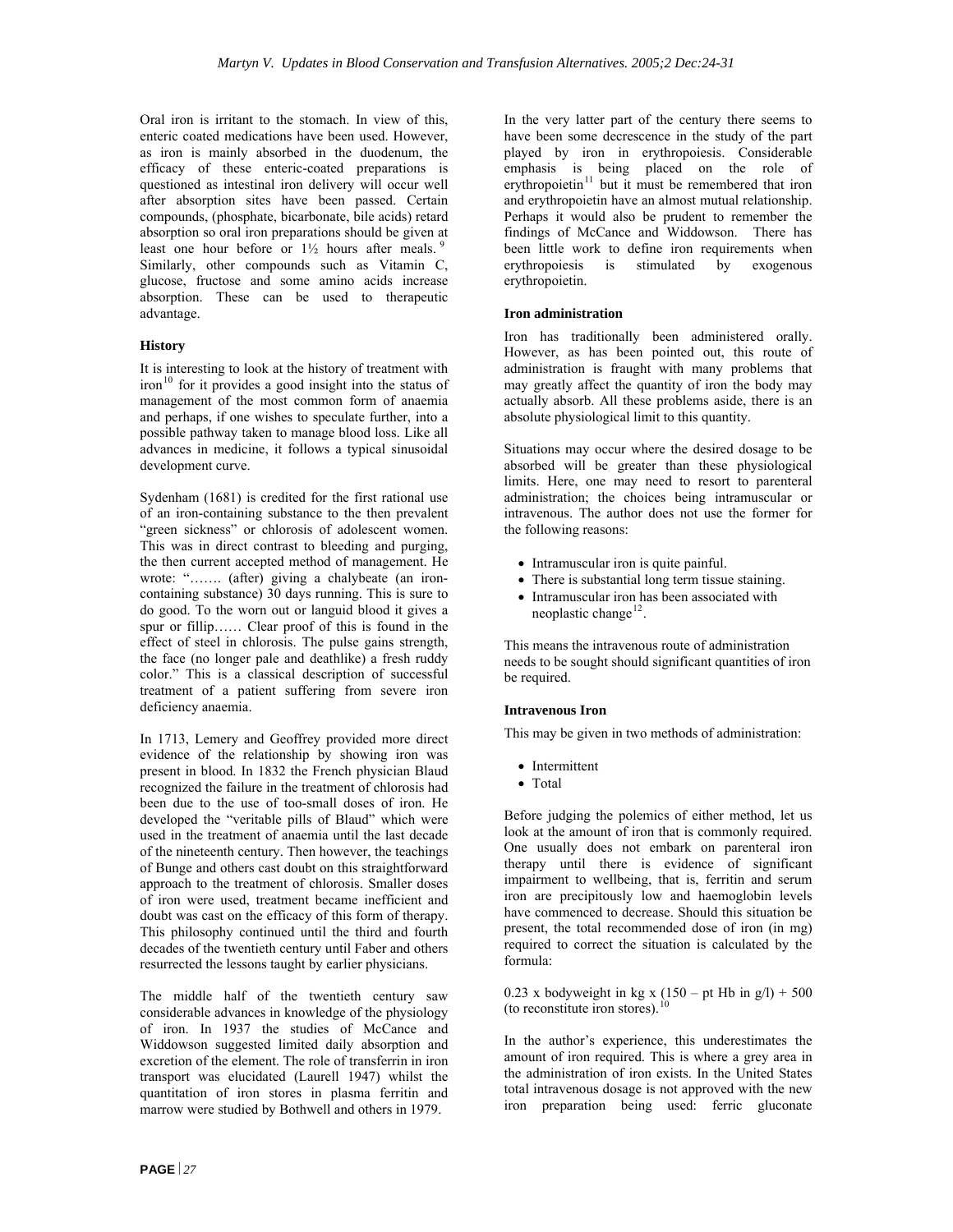(Ferrolicit®, Schein Pharmaceutical Corp, Florham Park, NJ).<sup>[13](#page-31-4)</sup> A similar situation exists in Europe where the commonly used iron preparation is iron sucrose (Venofer ®, Vifor International) This technique of total infusion has not been proven with these newer products.[14](#page-31-4) In Australia, the preparations available are iron polymaltose (Ferrum-H®, Baxter Healthcare, Old Toongabie, NSW) and Venofer.

#### **Intravenous Iron, Theoretical Risks**

There are a number of theoretical risks with intravenous administration of iron; anaphylaxis, iron overload and immunosuppression. The author would like to comment on these problems:

*Anaphylaxis.* This condition originated with the use of iron dextran which had a 0.6% incidence of severe anaphylactoid reactions.<sup>13</sup> It seems to have created an aura of paranoia with the use of intravenous iron. One needs to put the situation into context; the incidence of such reactions is not uncommon with antibiotics and anaesthetics yet we have no hesitation in using these medications. The new generation of iron preparations have proven themselves remarkably safe.  $15, 16$  $15, 16$  Iron dextran and these new compounds are comparatively reviewed by Fishbane.<sup>[17](#page-31-4)</sup>

*Iron overload.* Communication with an expert on haemochromatosis and iron overload diseases, indicates that this is not a problem with the amount of iron used.[18](#page-31-4) On consideration, one can come to this conclusion. All situations where intravenous iron should be used are either proven iron deficiency states or times where there has been considerable haemorrhage and thus iron loss. Indeed, if one examines the previously quoted formula for the amount of parenteral iron required to compensate for deficiency, one sees a replenishment (500mg) factor. In the author's experience, the maximum amount of iron ever given in one dose has been 2.5g. and this has always been in situations of proven severe iron deficiency.

*Immunosuppression.* Iron has a seemingly ambivalent position when consideration is made of its function in immunosuppression. It is established it has a role in immune function.<sup>[16](#page-31-4)</sup> Considerable work has been done in the animal model to show that heavily iron overladen animals are susceptible to infection<sup>20</sup> and mechanisms for this have been proposed.<sup>21, 22</sup> Very little work has been done in humans<sup>23</sup> and thus, what has been done, refers mainly to chronically iron overloaded animals. The author contends it is not relevant to iron deficient patients.

#### **Practical Problems**

The author has over 14 years experience in the use of intravenous iron, and in that time he has never experienced significant problems. However, he has received anecdotal reports from colleagues who have also used intravenous iron and have almost emulated

his administration regimen. The reports have invariably been a metallic taste and hypotension. These appear to be due to too rapid an infusion rate of iron. A proposed mechanism has been over-saturation of transferrin<sup>24</sup> although this has been questioned.<sup>25</sup> Other adverse effects such as nausea and facial reddening have been reported in other studies $13$  but the author has never seen these or had reports of them from colleagues.

#### **Administration Regimen**

The traditional method of parenteral iron administration is to give a test dose seeking the possibility of an anaphylactoid reaction. With iron polymaltose (Ferrum- $\hat{H}^{\circledR}$ ) the recommended test dose is  $25mg^{26}$ , whilst neither Ferrlecit<sup>®</sup> nor Venofer<sup>®</sup> seem to have this requirement. However, both of the latter regimens recommend dosage restrictions over a given time frame. In neither regimen is there restriction to the rate at which each individual dose is given and no mention is made of a total dosage regimen. There is a recommended total dose with Ferrum-H, which depends on the patient's haemoglobin, and there is an inferred rate of administration of 200mg iron/hr. The author always is slightly more conservative in his rate of administration.

Over the years the author has developed his own regimen. He assumes that problems are going to occur. Accordingly, 1 ampoule (100mg iron) of iron polymaltose is mixed with 500ml normal saline. Using a constant infusion pump, the infusion is commenced at 1ml/hour. This administers an infinitesimally small dose of iron. The infusion rate is doubled every 15 minutes if no untoward effects are noted. This continues up to 128ml/hour when the fluid load delivered may cause patient inconvenience. The next litre of fluid is mixed with a maximum of 12 ampoules of iron polymaltose and delivered at the maximum rate reached previously or at a rate where the iron dosage never exceeds 100mg/hour. Sometimes with large doses of iron (2.5g), the infusion may take up to 36 hours. The author is physically present with the patient until 2mg of iron is delivered after which the nursing staff are instructed to return to the previous rate of infusion should signs of iron overload become apparent, or cease the infusion and contact the author should a situation of concern occur. As was previously stated, in 14 years of using this method of administration, the author has never seen significant problems.

#### **Resultant improvement in haemoglobin**

Significant rises in haemoglobin levels have been recorded with the use of physiological doses of iron. These rises vary with the mode of administration:

| $\bullet$ Oral               | 0.6g/L/day     |
|------------------------------|----------------|
| • Total intravenous          | $6-14g/L/day$  |
| • Addition of erythropoietin | $30-50g/L/day$ |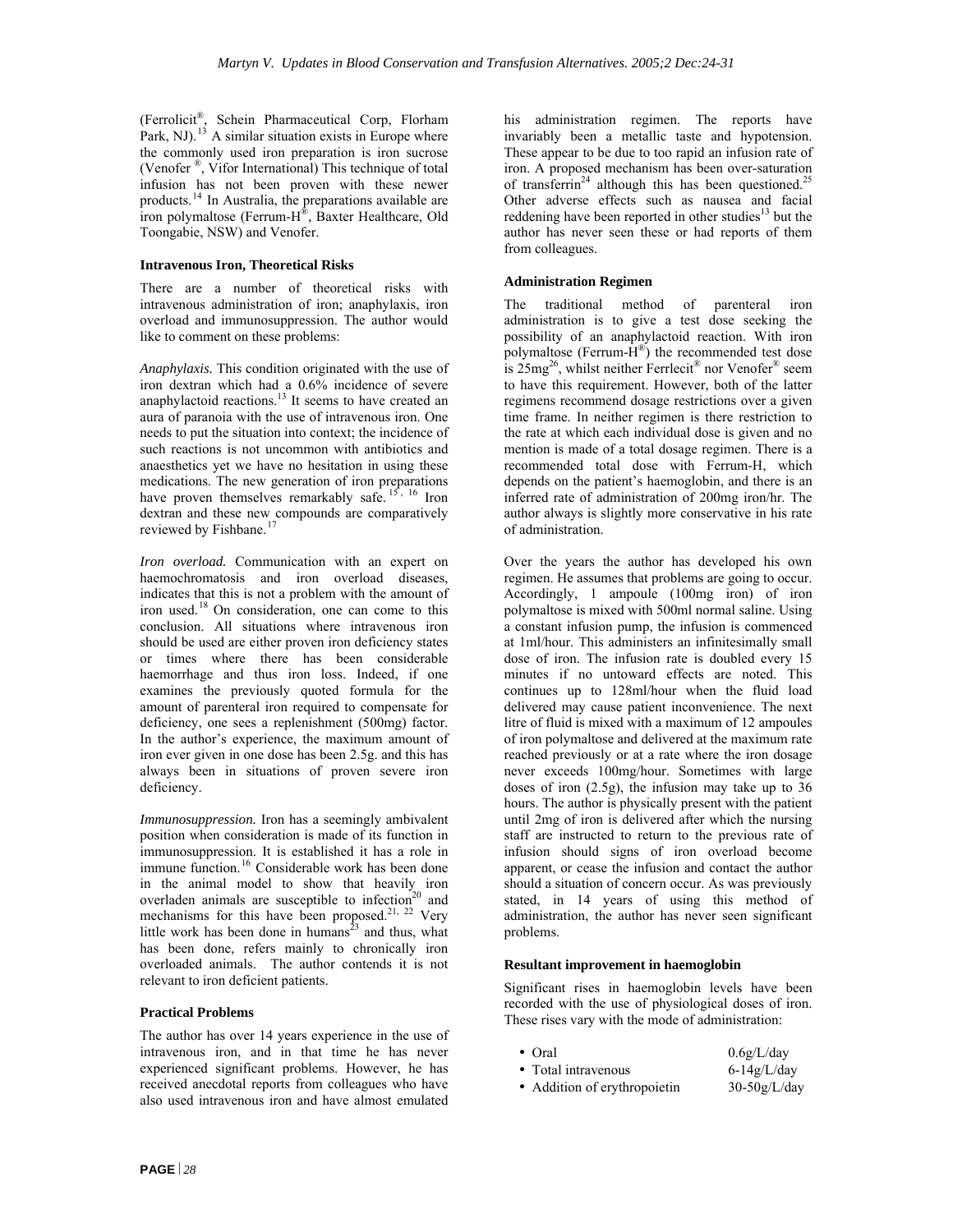#### **Economic considerations**

Although the costs considered are Australian, they are very indicative of those globally. In Australia the cost of 250mg of iron polymaltose is A\$0.76. This is approximately the equivalent of the iron content of one unit of blood. The minimal cost of the latter is approximately A\$250 (collection, cross-match, additives and packaging) It does not include more covert complications such as clerical error, immunomodulation, TRALI, infection or prion transfer or the employment costs of those people administering the blood. Once these are factored in, the difference in cost between an ampoule of iron and a unit of blood becomes extremely disparate.

#### **Illustrative Case**

A 36-year-old Jehovah's Witness female admitted to the author's institution with a history that 9 days previously she had been operated on at another hospital for myomectomy of uterine fibroids. During operation, heavy haemorrhage was encountered, necessitating hysterectomy. Preoperatively, her haemoglobin was 84g/L whilst postoperatively it had fallen to 47g/L. No treatment was given for her postoperative anaemia.

She was discharged on day 6 feeling quite well but had then started complaining of increasing tiredness, lethargy and buzzing in her head which was "driving her mad". She went to a local hospital where her haemoglobin was found to be 42g/L. She was given iron tablets and was sent home with the suggestion that she seek a haematology consultation.

On admission to our institution, she was a very pale but otherwise well looking lady. She had walked from the lift to her room at the end of a long corridor and had carried out a prolonged conversation without any shortness of breath. She had no chest or abdominal pain. Her only complaint was an unbearable buzzing in her head and some feeling of faintness when sitting up suddenly.

On examination her blood pressure was 120/80 lying and sitting and pulse rate of 120/min. There were no cardiac murmurs and abdominal examination revealed a well healing midline scar with no evidence of infection. Hess test was negative.

HemoCue® testing showed a haemoglobin of 43g/L. A little blood was drawn for more formal testing. This clotted normally. There was nothing in her past history to suggest problems and she ate a normal diet. A provisional diagnosis of well compensated anaemia from blood loss was made.

Treatment with erythropoietin was considered but it was felt she probably had a more than adequate endogenous erythropoietin response, had consumed all her body iron stores and was suffering from severe iron deficiency. In view of the seemingly adequate

compensation it was decided to try treatment initially with iron and supplements, withhold erythropoietin. Accordingly, she was given 2000mg iron polymaltose as a slow infusion over 30 hours together with 1000µg vitamin  $B_{12}$  and 15mg folic acid.

|                                                | Hb     | <b>MCV</b> | <b>Retics</b> |  |
|------------------------------------------------|--------|------------|---------------|--|
| Day 1                                          | 43g/L  | 71 fl      | 0.03          |  |
| Day 2                                          | 47g/L  | 72 fl      | 0.035         |  |
| Day 7                                          | 82g/L  | 80 fl      | 0.108         |  |
| Day 22                                         | 112g/L | 85 fl      |               |  |
|                                                |        |            |               |  |
| <b>Figure 8:</b> Relevant haematology results. |        |            |               |  |

Within hours of commencing the intravenous iron, she felt much stronger and the buzzing in her head had markedly decreased. It was absent by the next morning. She was discharged on day 3 totally asymptomatic. Pathology testing of blood was kept to a minimum in an effort to conserve blood. Figure 8 contains a précis of relevant haematology results.

#### **Discussion**

This report represents a typical case of severe iron deficiency, be it from haemorrhage or for other reasons. On correction, we saw the rise in reticulocyte count starting within 24 hours. This has been noted by other workers.28 However, there is insufficient concurrent rise in haemoglobin to explain the resolution of symptoms such as tiredness, lethargy and ear buzzing within hours of commencement of treatment. The author has noted this many times when administering intravenous iron to severely irondepleted patients. His theory for this is replenishment of iron in areas other than haemoglobin, such as the enzymes of energy transfer.

There is little argument about the use of iron in the situation of iron deficiency anaemia without inflammatory states (chronic inflammatory disease, neoplasia or surgery). Intravenous administration has been found to be more effective than the oral route<sup>27</sup>. However, many clinicians continue to treat haemoglobin values rather than considering patient signs or symptoms if any are present and embark on the traditional, easy, but non-evidence based method of treatment; blood transfusion. This may not be in the best interest of the patient. *Unless there are clinical signs suggesting there is a need to increase tissue oxygen delivery, there is no indication for blood***.** 29 Indeed, all surgical situations can and have been managed without resorting to the use of allogeneic blood transfusion.<sup>3</sup>

Uncertainty arises when an inflammatory state is present. The author has found that in chronic inflammatory states it is common to suffer from an anaemia where all parameters of iron status (serum ferritin, iron, transferrin) are abnormal (usually elevated). These situations may be apparently hypo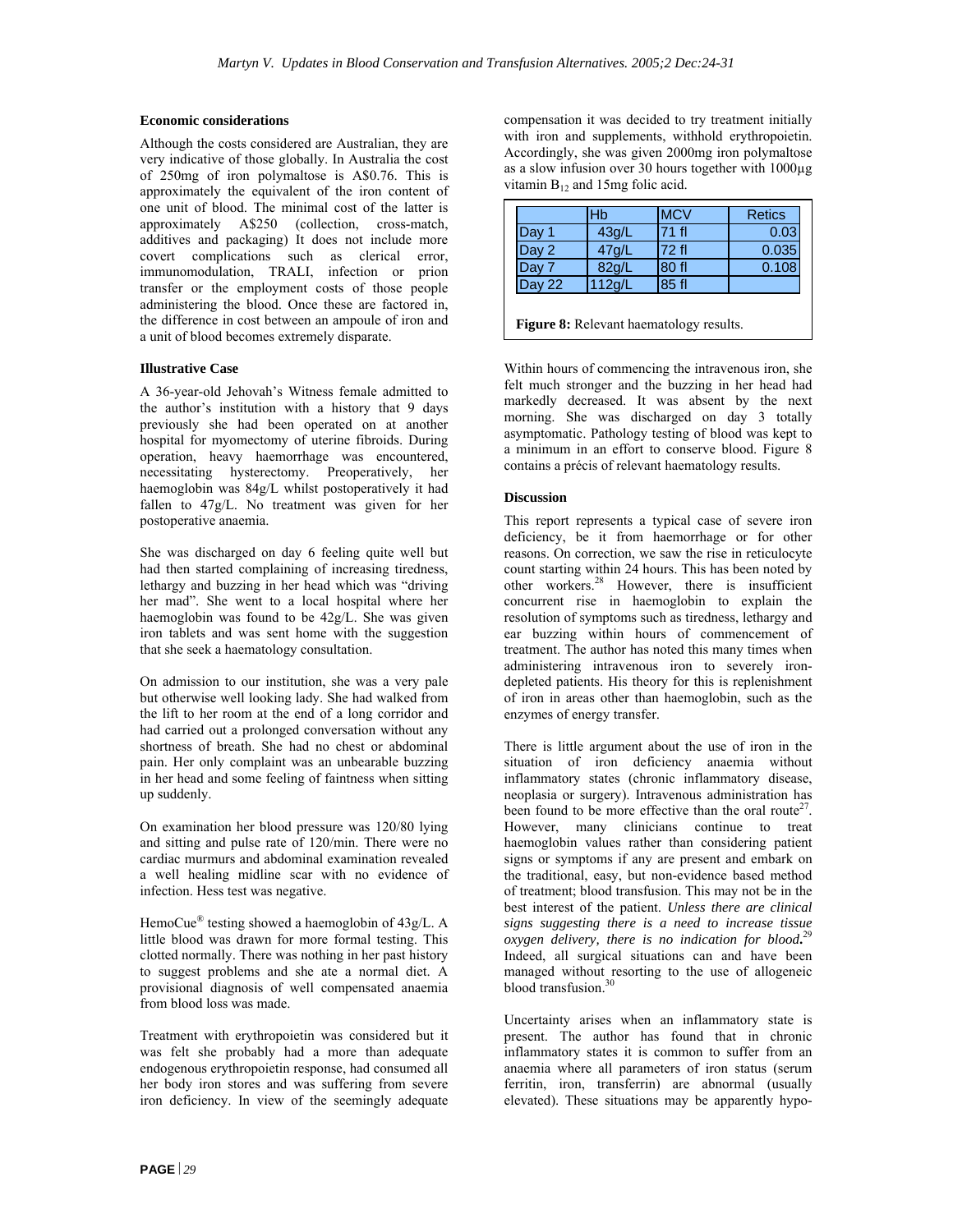responsive or resistant to erythropoietin. Yet if smallish doses (250mg) of intravenous iron are administered concurrently, one soon sees a rise in reticulocyte count and haemoglobin levels. Similar results have been reported in uremic patients.<sup>31</sup>

Post-surgery, the body response is similar to an acute **References** inflammatory reaction. Work done in this area is nonconclusive.<sup>32, 33, 34, 35</sup> It is the author's practice to commence all patients with an operative blood loss greater than 500ml on oral iron supplementation on day 2 postoperatively or when bowel function returns. Should their haemoglobin level be below 70g/L, this iron is given intravenously and if it is below 55g/L, erythropoietin supplementation is added.

#### **Conclusions**

.

The following conclusions can be reached:

- management of blood loss anaemia.
- Its use involves low technology and low cost, making it useful in all societies. 6
- With the use of oral iron, physiological ncy.html constraints need be remembered for optimal utilization.
- Traditionally, suspicion has inhibited the use of parenteral iron. However, when used, the intravenous route is kinder and more acceptable to the patient.
- Although new and safer parenteral iron preparations have become available, they have not yet received sufficient use in all manners of administration. More evidence is required to fully
- More research into postoperative iron handling is<br>
required. This needs be done in the context of Transfusion."<br>
TATM, 4(6) 219-225 March 2003 required. This needs be done in the context of demonstrating optimal absorption. Similarly, there needs be more evidence regarding the fate of postoperative parenteral iron.
- Greater quantification of body erythropoietin *Updates Blood Cons & Trans Alt*. 1,1 12-16 2003 requirements together with the optimal amounts of iron to satisfy these requirements is needed in a variety of pathological situations.

April 2002 Finally, it can be seen that a good knowledge of body iron dynamics can greatly reduce or obviate the need for blood transfusion.

*This paper was presented at the European School of Transfusion Medicine (ESTM) residential course, "Blood sparing medicine and surgery: an essential aspect of a safe and well organised Transfusion Service", Riga, Latvia, 5-9 July 2004, and is reprinted with permission.* 

**Correspondence to:**

Vladimir Martyn MB BS, FANZCA, FJFICIM. E-mail: [vmartyn@iinet.net.au](mailto:vmartyn@iinet.net.au)

 $\overline{a}$ 

<sup>1</sup> Davies A., Blakeley A.G.H., Kidd C.: "Blood Gas Carriage". In; *Human Physiology*. pp 679-681. Churchill Livingston, Edinburgh 2001 2 Guyton A.C., John E.H.: "Red Blood Cells, Anemia and Polycythemia". In; *Textbook of Medical Physiology.* Tenth Edition pp 382. W.B. Saunders, Philadelphia 2000 <sup>3</sup> Stryer L. "Portrait of an Allosteric Protein." In; *Biochemistry*, Fourth Edition, pp 147-180 Freeman &  $C^{\circ}$ , New York 1995 Ed.Critchley McDonald, *Butterworths Medical*  • Iron is a simple but underutilised element in  $\frac{Dictionary}{S}$ . Second Edition, London 1986 • Iron is a simple but underutilised element in 5 Cuff ME, Miller KI, Van Holde KE, Hendrickson WA,: "Crystal structure of a functional unit from Octopus hemocyanin.." *J Mol Biol*, 278(4). May 15, 1998. 855-870  $^6$  Rice FA  $\,$ http://444.cariboo.bc.ca/schs/medtech/rice/IronDeficie 7 Charlton RW, Bothwell TH,: "Iron Absorption" *Ann Rev Med* 34,55-67, 1983 Leisure GS, Perioperative Management of . In : Lake CL, Roger AM (Editors): "Blood: Hemostasis, transfusion, and alternatives in perioperative period." Raven Press, New York 1995 Australian Pharmaceutical Formulary and Handbook (15ed) Deakin: Pharmaceutical Society of Australia, 1992 <sup>10</sup> Hillman RS,: "Drugs Acting on the Blood and the Blood-Forming Organs". In Gilman G, Rall TW, Nies AS, Taylor P. (Editors*) Goodman and Gillman's The Pharmacological Basis* of Therapeutics. Eight Edition, establish these substances.<br>
pp 1282-1292 Pergamon Press, New York 1991.<br>
<sup>11</sup> Goodnough LT: " Management of Anemia: Erythropoietin Therapy or Red Blood Cell <sup>12</sup> MacKinnon AE., Bancewicz J.: " Sarcoma after injection of intramuscular iron." *Br Med J*. 2(5861): 277-9, May 5, 1973 <sup>13</sup> Goodnough LT.: " Iron, Erythrpoietin, and Erythropoiesis". Personal Communication; Vifor Representative. NATA 4<sup>th</sup> Annual Symposium, London, April 2003<br><sup>15</sup> Breymann C. NATA 3<sup>rd</sup> Annual Symposium. Rome, 16 Beutler E, Hoffbrand AV, Cook JD,: *Hematology* (Am Soc Hematol Educ Program),; 40-61, 2003 17 Fishbane S., Kowalski EA.; "The comparative safety of intravenous iron dextran, iron saccharate and sodium ferric gluconate*.*" *Semin Dial*. 13(6):381-4 Nov 2000 <sup>18</sup> Personal Communication; Professor John Olynyk.